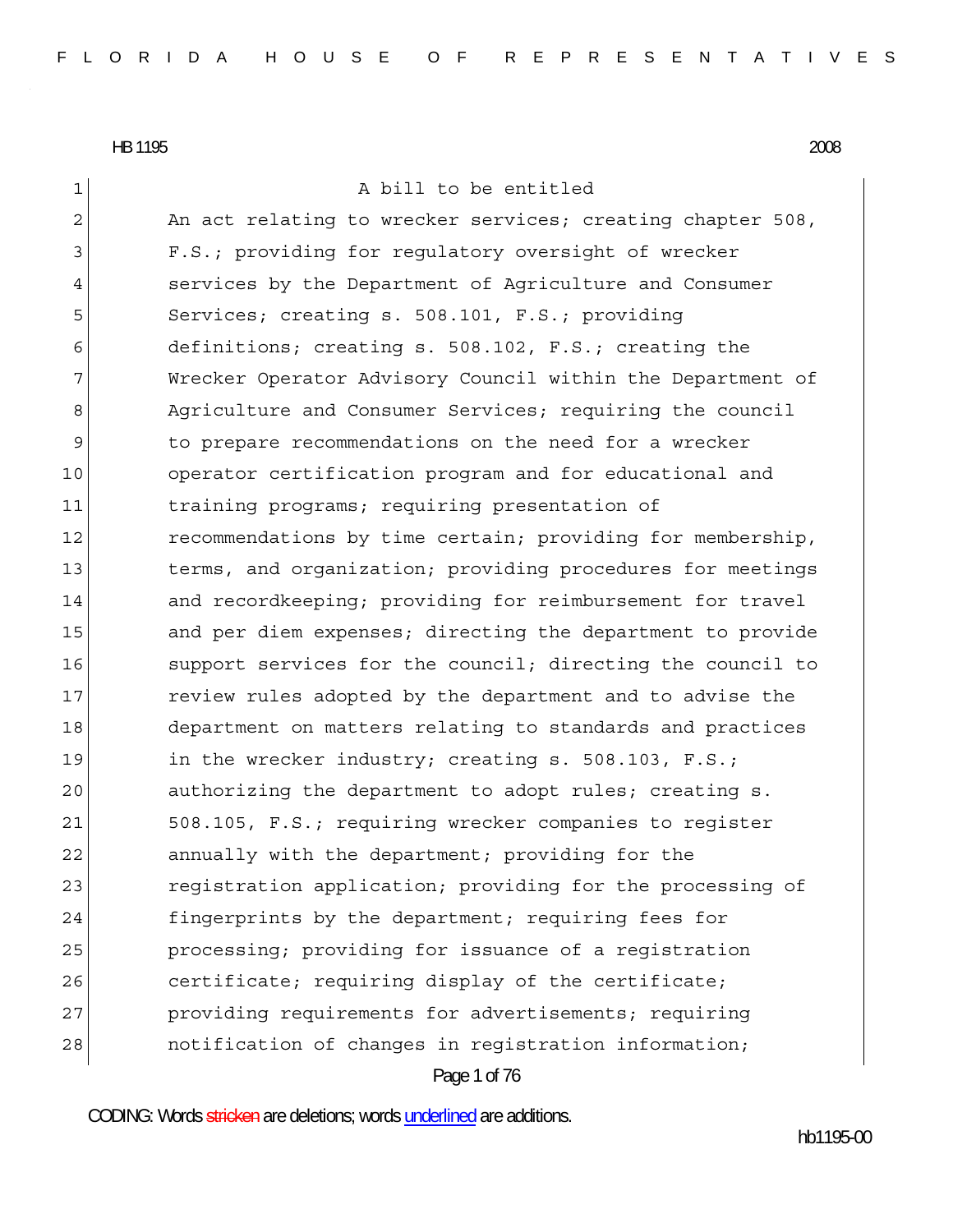Page 2 of 76 29 requiring payment of certain fees; requiring certain 30 companies to obtain a local business tax receipt prior to 31 registration renewal; requiring insurance coverage; 32 requiring the department to notify the Department of 33 Highway Safety and Motor Vehicles when a registration has 34 been suspended or revoked; creating s. 508.106, F.S.; 35 authorizing the Department of Agriculture and Consumer 36 Services to deny, revoke, or refuse to renew the 37 reqistration of a wrecker company under certain 38 circumstances; creating s. 508.1061, F.S.; requiring a 39 wrecker company to accept certain forms of payment; 40 creating s. 508.107, F.S.; requiring the department to 41 establish a certification program for wrecker operators; 42 providing for the council to approve certification courses 43 and the organizations conducting the courses; providing 44 for the council to prescribe course curricula; providing 45 requirements for courses; requiring that each course 46 include an examination approved by the council; providing 47 criteria for the examination; requiring that the 48 organization conducting the course issue the certificate 49 to the wrecker operator; creating s. 508.108, F.S.; 50 requiring each certification course to offer optional 51 specialized wrecker services instruction, training, and 52 examinations; describing specialized wrecker services; 53 directing the department to adopt rules prescribing 54 specific standards to further define each specialized 55 wrecker service; requiring council approval of the 56 instruction, training, and examination; requiring the

CODING: Words stricken are deletions; words underlined are additions.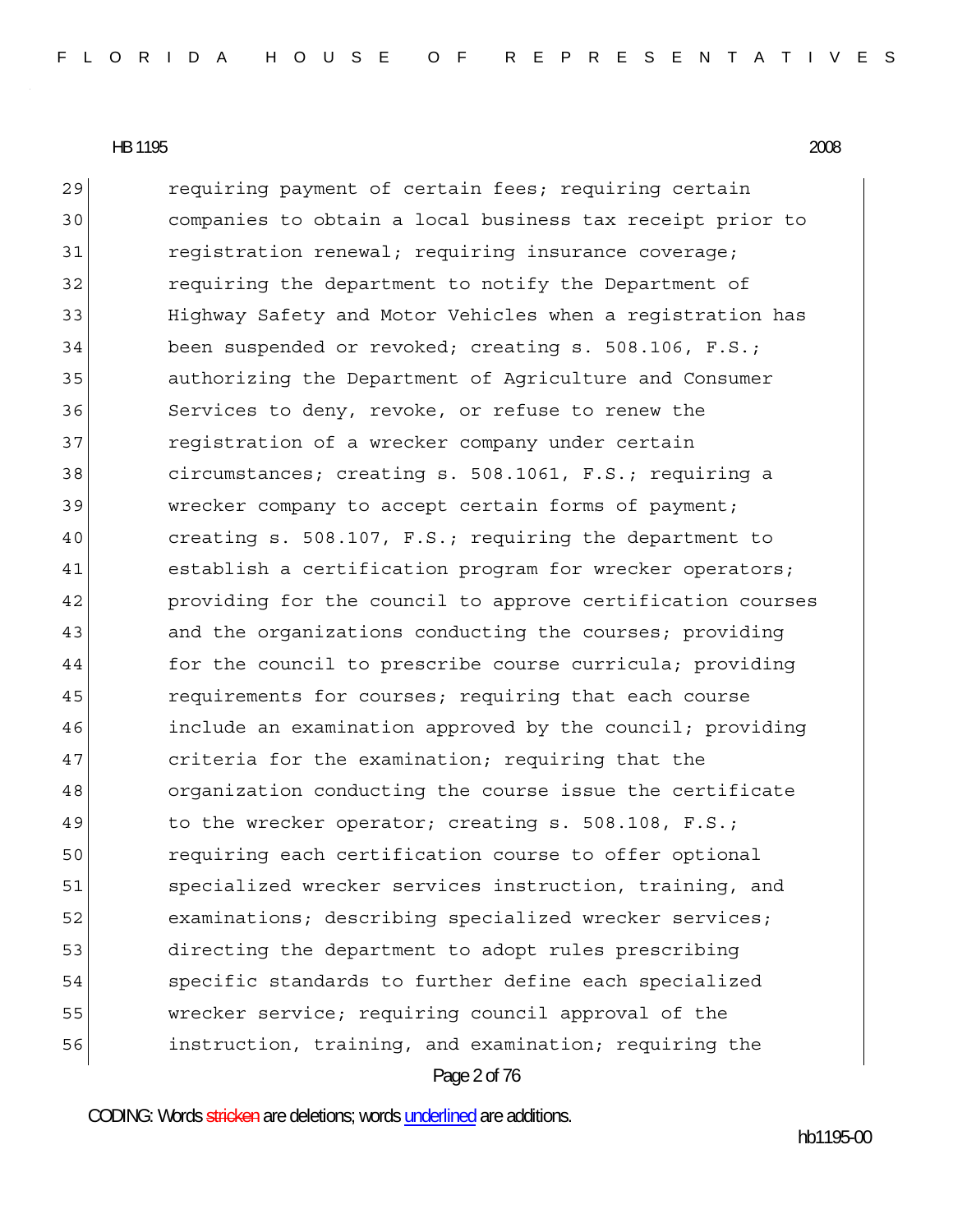Page 3 of 76 57 organization conducting the course to issue the 58 certificate to the wrecker operator; creating s. 508.109, 59 F.S.; providing for form and content of certification 60 cards; authorizing the department to adopt rules for 61 issuance of certification cards to an operator who 62 completes a certification course and passes a 63 **certification examination in another state or completed a** 64 certification course and passed a certification  $65$  examination in this state during a certain time period; 66 authorizing the department to adopt rules for issuance of 67 67 61 endorsements for specialized services to a wrecker 68 operator who completed instruction and training for a 69 specialized wrecker service and passed an endorsement 70 examination for that specialized wrecker service during a 71 certain time period; providing for approval by the council 72 of out-of-state certification instructions, training, and 73 examinations; providing for expiration of certification; 74 requiring that certification cards be issued by the 75 organizations conducting the courses; creating s. 508.111, 76 F.S.; providing requirements for recertification; 77 providing for a continuing education program to be 78 established by the department; providing for curricula and 79 examinations to be prescribed by the council; requiring 80 80 80 course approval by the council; providing for a 81 certificate to be issued by the training organization to 82 the wrecker operator; creating s. 508.112, F.S.; 83 **prohibiting certain acts; creating ss. 508.113 and** 84 508.114, F.S.; providing administrative and civil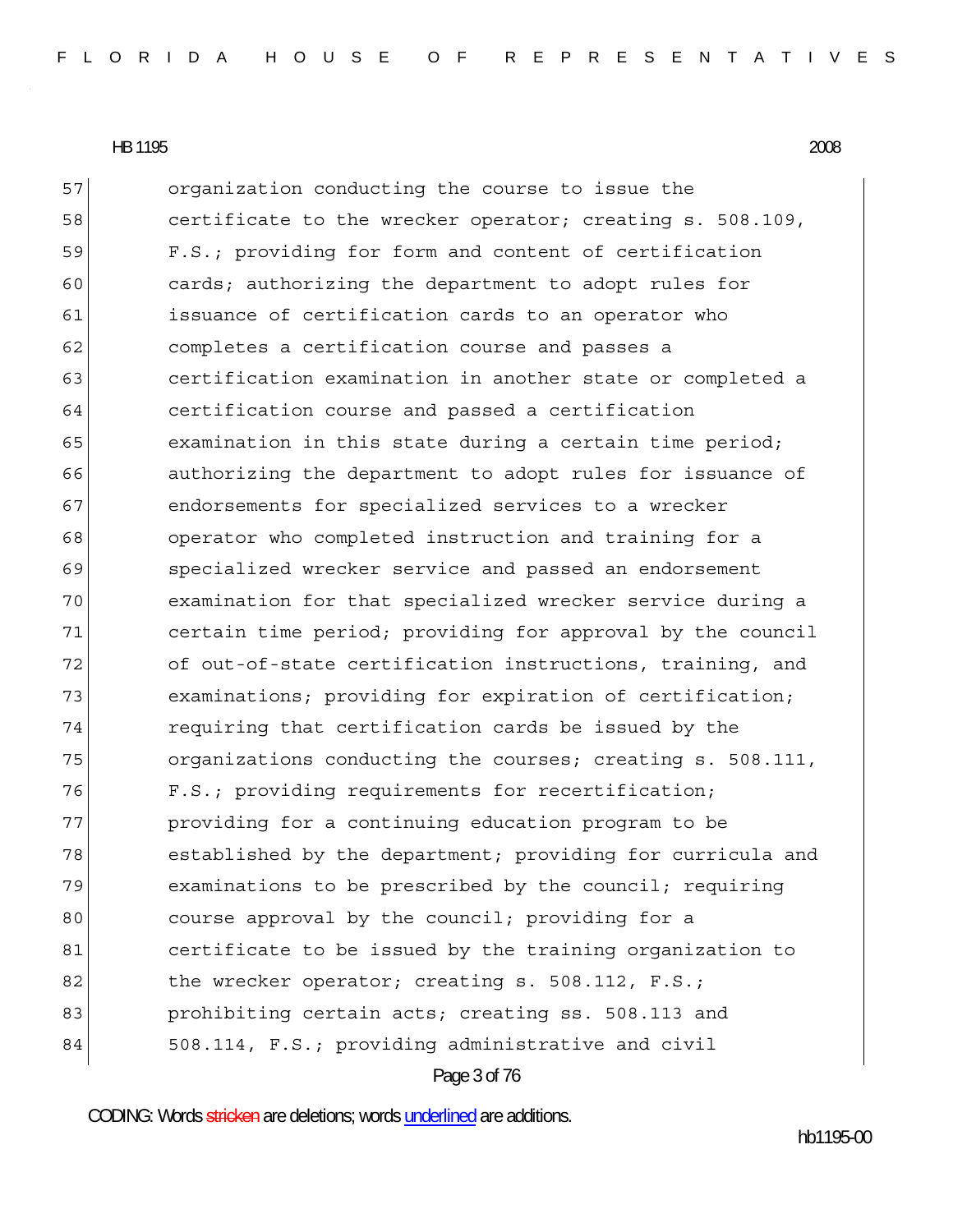85 penalties; creating s. 508.116, F.S.; providing for 86 registration and renewal fees; creating s. 508.117, F.S.; 87 **providing for deposit and use of fees, penalties, and** 88 other funds; creating s. 508.118, F.S.; providing that the 89 chapter does not apply to recovery agents; creating s. 90 508.119, F.S.; authorizing counties and municipalities to 91 enact ordinances governing wrecker operators; providing 92 for the department to enter into a cooperative agreement 93 with a county or municipality for the referral, 94 investigation, and prosecution of consumer complaints or 95 enforcement of specified wrecker services provisions; 96 creating s. 508.120, F.S.; requiring that a wrecker 97 company maintain records of its services and operators; 98 requiring organizations that conduct operator 99 certification or continuing education courses to maintain 100 records on each person who successfully completes one of 101 the courses; authorizing inspection of records by the 102 department; creating s. 508.104, F.S.; prohibiting persons 103 from owning, operating, or being issued a local business 104 tax receipt on behalf of a wrecker company without first 105 registering with the department; requiring registration 106 **prior to issuance or renewal of local business tax** 107 **receipt;** excluding certain motor vehicle repair shops and 108 dealers; creating s. 508.110, F.S.; prohibiting the 109 **performance of wrecker services after a certain date** 110 **dua unless** the operator is in the employ of a company that is 111 registered; requiring wrecker operators to be certified; 112 **providing exceptions for certain shops and organizations;** 

Page 4 of 76

CODING: Words stricken are deletions; words underlined are additions.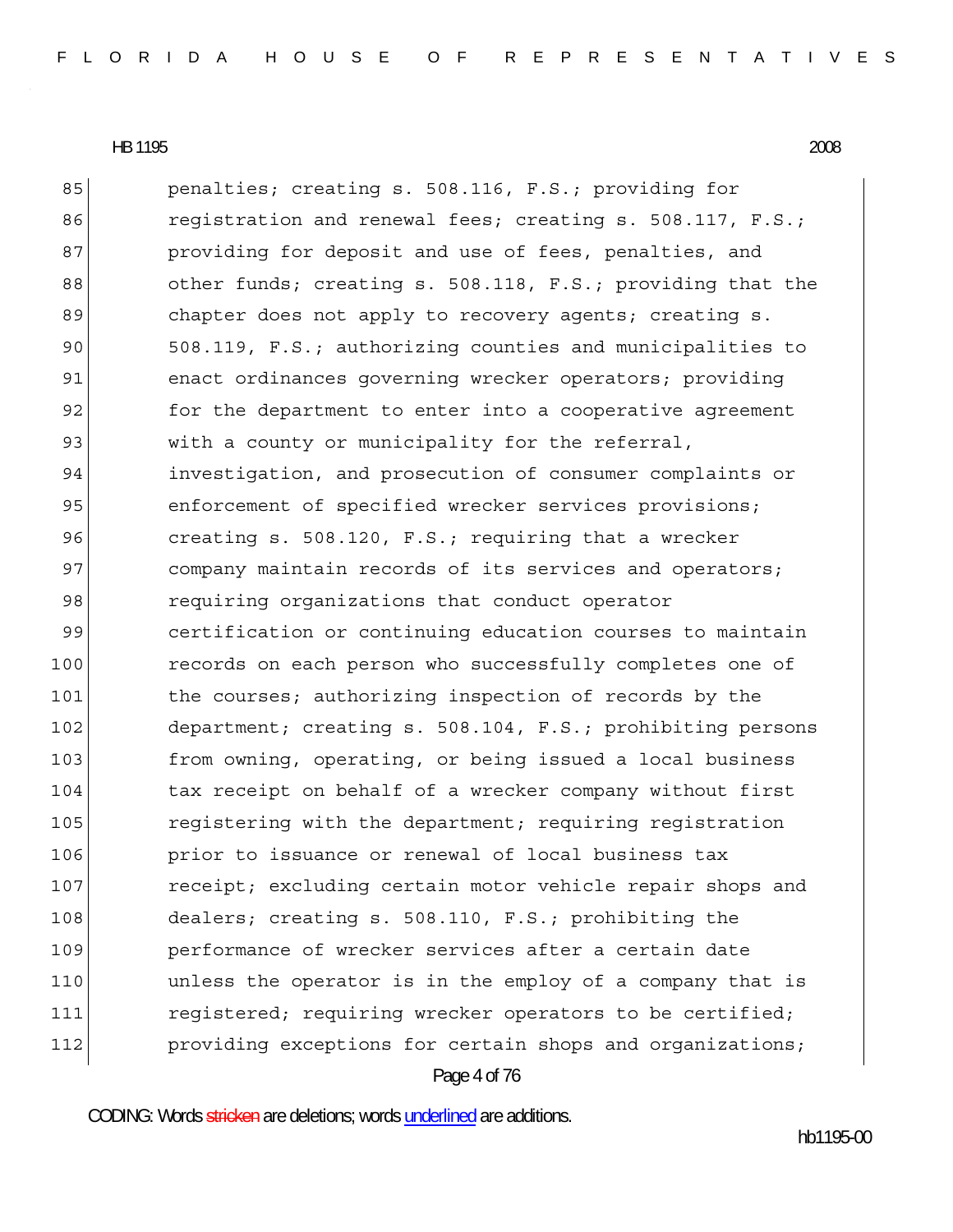Page 5 of 76 113 authorizing the department to inspect company records; 114 creating s. 508.115, F.S.; providing criminal penalties; 115 amending s. 120.80, F.S.; providing for appointment of a 116 hearing officer by the director of the Division of the 117 Florida Highway Patrol when a hearing is held to deny, 118 suspend, or remove a wrecker company from participating in 119 the wrecker-allocation system; creating s. 205.1977, F.S.; 120 prohibiting a county or municipality from issuing or 121 121 renewing a business tax receipt for a wrecker company that 122 is not registered with the Department of Agriculture and 123 Consumer Services; amending s. 316.530, F.S., relating to 124 towing requirements; conforming terminology; amending s. 125 320.01, F.S.; redefining the term "wrecker" for purposes 126 of the Florida Statutes; amending s. 320.03, F.S., 127 relating to withholding the motor vehicle registration 128 plate or revalidation sticker; providing for application 129 of provisions to wrecker companies rather than wrecker 130 operators; amending s. 320.0706, F.S.; requiring that the 131 license plate be displayed only on the front of a wrecker; 132 amending s. 320.0821, F.S.; revising requirements for the 133 issuance of wrecker license plates; requiring that the 134 license plate be displayed on the front of the wrecker; 135 amending s. 320.13, F.S., relating to dealer license 136 **plates;** conforming terminology; reenacting ss. 137 316.550(4)(a) and (9) and 320.08(5)(d) and (e), F.S., 138 relating to special wrecker permits and license taxes, to 139 incorporate the amendment to s. 320.01, F.S., in 140 references thereto; amending s. 321.051, F.S.; revising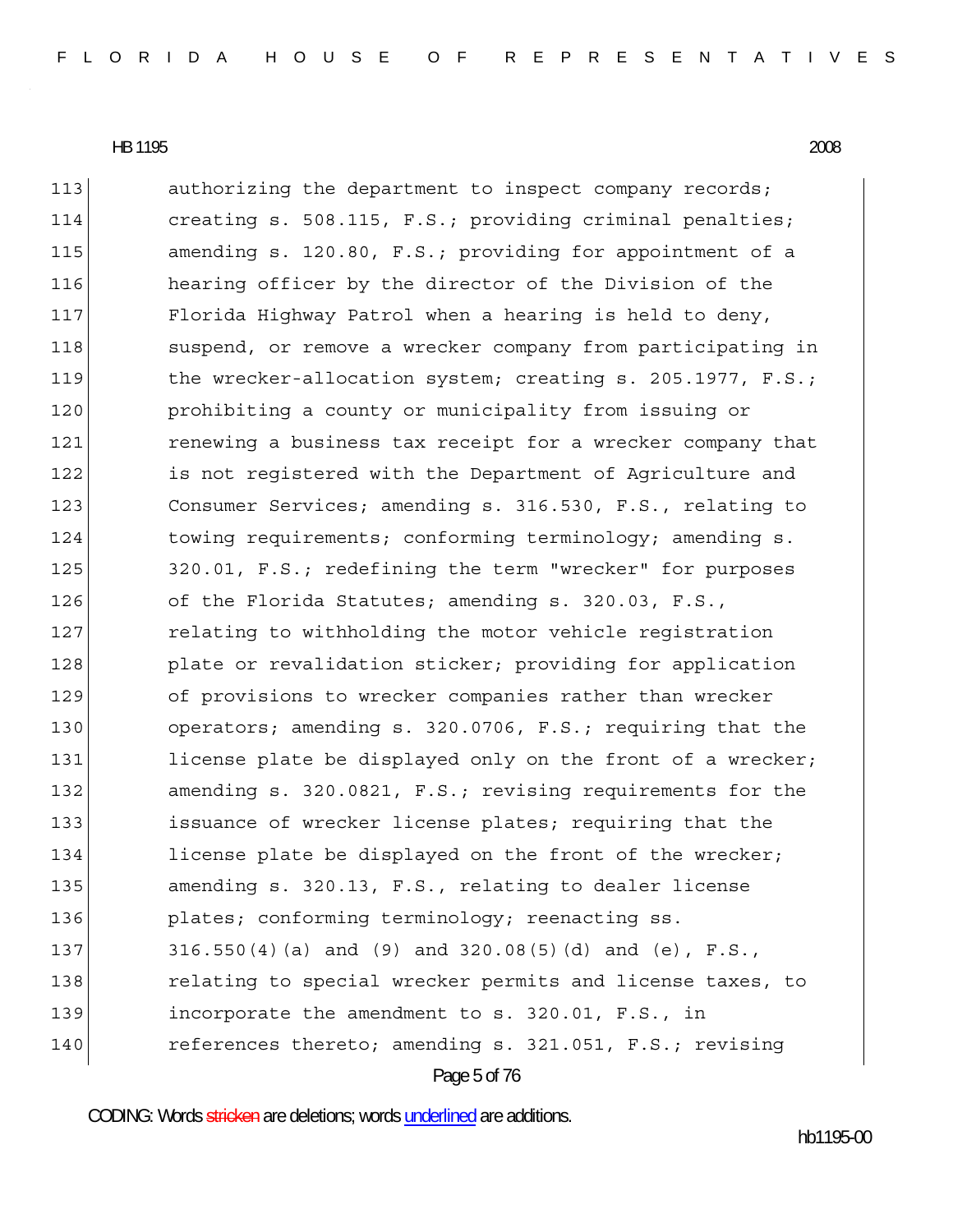Page 6 of 76 141 **provisions for the Florida Highway Patrol wrecker operator** 142 system; changing the designation to "wrecker-allocation 143 system"; providing definitions; revising provisions that 144 authorize the Division of the Florida Highway Patrol 145 within the Department of Highway Safety and Motor Vehicles 146 to establish the system; revising requirements for the 147 system; limiting the system to using certain registered 148 wrecker companies; revising eligibility requirements for 149 Wreckers; revising provisions for procedures for appeal of 150 final orders by the department denying, suspending, or 151 revoking eligibility to participate; prohibiting an 152 unauthorized wrecker company and wrecker operators 153 dispatched by an unauthorized company from engaging in 154 certain activities; requiring those operators to disclose 155 certain information to the owner or operator of a wrecked 156 or disabled vehicle before towing; providing penalties; 157 **providing for a law enforcement officer to dispatch an** 158 authorized wrecker company other than a company requested 159 by the vehicle owner or operator or to dispatch a company 160 out of rotation; amending s. 323.001, F.S.; revising 161 **procedures for placement of a hold on a vehicle at a** 162 storage facility; providing for placement of a hold by a 163 law enforcement agency; providing definitions; revising 164 **provisions for payment of towing and storage charges;** 165 revising rate-limitation provisions; amending s. 323.002, 166 F.S.; revising provisions for county and municipal wrecker 167 operator systems; changing the designation to "wrecker-168 allocation systems"; providing definitions; limiting the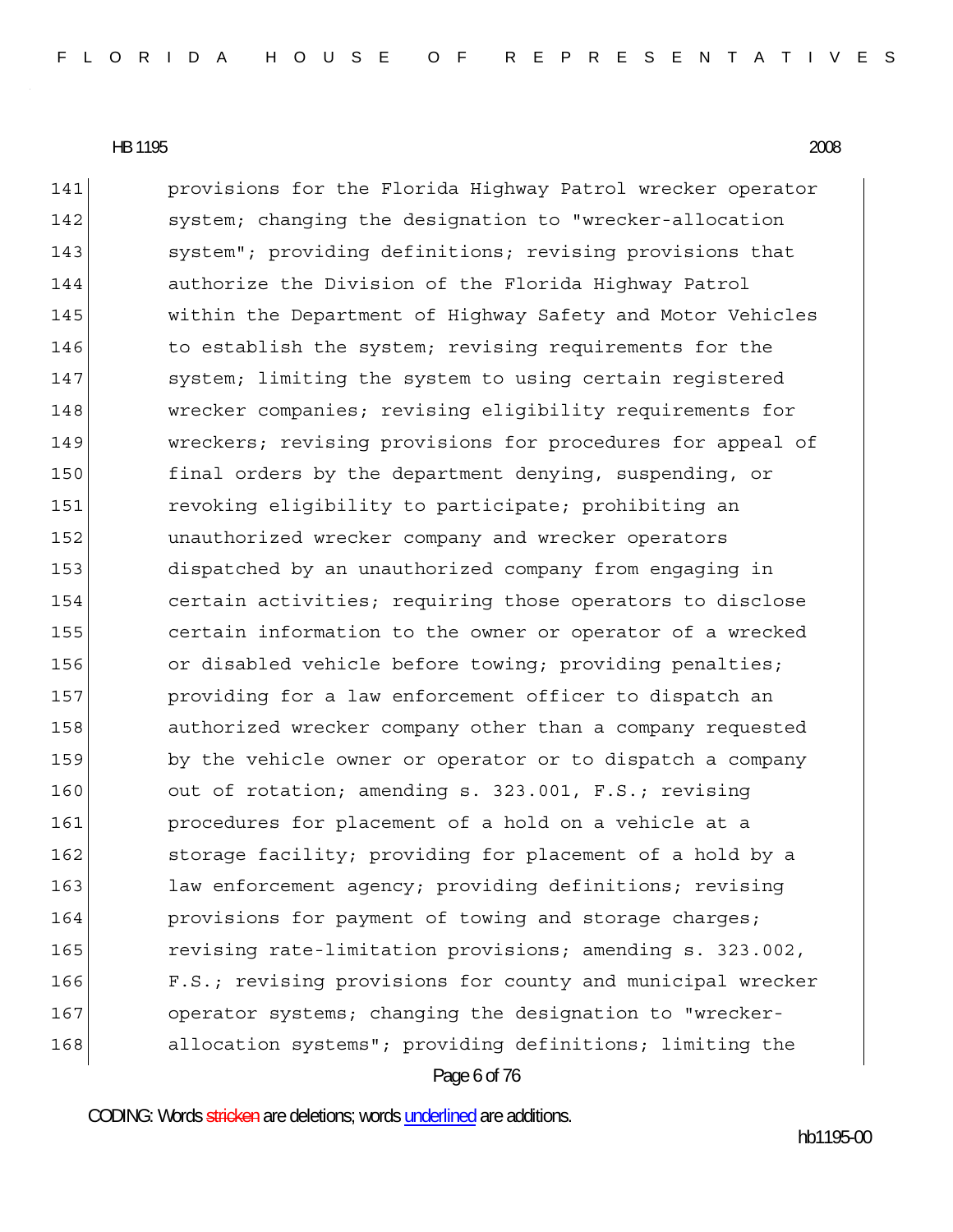Page 7 of 76 169 systems to using certain registered wrecker companies; 170 **prohibiting an unauthorized wrecker company and wrecker** 171 operators dispatched by an unauthorized company from 172 engaging in certain activities; requiring those operators 173 to disclose certain information to the owner or operator 174 of a wrecked or disabled vehicle before towing; providing 175 **penalties;** providing for a law enforcement officer to 176 dispatch an authorized wrecker company other than a 177 company requested by the vehicle owner or operator or to 178 dispatch a company out of rotation; amending s. 713.78, 179 F.S.; providing for claim of lien by a wrecker company for 180 recovering, removing, or storing a vehicle or vessel; 181 conforming provisions to changes made by the act; 182 **providing definitions;** requiring notification to the 183 vehicle or vessel owners, insurers, and lienholders; 184 **providing for a law enforcement agency to obtain** 185 information from the Department of Highway Safety and 186 Motor Vehicles and provide the information to the wrecker 187 company; providing notice procedures; providing for 188 content of the notice; providing for notice to the agency 189 of jurisdiction if the vehicle or vessel owner or 190 lienholder cannot be identified; revising procedures for 191 complaint by the vehicle or vessel owner; providing for 192 release of the vehicle or vessel; requiring damages, 193 attorney's fees, and costs to be awarded by the court; 194 requiring immediate payment of recovery, towing, and 195 storage fees to be ordered by the court; providing for 196 **notice and sale of the vehicle or vessel by the wrecker** 

CODING: Words stricken are deletions; words underlined are additions.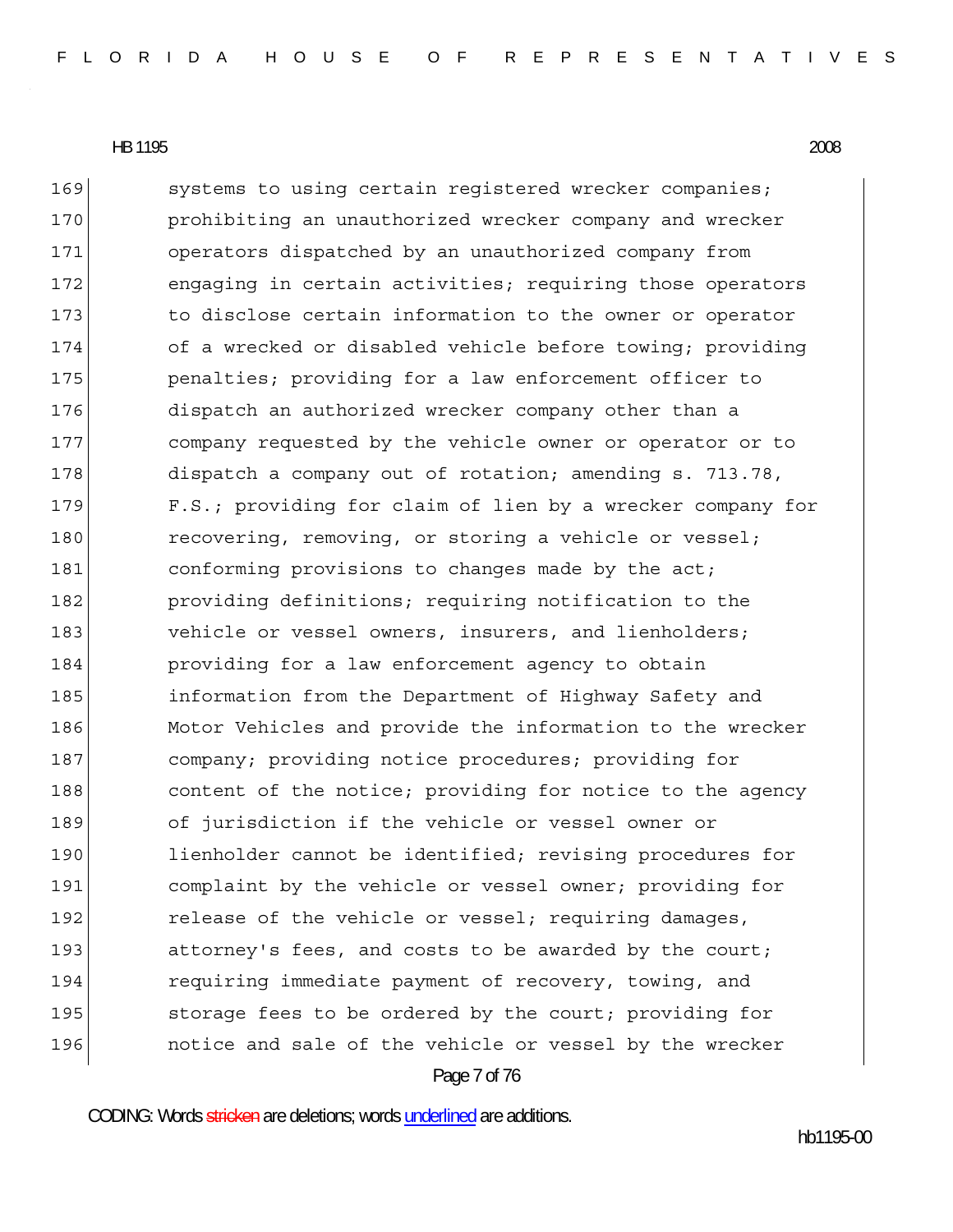Page 8 of 76 197 company; providing for distribution of proceeds; providing 198 for discharge of liens and issuance of certificate of 199 bitle; providing immunity from liability for a wrecker 200 company, its operators, and other employees or agents 201 **b** under certain conditions; providing for a presumption of 202 the use of reasonable care; requiring wrecker company 203 information to be printed on the wrecker; specifying that 204 failure to make good-faith best efforts to comply with 205 notice requirements precludes imposition of storage 206 charges; requiring a wrecker company to provide access to 207 bhe vehicle or vessel; requiring release of the vehicle, 208 vessel, or personal property to the owner or agent of the 209 owner; requiring the wrecker company to obtain a 210 certificate of destruction in lieu of a certificate of 211 title when the vehicle or vessel is to be dismantled, 212 destroyed, or changed in such a manner that it is not the 213 motor vehicle or vessel described in the certificate of 214 title; providing for issuance of the certificate of 215 destruction by the county tax collector; providing 216 **requirements for application for the certificate of** 217 destruction; providing for reassignment of the certificate 218 of destruction; authorizing the Department of Highway 219 Safety and Motor Vehicles to adopt rules; providing 220 penalties for specified violations; authorizing the 221 Department of Highway Safety and Motor Vehicles to inspect 222 wrecker company records; directing the Department of 223 Highway Safety and Motor Vehicles, upon notice of lien 224 from a wrecker company, to place the name of the owner of

CODING: Words stricken are deletions; words underlined are additions.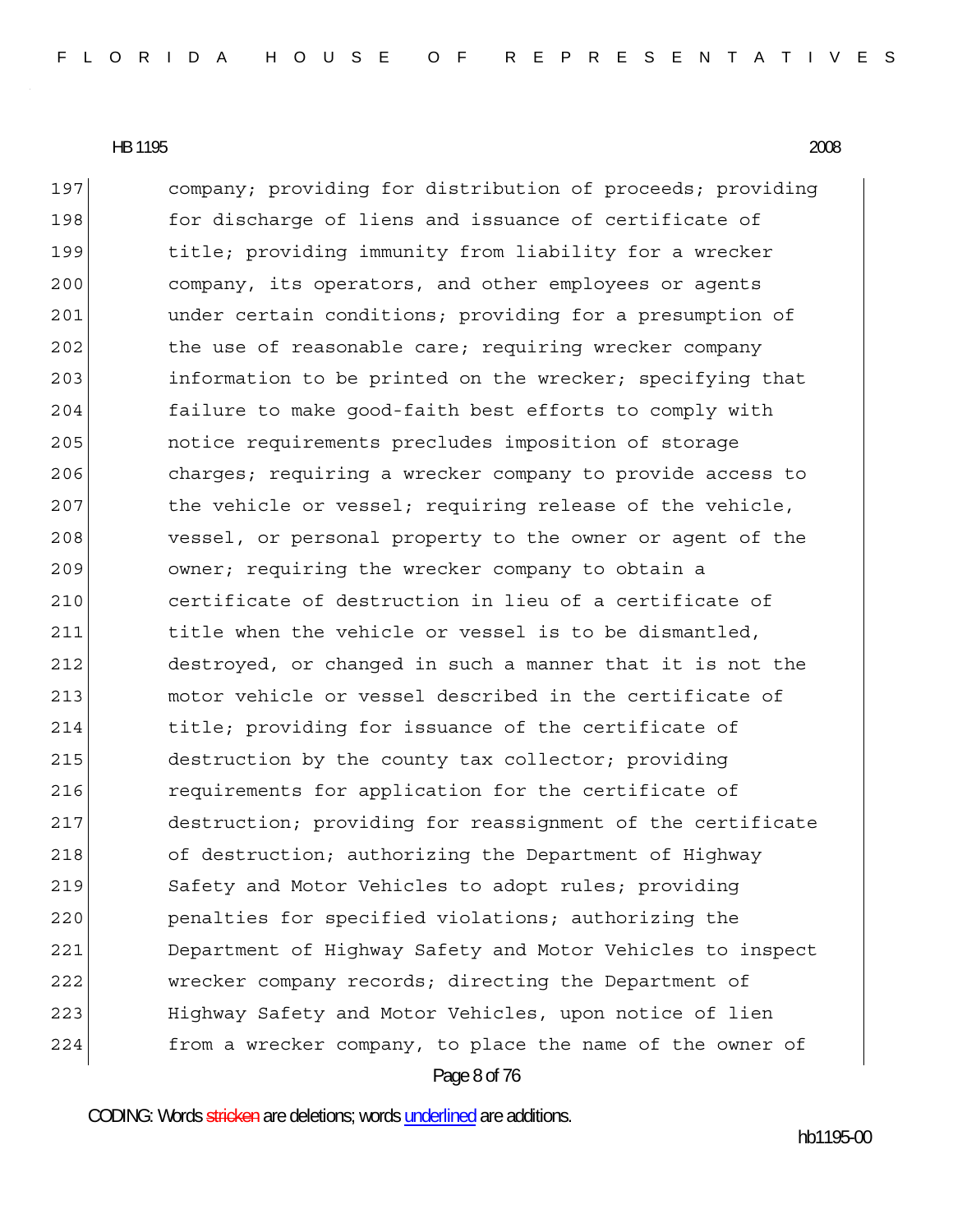Page 9 of 76 225 the vehicle or vessel on the list of those persons who may 226 **not be issued a license plate or revalidation sticker for** 227 a motor vehicle; providing for forms for the notice of 228 lien; providing for dispute by the owner; providing for 229 the owner's name to be removed from the list of those 230 persons who may not be issued a license plate or 231 revalidation sticker for a motor vehicle; providing for 232 lien expiration; requiring a certificate of discharge to 233 be issued by the wrecker company; providing for certain 234 fees and charges; providing for application and 235 exceptions; clarifying that the amendments made by the act 236 do not affect the validity of prior liens; amending s. 237 715.07, F.S.; revising provisions for the towing and 238 storage of vehicles and vessels parked on real property 239 without permission; providing definitions; providing 240 requirements for storage facility operation; providing 241 requirements for a wrecker company, its operators, and 242 other employees or agents; prohibiting a wrecker company, 243 a wrecker operator, or another employee or agent of a 244 wrecker company from paying or accepting payment for the 245 **privilege of removing vehicles or vessels from a** 246 particular location; revising requirements for tow-away 247 signs to be posted by property owners; requiring a wrecker 248 company to maintain rate schedules with the local law 249 enforcement agency and to post rates and contracts at its 250 storage facility; revising requirements for certain 251 signage on a wrecker; providing immunity from liability 252 **for a wrecker company, its operators, and other employees** 

CODING: Words stricken are deletions; words underlined are additions.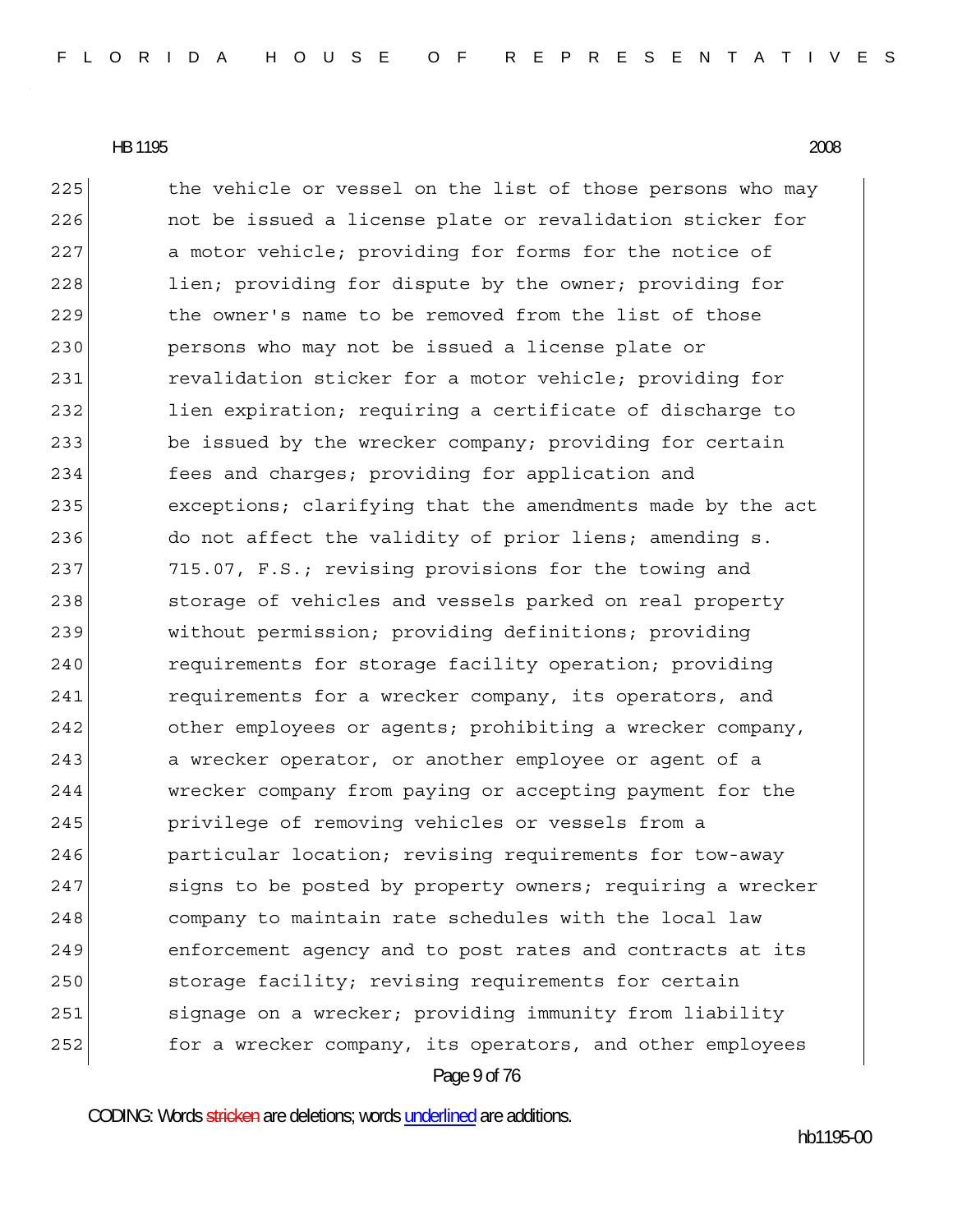Page 10 of 76 253 or agents if entry into the vehicle or vessel is performed 254 with reasonable care; revising provisions for release of 255 the vehicle or vessel; providing that failure to comply 256 with notice requirements precludes a wrecker company from 257 imposing certain towing or storage charges; providing 258 penalties; repealing s. 1.01(15), F.S., relating to the 259 definition of the term "wrecker operator"; providing an 260 appropriation and authorizing additional positions; 261 **providing effective dates.** 262 263 Be It Enacted by the Legislature of the State of Florida: 264 265 Section 1. Chapter 508, Florida Statutes, consisting of 266 sections 508.101, 508.102, 508.103, 508.105, 508.106, 508.1061, 267 508.107, 508.108, 508.109, 508.111, 508.112, 508.113, 508.114, 268 508.116, 508.117, 508.118, 508.119, and 508.120, is created to 269 read: 270 CHAPTER 508 271 WRECKER SERVICES 272 508.101 Definitions.--As used in this chapter, the term: 273 (1) "Business entity" means any form of corporation, 274 limited liability company, partnership, association, 275 cooperative, joint venture, business trust, sole proprietorship, 276 or self-employed person conducting business in this state. 277 (2) "Council" means the Wrecker Operator Advisory Council. 278 (3) "Department" means the Department of Agriculture and 279 Consumer Services. 280 (4) "Specialized wrecker service" means a wrecker service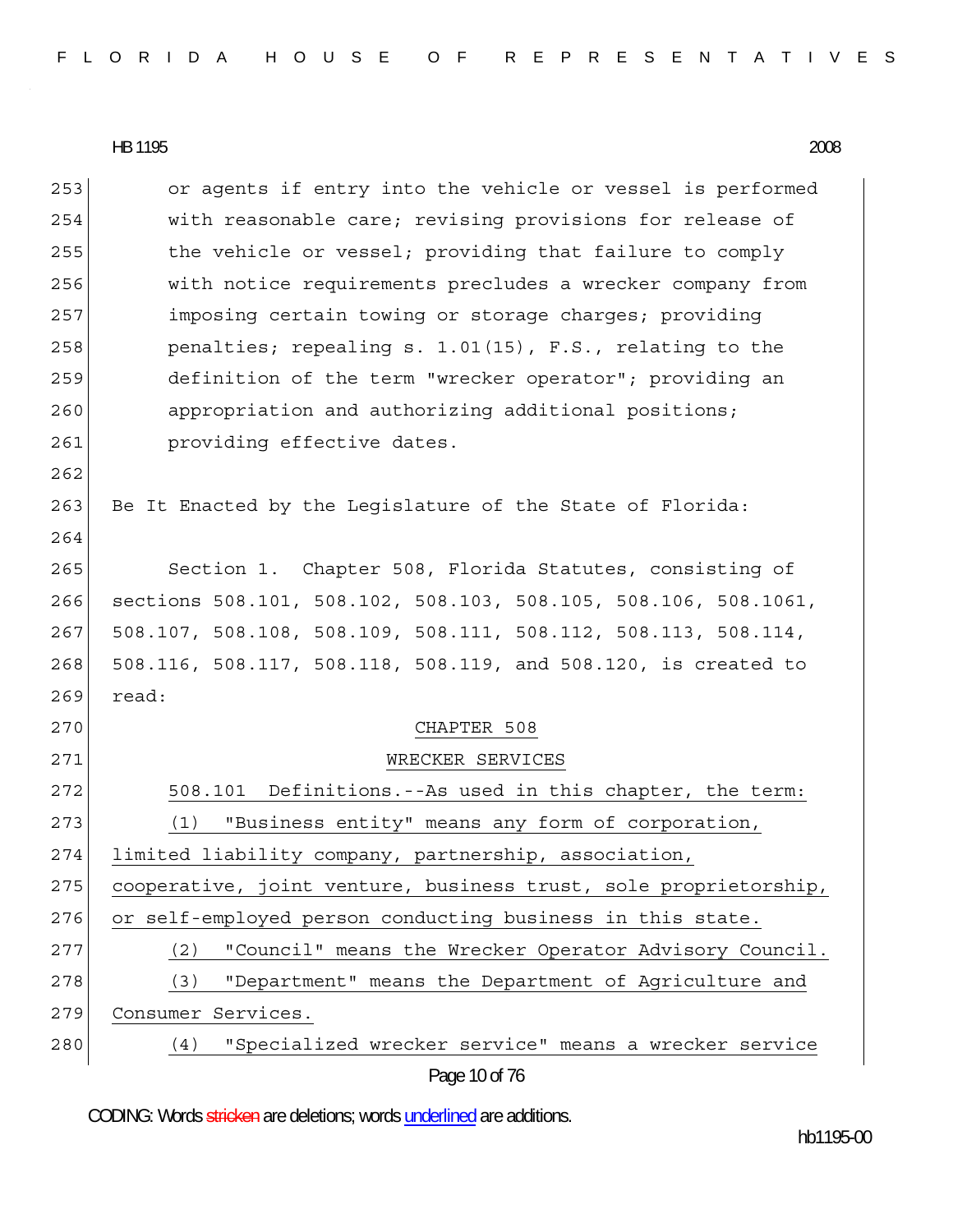| FLORIDA HOUSE OF REPRESENTATIVES |  |  |
|----------------------------------|--|--|
|----------------------------------|--|--|

281 described in s. 508.108. A wrecker operator is required to 282 obtain the applicable certification endorsement before 283 performing a specialized wrecker service. 284 (5) "Ultimate equitable owner" means a natural person who, 285 directly or indirectly, owns or controls 10 percent or more of 286 an ownership interest in a wrecker company, regardless of 287 whether the natural person owns or controls the ownership 288 interest through one or more natural persons or one or more 289 proxies, powers of attorney, nominees, business entities, or any 290 combination thereof. 291 (6) "Vehicle" means any vehicle of a type that may be 292 registered under chapter 320 for operation on the roads of this 293 state, regardless of whether the vehicle is actually registered. 294 The term does not include a mobile home or manufactured home as 295 defined in s. 320.01. 296 (7) "Vessel" means any type of watercraft, barge, or 297 airboat, however described, used or capable of being used as a 298 | means of transportation on water, other than a seaplane or a 299 documented vessel as defined in s. 327.02. 300 (8) "Wrecker" has the same meaning ascribed in s. 320.01. 301 (9) "Wrecker company" means a business entity engaged for 302 hire in the business of towing, carrying, or transporting 303 vehicles or vessels by wrecker upon the streets and highways of 304 this state. The term does not include a person regularly engaged 305 in the business of transporting mobile homes. 306 (10) "Wrecker operator" means a person who performs 307 wrecker services. 308 (11) "Wrecker services" means towing, carrying, or

# Page 11 of 76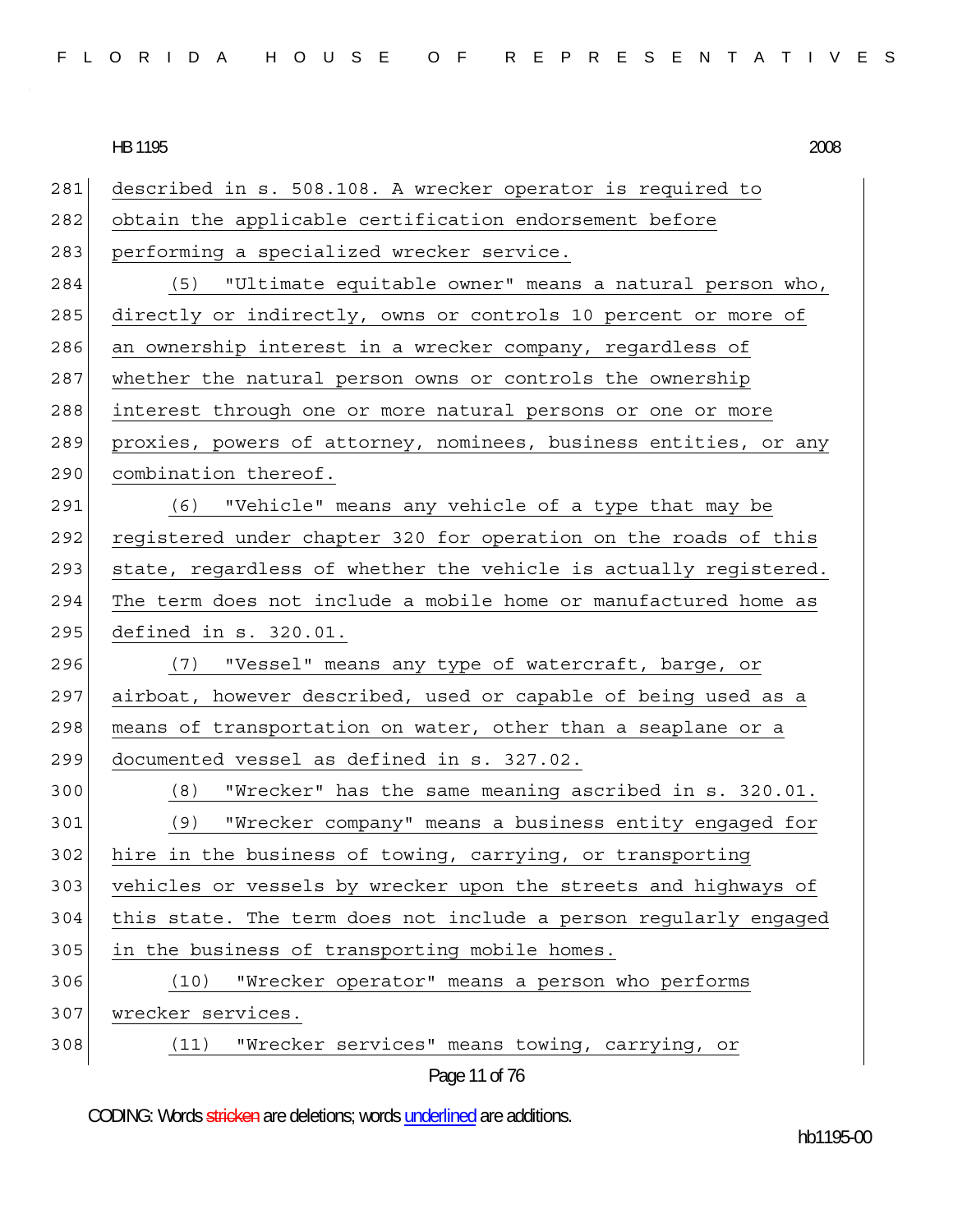|  |  |  |  |  | FLORIDA HOUSE OF REPRESENTATIVES |  |  |  |  |  |  |  |  |  |
|--|--|--|--|--|----------------------------------|--|--|--|--|--|--|--|--|--|
|  |  |  |  |  |                                  |  |  |  |  |  |  |  |  |  |

309 otherwise transporting vehicles or vessels by wrecker upon the 310 streets and highways of this state for hire. The term includes, 311 but is not limited to, the following: 312 (a) Driving a wrecker. 313 (b) Loading, securing, and unloading a vehicle or vessel 314 on a wrecker using a boom, winch, car carrier, or other similar 315 equipment. 316 (c) Towing or removal of a wrecked, disabled, or abandoned 317 vehicle under the Florida Highway Patrol wrecker-allocation 318 system pursuant to s. 321.051 or under a county or municipal 319 wrecker-allocation system pursuant to s. 323.002. 320 (d) Towing, recovery, or removal of a vehicle or vessel 321 under s. 713.78. 322 (e) Towing, transportation, or removal of a vehicle or 323 vessel parked on real property without permission under s. 324 715.07. 325 (f) Recovery of a vehicle or vessel. 326 508.102 Wrecker Operator Advisory Council.-- 327 (1) The Wrecker Operator Advisory Council is created 328 within the department. The council shall advise and assist the 329 department in administering this chapter. 330 (2) The council shall prepare recommendations regarding 331 the need for a wrecker operator certification program and 332 establishment of educational and training requirements for 333 wrecker operators should such a certification program be deemed 334 necessary. The council shall present its recommendations to the 335 President of the Senate, the Speaker of the House of 336 Representatives, and the Commissioner of Agriculture by January

Page 12 of 76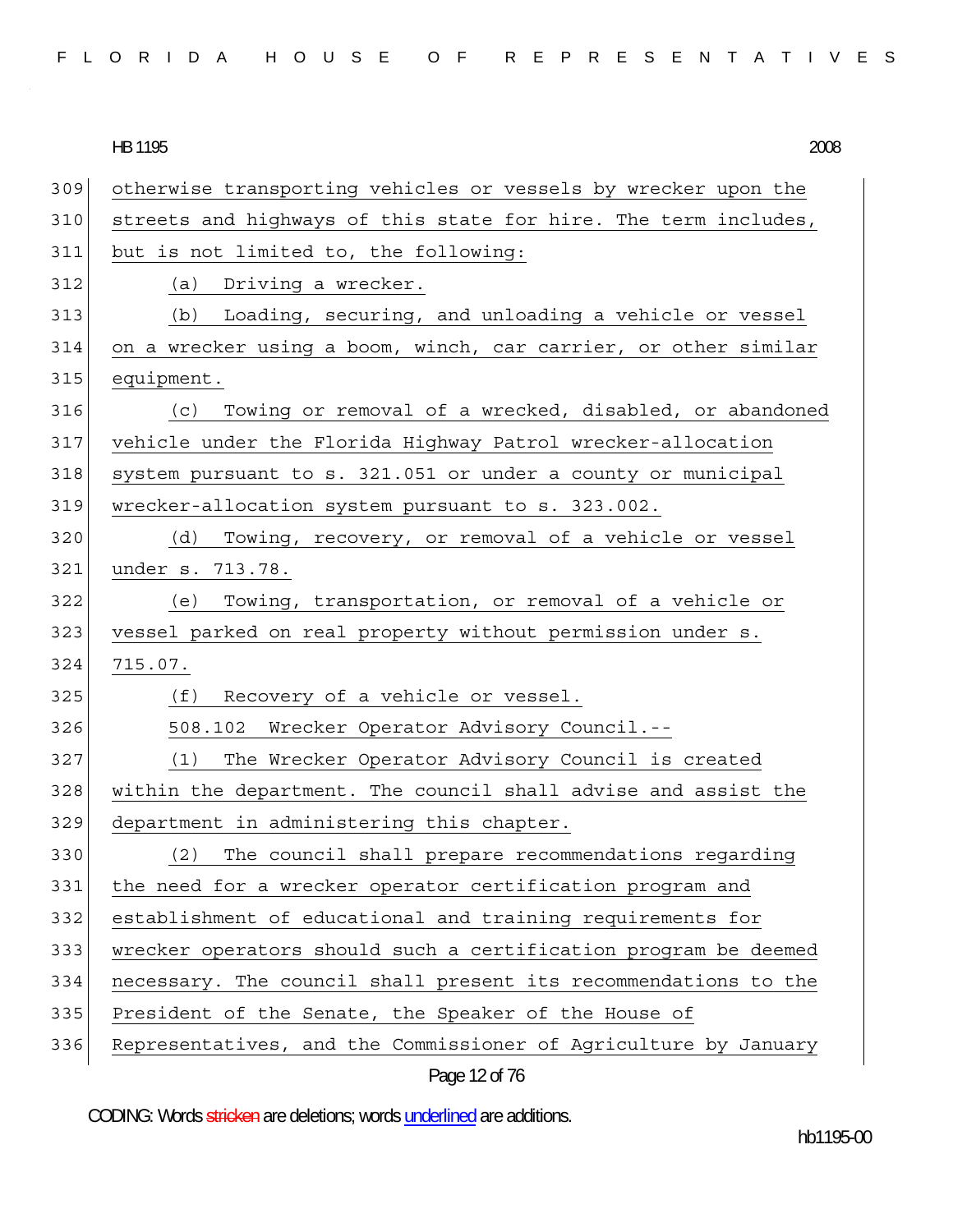337 31, 2009. 338 (3)(a) The council shall be composed of seven members 339 appointed by the Commissioner of Agriculture. 340 (b) Each of four members of the council must be an 341 ultimate equitable owner of a wrecker company who has been an 342 ultimate equitable owner of that company for at least 5 years 343 before his or her appointment; one member must be a wrecker 344 operator who is not an ultimate equitable owner of a wrecker 345 company and who has been a wrecker operator for at least 5 years 346 before his or her appointment; and two members must be 347 laypersons. Each member must be a resident of this state. This 348 paragraph expires July 1, 2014. 349 (c) Effective July 1, 2014, each of four members of the 350 council must be an ultimate equitable owner of a wrecker company 351 registered under this chapter who has been an ultimate equitable 352 owner of that company registered for at least 5 years before his 353 or her appointment; one member must be a wrecker operator 354 certified under this chapter who is not an ultimate equitable 355 owner of wrecker company and who has been a certified wrecker 356 operator for at least 5 years before his or her appointment; and 357 two members must be laypersons. Each member must be a resident 358 of this state. 359 (4) The term of each member of the council is 4 years, 360 except that, in order to establish staggered terms, two members 361 who are owners of wrecker companies and one layperson shall be 362 appointed initially for a 2-year term each. Members may be 363 reappointed for additional terms, but may not serve more than 8 364 consecutive years. A vacancy shall be filled for the remainder

#### Page 13 of 76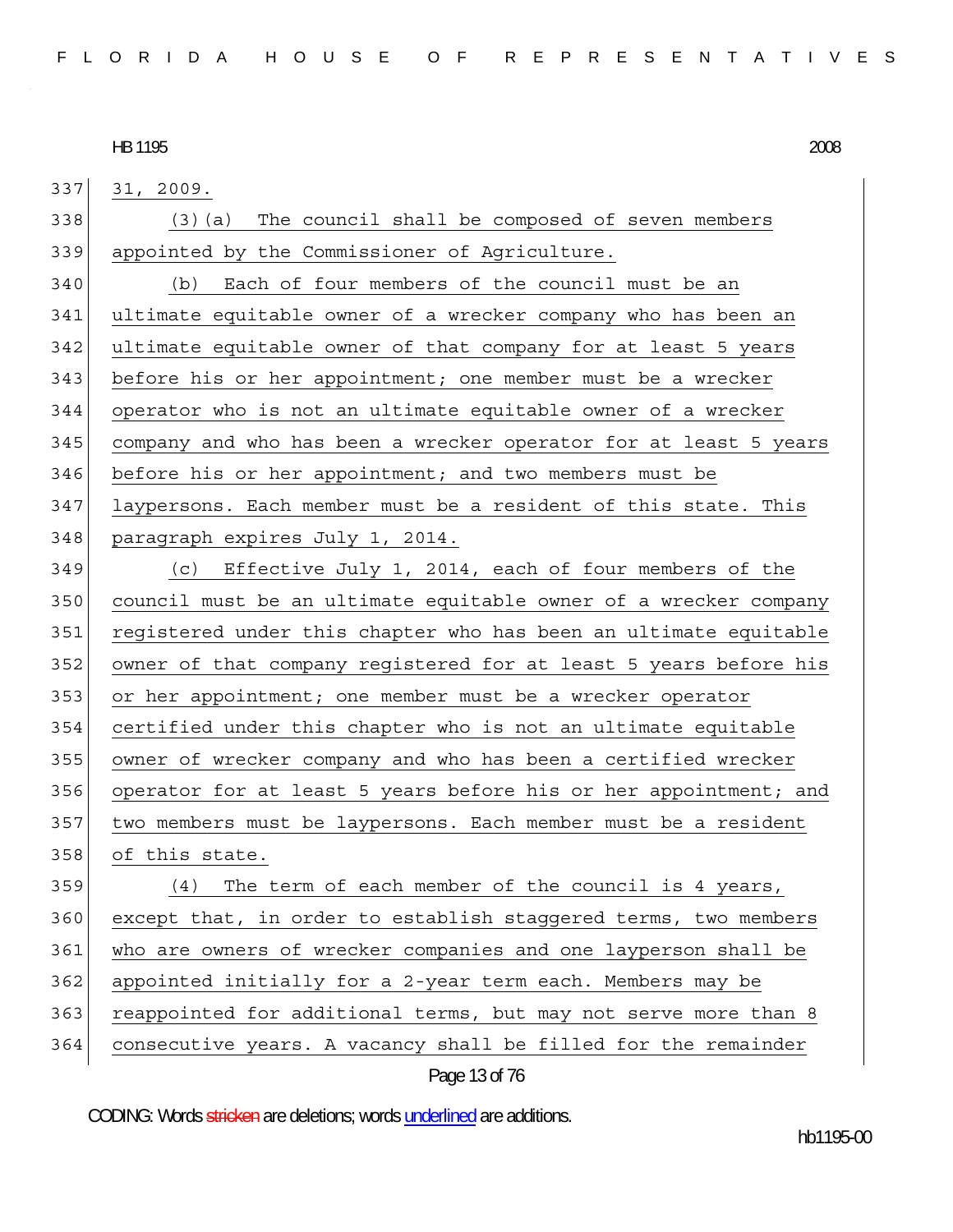| FLORIDA HOUSE OF REPRESENTATIVES |  |
|----------------------------------|--|
|----------------------------------|--|

Page 14 of 76 365 of the unexpired term in the same manner as the original 366 appointment. 367 (5)(a) The council shall annually elect from among its 368 members a chair, who shall preside over the meetings of the 369 council, and a vice chair. 370 (b) In conducting its meetings, the council shall use 371 accepted rules of procedure. The department must keep a complete 372 record of each meeting showing the names of members present and 373 the actions taken. These records and other documents regarding 374 matters within the jurisdiction of the council must be kept on 375 file with the department. 376 (6) The members of the council shall serve without 377 compensation, but are entitled to reimbursement of travel and 378 per diem expenses under s. 112.061. 379 (7) The department shall provide administrative and staff 380 support services relating to the functions of the council. 381 (8) The council shall review the rules adopted by the 382 department to administer this chapter and shall advise the 383 department on matters relating to industry standards and 384 practices and other issues that require technical expertise and 385 consultation or that promote better consumer protection in the 386 wrecker industry. 387 508.103 Rulemaking authority.--The department may adopt  $388$  rules under ss. 120.536(1) and 120.54 to administer this 389 chapter. 390 508.105 Registration requirements; renewal of 391 registrations.-- 392 (1) Each wrecker company engaged or attempting to engage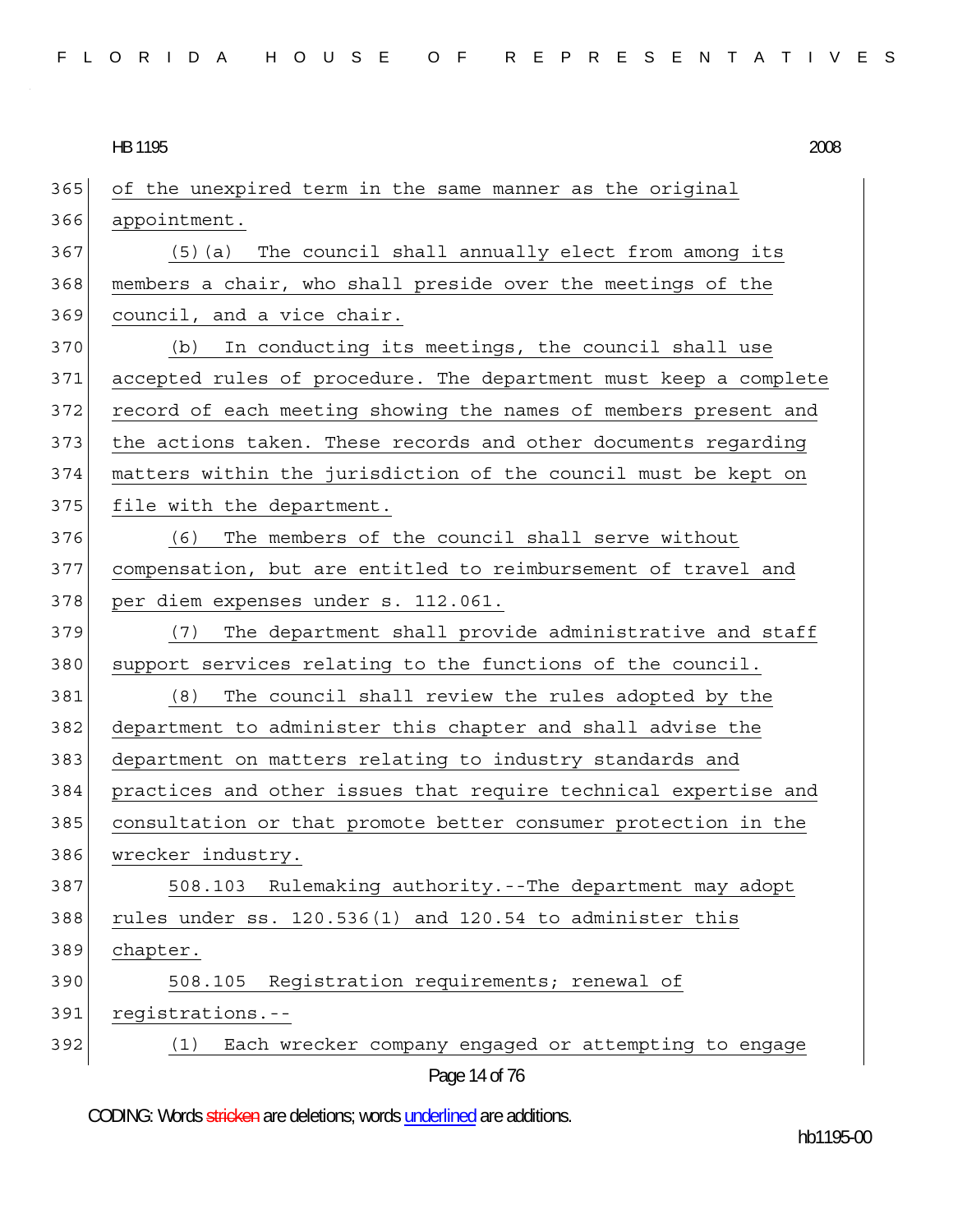|  |  |  |  |  |  |  |  |  |  |  |  |  |  | FLORIDA HOUSE OF REPRESENTATIVES |  |  |  |  |  |  |  |  |  |  |  |  |  |  |  |  |  |  |
|--|--|--|--|--|--|--|--|--|--|--|--|--|--|----------------------------------|--|--|--|--|--|--|--|--|--|--|--|--|--|--|--|--|--|--|
|--|--|--|--|--|--|--|--|--|--|--|--|--|--|----------------------------------|--|--|--|--|--|--|--|--|--|--|--|--|--|--|--|--|--|--|

HB 1195 2008 393 for hire in the business of towing, carrying, or transporting 394 vehicles or vessels by wrecker upon the streets and highways of 395 this state must annually register with the department on forms 396 prescribed by the department. The application for registration 397 must include at least the following information: 398 (a) The name and federal employer identification number of 399 the wrecker company. 400 (b) The mailing address, physical address, and telephone 401 | number of the wrecker company's primary place of business. 402 (c) The fictitious name under which the wrecker company 403 transacts business in this state. 404 (d) The full name, residence address, business address, 405 and telephone number of the applicant. If the applicant is other 406 than a natural person, the application must also contain the 407 full name, residence address, business address, telephone 408 number, and federal employer identification number, if 409 applicable, of each ultimate equitable owner of the business 410 entity and each officer, director, partner, manager, member, or 411 managing member of the entity. 412 (e) If the applicant is other than a natural person, the 413 full name of the business entity's registered agent and the 414 address of the registered office for service of process. 415 (f) The physical address and telephone number of each 416 business location and each storage facility where the wrecker 417 company stores towed vehicles or vessels. 418 (2) Each initial and renewal application for registration 419 must be accompanied by the registration fee prescribed in s. 420 508.116.

#### Page 15 of 76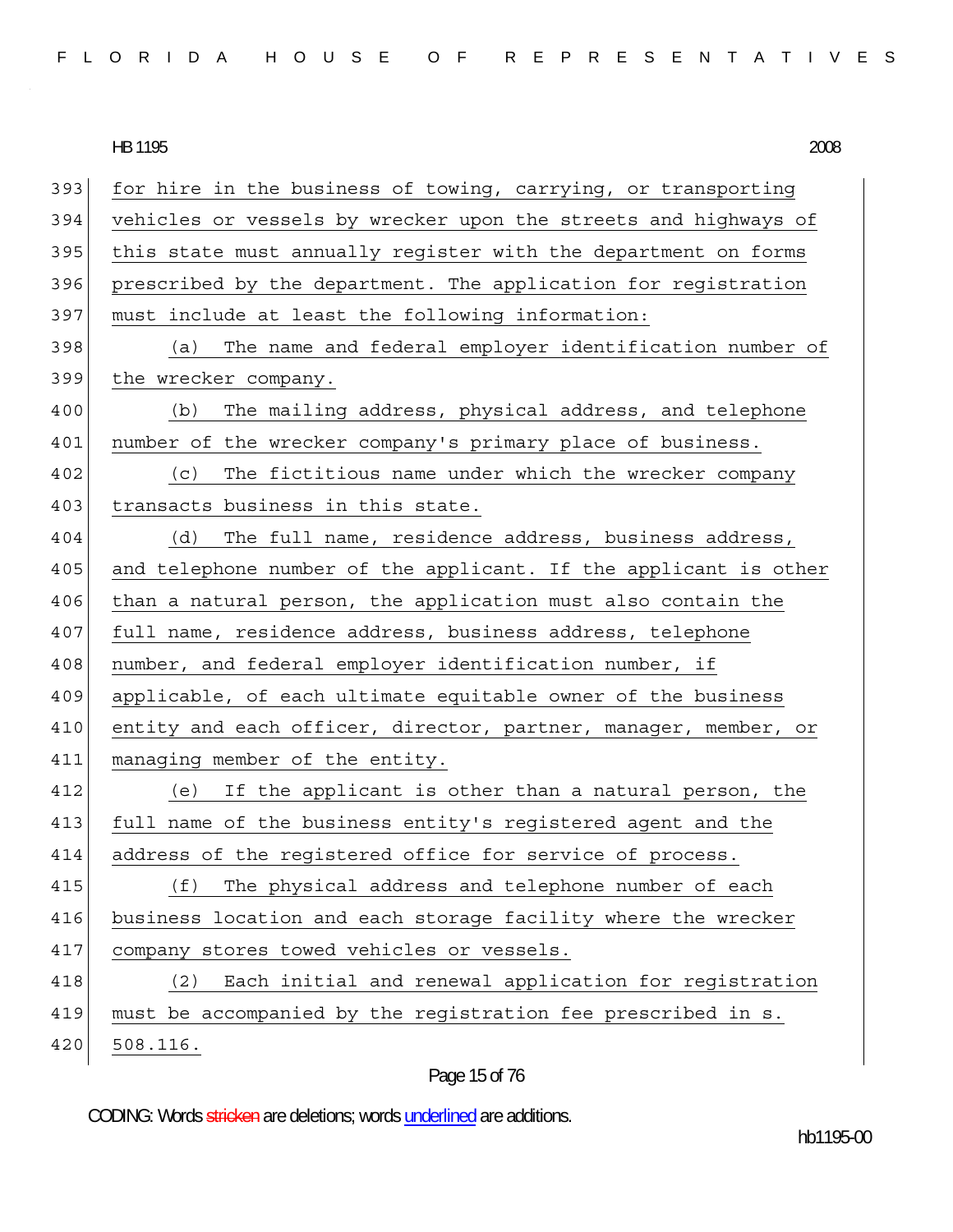421 (3) The department shall collect from each applicant a 422 fingerprint processing fee of \$15 for state processing and an 423 additional fee for national processing for each applicant 424 submitted. The department shall screen background results to 425 determine whether the applicant meets the requirements for 426 issuance of a registration certificate. 427 (4) The department shall review each application in 428 accordance with s. 120.60 and shall issue a registration 429 certificate, in the form and size prescribed by the department, 430 to each wrecker company whose application is approved. The 431 certificate must show at least the name and address of the 432 wrecker company and the registration number. The registration 433 certificate must be prominently displayed in the wrecker 434 company's primary place of business. 435 (5) Each advertisement of a wrecker company must include 436 the phrase "Fla. Wrecker Co. Reg. No." For the purpose of this 437 subsection, the term "advertisement" means a printed or graphic 438 statement made in a newspaper or other publication or contained 439 in any notice, handbill, or sign, including signage on a 440 vehicle, flyer, catalog, or letter. 441 (6) A registration is invalid for a wrecker company 442 transacting business at a place other than the location 443 specified in the registration application unless the department 444 is first notified in writing before the change of location. A 445 reqistration issued under this chapter is not transferable or 446 assignable, and a wrecker company may not conduct business under 447 a name other than the name registered. A wrecker company 448 desiring to change its registered name, location, or registered

Page 16 of 76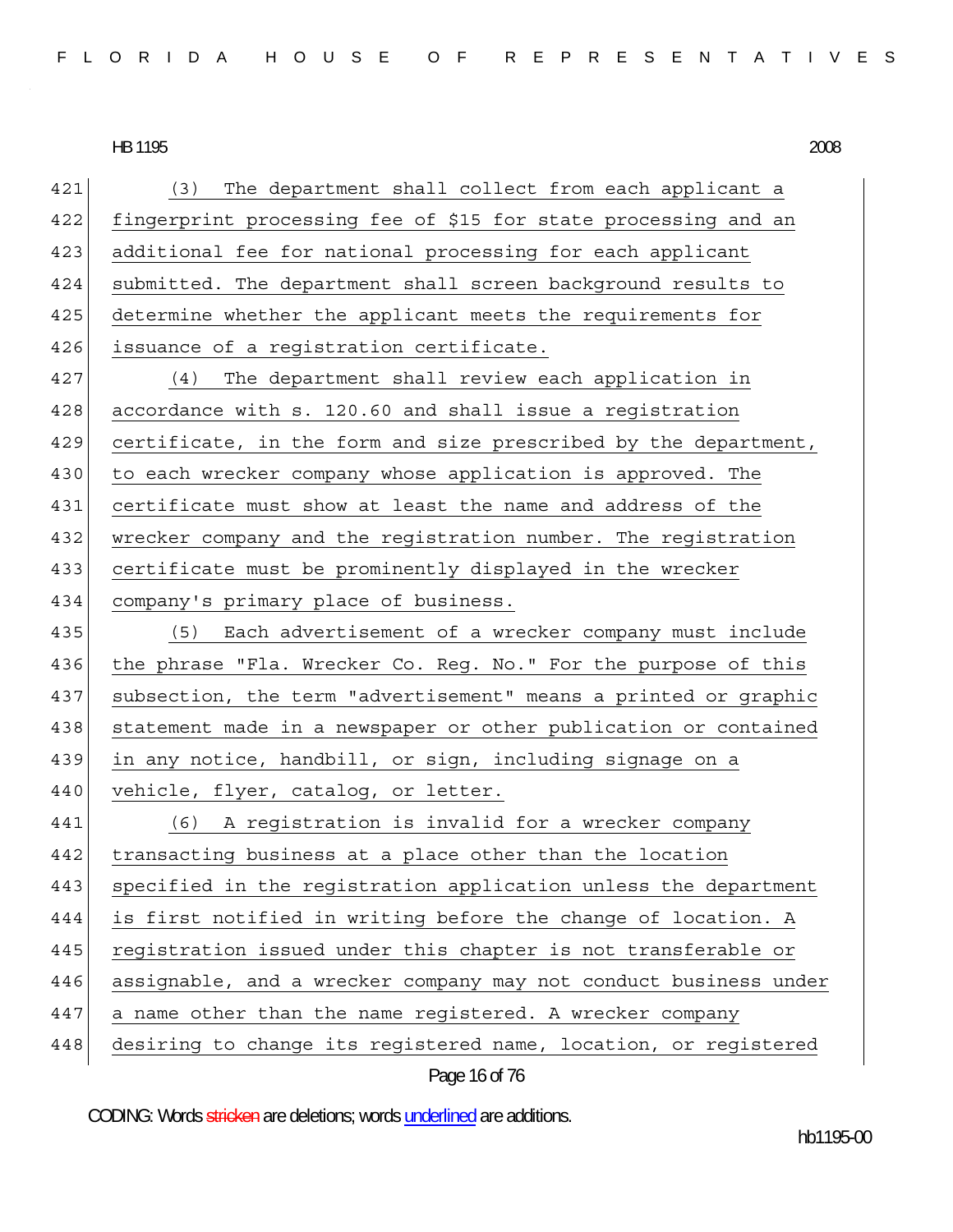449 agent for service of process at a time other than upon renewal 450 of registration must notify the department of the change. 451 (7)(a) Each registration must be renewed annually on or 452 before the expiration date of the current registration. A late 453 fee of \$25 must be paid, in addition to the registration fee or 454 any other penalty, for a registration renewal application that 455 is received by the department after the expiration date of the 456 current registration. The department may not issue a 457 registration until all fees are paid. 458 (b) A wrecker company whose primary place of business is 459 located within a county or municipality that requires, by local 460 ordinance, a local business tax receipt under chapter 205 may 461 not renew a registration under this chapter unless the wrecker 462 company obtains the business tax receipt from the county or 463 municipality. 464 (8) Each wrecker company must provide the department with 465 a certificate of insurance for the insurance coverage required 466 under s. 627.7415 before the department may issue the 467 certificate for an initial or renewal registration. The 468 department must be named as a certificateholder on the insurance 469 certificate and must be notified at least 30 days before any 470 change in insurance coverage. 471 (9) The department shall notify the Department of Highway 472 Safety and Motor Vehicles when a registration issued under this 473 chapter has been suspended or revoked by order of the 474 department. Notification must be sent within 10 days after the 475 department issues the suspension or revocation order. 476 508.106 Denial of reqistration.--The department may deny,

```
Page 17 of 76
```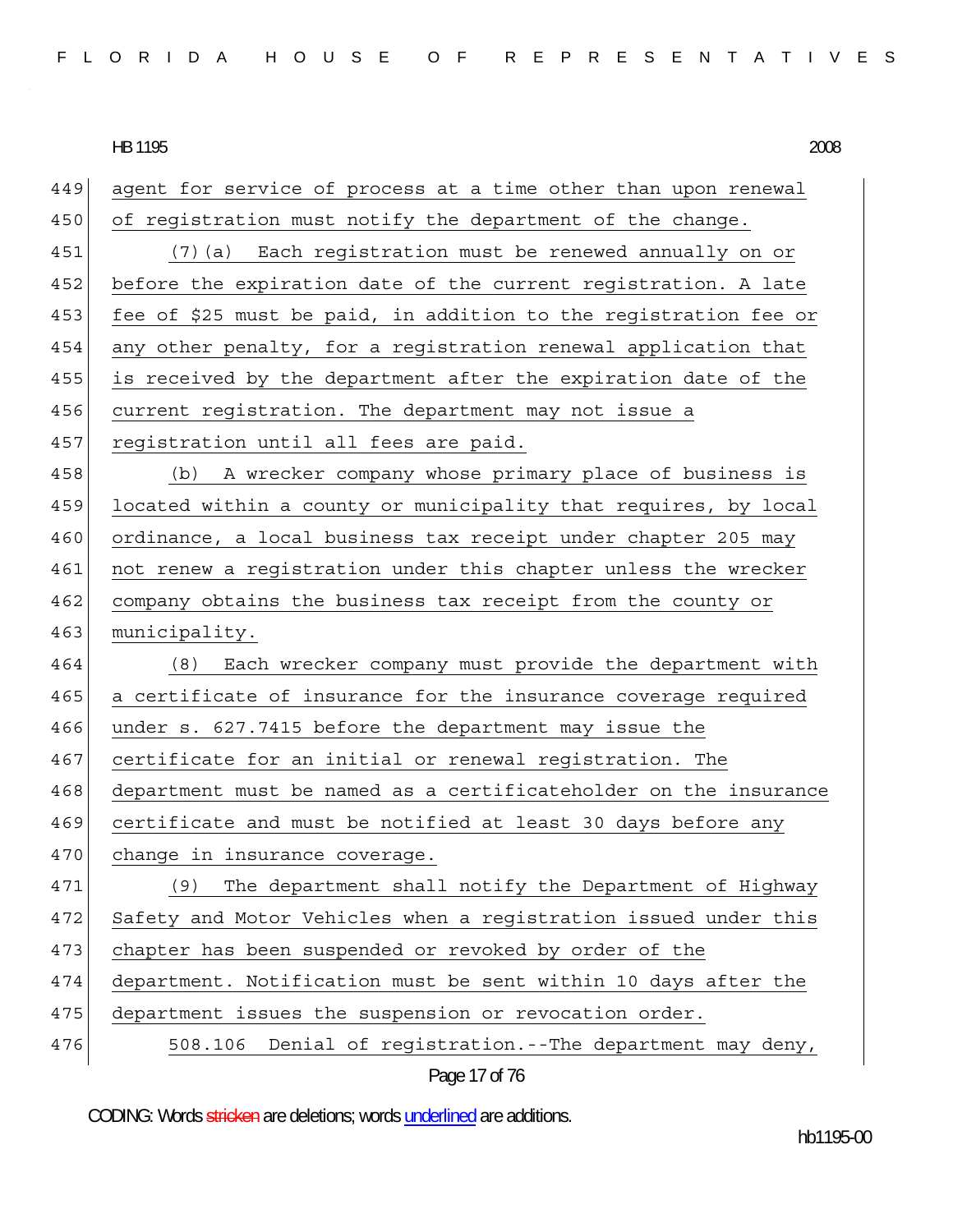|  |  |  |  |  |  |  |  |  |  |  |  | FLORIDA HOUSE OF REPRESENTATIVES |  |  |  |  |  |  |  |  |  |  |  |  |  |  |  |  |  |
|--|--|--|--|--|--|--|--|--|--|--|--|----------------------------------|--|--|--|--|--|--|--|--|--|--|--|--|--|--|--|--|--|
|--|--|--|--|--|--|--|--|--|--|--|--|----------------------------------|--|--|--|--|--|--|--|--|--|--|--|--|--|--|--|--|--|

HB 1195 HB 1195 2008

| 477 | revoke, or refuse to renew the registration of a wrecker company |
|-----|------------------------------------------------------------------|
| 478 | based upon a determination that the applicant or, if the         |
| 479 | applicant is other than a natural person, the wrecker company or |
| 480 | any of its ultimate equitable owners, officers, directors,       |
| 481 | partners, managers, members, or managing members has:            |
| 482 | Not met the requirements for registration under this<br>(1)      |
| 483 | chapter;                                                         |
| 484 | Been convicted or found guilty of, regardless of<br>(2)          |
| 485 | adjudication, or pled guilty or nolo contendere to, a felony     |
| 486 | within the last 10 years;                                        |
| 487 | (3) Been convicted or found guilty of, regardless of             |
| 488 | adjudication, or pled quilty or nolo contendere to, a crime      |
| 489 | within the last 10 years involving repossession of a motor       |
| 490 | vehicle under chapter 493, repair of a motor vehicle under ss.   |
| 491 | 559.901-559.9221, theft of a motor vehicle under s. 812.014,     |
| 492 | carjacking under s. 812.133, operation of a chop shop under s.   |
| 493 | 812.16, failure to maintain records of motor vehicle parts and   |
| 494 | accessories under s. 860.14, violations relating to airbags      |
| 495 | under s. 860.145 or use of fake airbags under s. 860.146,        |
| 496 | overcharging for repairs and parts under s. 860.15, or a         |
| 497 | violation of towing or storage requirements for a motor vehicle  |
| 498 | under this chapter, s. 321.051, chapter 323, s. 713.78, or s.    |
| 499 | 715.07;                                                          |
| 500 | Not satisfied a civil fine or penalty arising out of<br>(4)      |
| 501 | an administrative or enforcement action brought by the           |
| 502 | department, another governmental agency, or a private person     |
| 503 | based upon conduct involving a violation of this chapter;        |
| 504 | Pending against him or her a criminal, administrative,<br>(5)    |
|     |                                                                  |

Page 18 of 76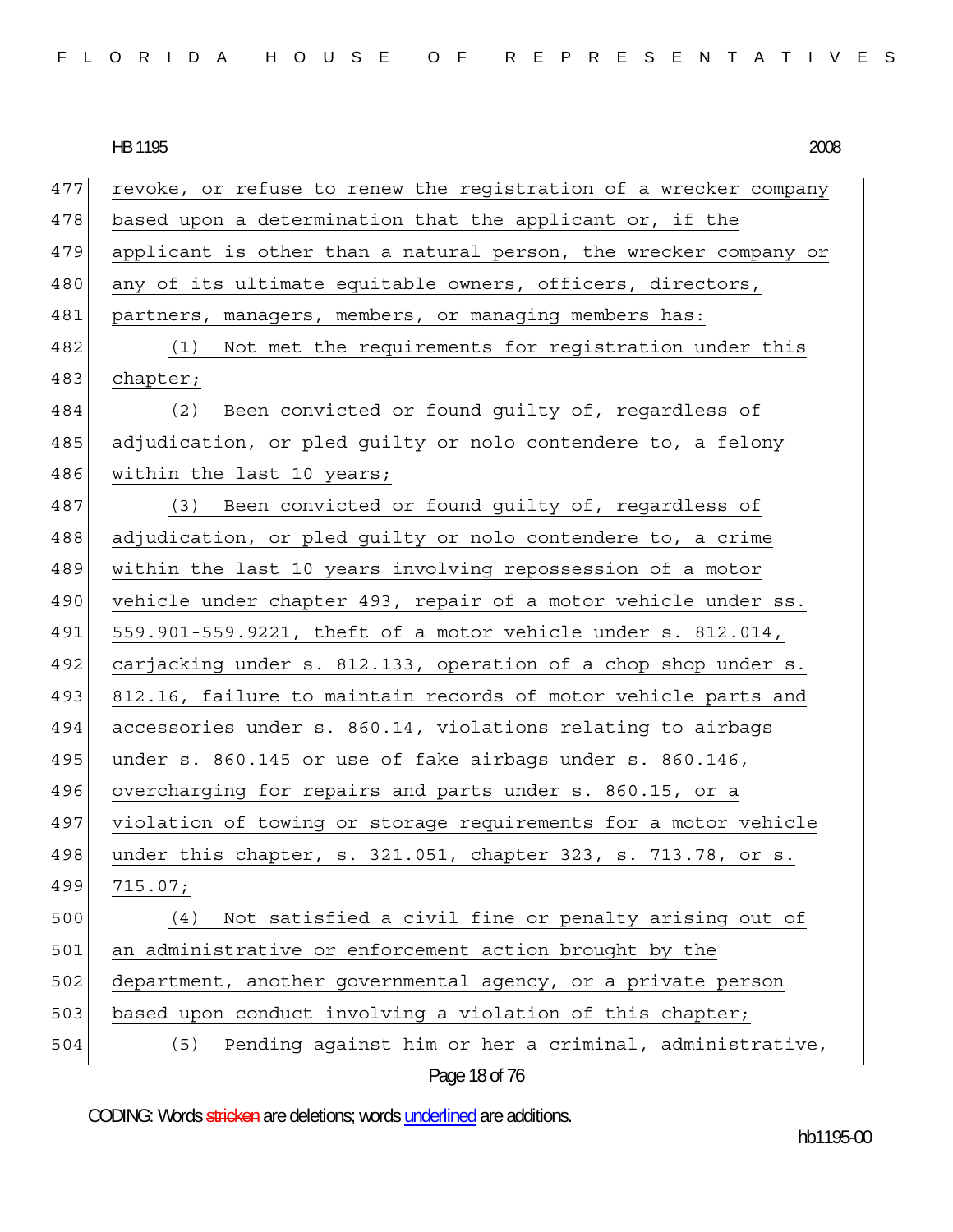|  |  |  |  |  | FLORIDA HOUSE OF REPRESENTATIVES |  |  |  |  |  |  |  |  |  |
|--|--|--|--|--|----------------------------------|--|--|--|--|--|--|--|--|--|
|  |  |  |  |  |                                  |  |  |  |  |  |  |  |  |  |

| 2008 |
|------|
|      |

| 505 | or enforcement proceeding in any jurisdiction based upon conduct |
|-----|------------------------------------------------------------------|
| 506 | involving a violation of this chapter; or                        |
| 507 | Had a judgment entered against him or her in an action<br>(6)    |
| 508 | brought by the department under this chapter.                    |
| 509 | 508.1061 Acceptable forms of payment.--A wrecker company         |
| 510 | shall accept a minimum of two of the three following forms of    |
| 511 | payment:                                                         |
| 512 | Cash, cashier's check, money order, or traveler's<br>(1)         |
| 513 | check.                                                           |
| 514 | Valid personal check, showing upon its face the name<br>(2)      |
| 515 | and address of the vehicle or vessel owner or authorized         |
| 516 | representative.                                                  |
| 517 | (3) Valid credit card, including, but not limited to, Visa       |
| 518 | or MasterCard.                                                   |
| 519 | 508.107 Wrecker operator certification program.--                |
| 520 | The department, in consultation with the council,<br>(1)         |
| 521 | shall establish a wrecker operator certification program by      |
| 522 | December 31, 2008. Under this program, the council shall approve |
| 523 | certification courses for wrecker operators conducted by         |
| 524 | approved organizations. The council shall prescribe the minimum  |
| 525 | curricula for these courses, which must comprise at least 16     |
| 526 | hours, equally apportioned between theoretical instruction and   |
| 527 | practical training. The council must approve each organization   |
| 528 | and its certification course before the course is accepted for   |
| 529 | certification of wrecker operators under this chapter.           |
| 530 | Each approved wrecker operator certification course<br>(2)       |
| 531 | must include a certification examination demonstrating a wrecker |
| 532 | operator's knowledge, skills, and abilities in performing        |

Page 19 of 76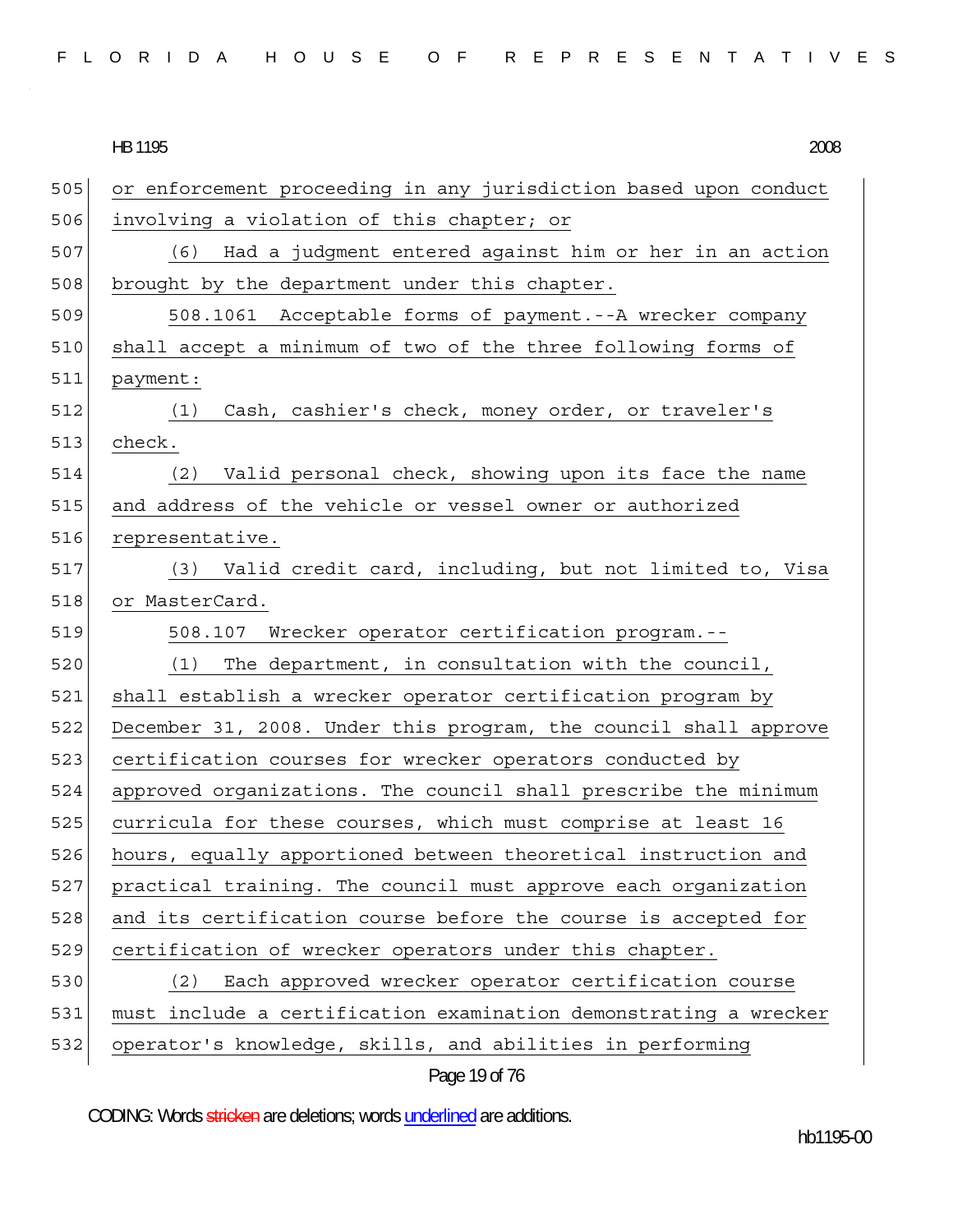|  |  |  |  |  |  |  |  |  |  |  |  |  |  | FLORIDA HOUSE OF REPRESENTATIVES |  |  |  |  |  |  |  |  |  |  |  |  |  |  |  |  |  |  |
|--|--|--|--|--|--|--|--|--|--|--|--|--|--|----------------------------------|--|--|--|--|--|--|--|--|--|--|--|--|--|--|--|--|--|--|
|--|--|--|--|--|--|--|--|--|--|--|--|--|--|----------------------------------|--|--|--|--|--|--|--|--|--|--|--|--|--|--|--|--|--|--|

533 wrecker services and proficiency in the subject matter of the 534 certification course. The council must approve each 535 certification examination before the examination is accepted for 536 certification of wrecker operators under this chapter. 537 (3) Each organization conducting an approved wrecker 538 operator certification course must issue on forms prescribed by 539 the department a certificate to each wrecker operator who 540 completes the approved certification course and passes the 541 approved certification examination. 542 508.108 Specialized wrecker services.-- 543 (1) In addition to the minimum curricula for certification 544 of wrecker operators, each approved certification course must 545 offer optional instruction, training, and examination of wrecker 546 operators for each of the following specialized wrecker 547 services: 548 (a) Light duty.--Towing and winching a passenger vehicle 549 and uprighting an overturned passenger vehicle, including the 550 proper use of chains, wire rope, and straps. 551 (b) Medium duty.--Towing and winching a medium-sized 552 commercial vehicle and uprighting an overturned medium-sized 553 commercial vehicle. 554 (c) Heavy duty.--Towing and winching a standard large-555 sized commercial vehicle and uprighting an overturned standard 556 large-sized commercial vehicle. 557 (d) Ultra-heavy duty.--Towing and winching a specialty 558 large-sized commercial vehicle or another complex vehicle and 559 uprighting an overturned specialty large-sized commercial 560 vehicle or another complex vehicle.

Page 20 of 76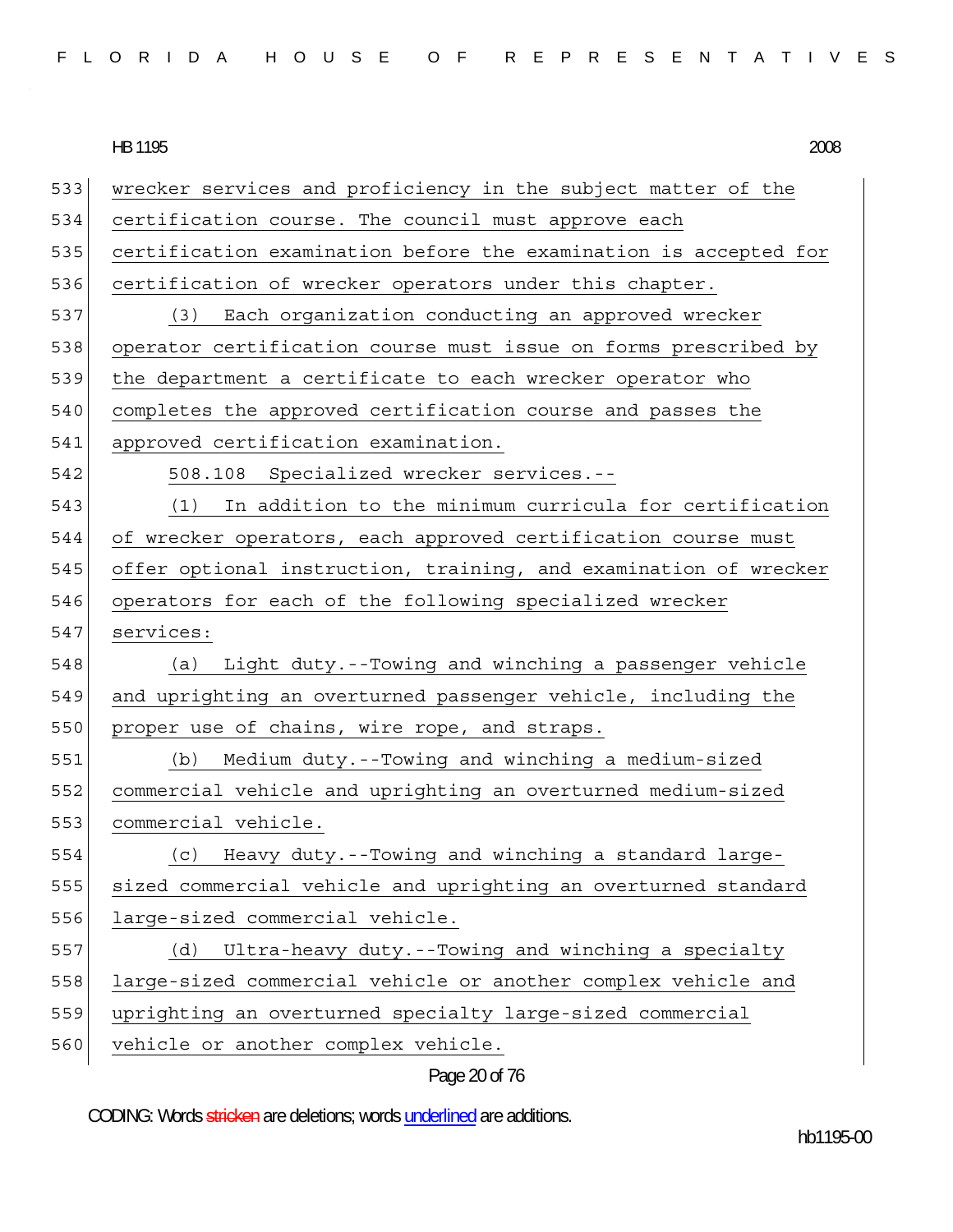561 (e) Rollback wrecker.--Proper loading, securing, 562 transporting, and unloading of a vehicle on a flatbed-rollback 563 wrecker. 564 (f) Hazardous materials.--Awareness of hazardous 565 materials. Instruction and training for this wrecker service 566 must comprise at least 8 hours in order to be approved. 567 (g) Air cushions.--Proper use of air cushions in the 568 recovery of a heavy-duty vehicle. 569 (2) The department shall adopt rules prescribing specific 570 standards to further define each of the specialized wrecker 571 services described in subsection (1). The council must approve 572 the instruction, training, and examination for a specialized 573 wrecker service before the specialized wrecker service is 574 accepted for endorsement of a wrecker operator's certification 575 under this chapter. 576 (3) Each organization conducting an approved wrecker 577 operator certification course must issue on forms prescribed by 578 the department a certificate to each wrecker operator who 579 completes the approved instruction and training for a 580 specialized wrecker service and passes the approved endorsement 581 examination for that specialized wrecker service. 582 508.109 Certification cards.-- 583 (1) Each organization conducting an approved wrecker 584 operator certification course must issue a certification card to 585 each wrecker operator who completes the approved certification 586 course and passes the approved certification examination. The 587 department must approve the form of the certification cards 588 issued by each organization. Each certification card must

Page 21 of 76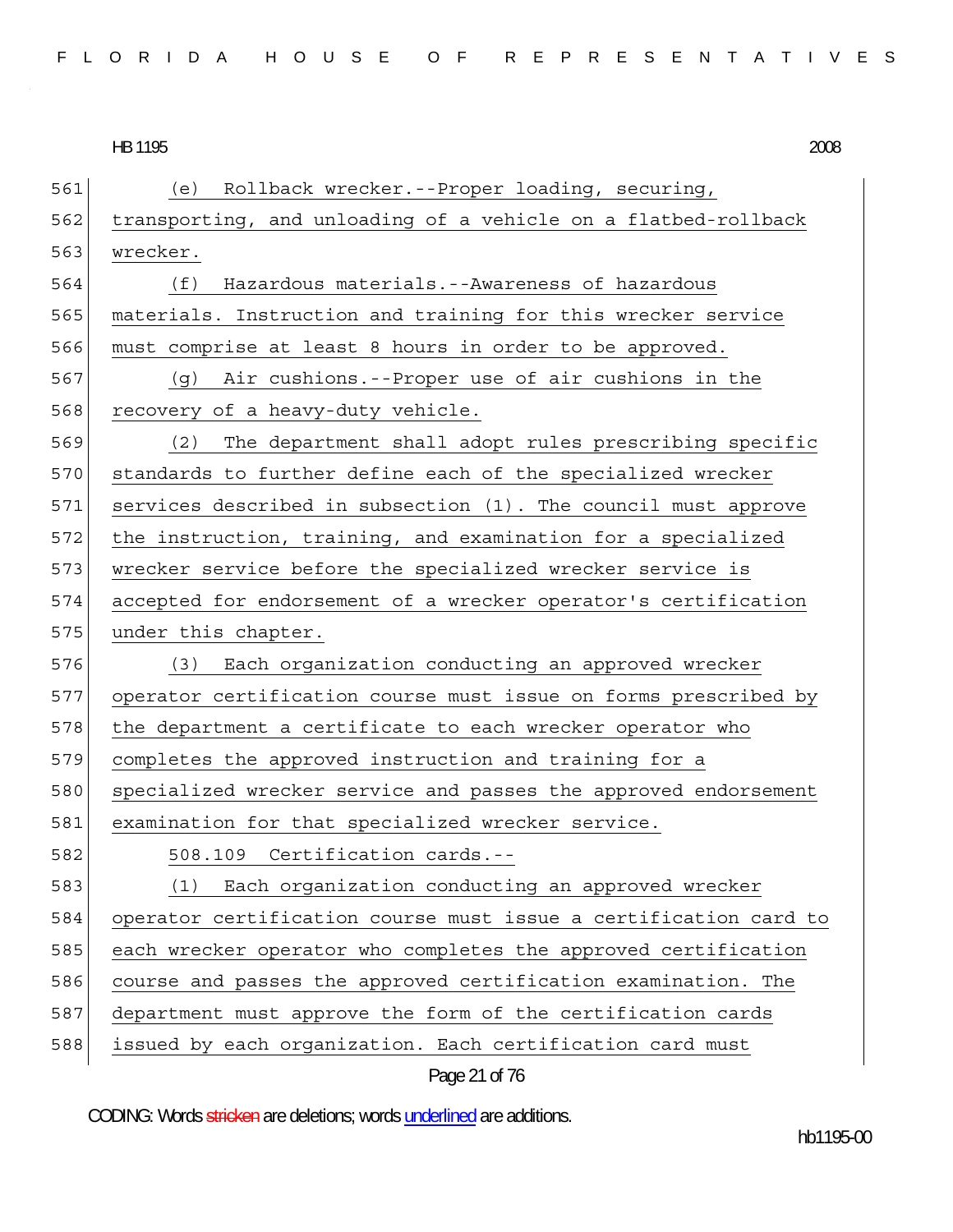|  |  |  |  |  |  |  |  |  |  |  |  |  |  | FLORIDA HOUSE OF REPRESENTATIVES |  |  |  |  |  |  |  |  |  |  |  |  |  |  |  |  |  |  |
|--|--|--|--|--|--|--|--|--|--|--|--|--|--|----------------------------------|--|--|--|--|--|--|--|--|--|--|--|--|--|--|--|--|--|--|
|--|--|--|--|--|--|--|--|--|--|--|--|--|--|----------------------------------|--|--|--|--|--|--|--|--|--|--|--|--|--|--|--|--|--|--|

HB 1195 HB 1195 2008

| 589 | include the wrecker operator's name, a color photograph or       |
|-----|------------------------------------------------------------------|
| 590 | digital image of the wrecker operator, and the expiration date   |
| 591 | of the certification card.                                       |
| 592 | Each certification card must also include the wrecker<br>(2)     |
| 593 | operator's applicable endorsements for those specialized wrecker |
| 594 | services for which the wrecker operator completed the approved   |
| 595 | instruction and training and passed the approved endorsement     |
| 596 | examination.                                                     |
| 597 | (3) (a) The department may adopt rules governing the             |
| 598 | issuance of a certification card to a wrecker operator who:      |
| 599 | Completes a certification course and passes a<br>1.              |
| 600 | certification examination in another state, which course and     |
| 601 | examination are substantially equivalent to the approved         |
| 602 | certification courses and approved certification examinations in |
| 603 | this state.                                                      |
| 604 | Completed a certification course and passed a<br>2.              |
| 605 | certification examination in this state between January 1, 2003, |
| 606 | and December 31, 2008, which course and examination are          |
| 607 | substantially equivalent to the approved certification courses   |
| 608 | and the approved certification examinations. This subparagraph   |
| 609 | expires July 1, 2009.                                            |
| 610 | 3. Completed instruction and training for a specialized          |
| 611 | wrecker service and passed an endorsement examination for that   |
| 612 | specialized wrecker service between January 1, 2003, and         |
| 613 | December 31, 2008, which instruction, training, and examination  |
| 614 | are substantially equivalent to the approved instruction and     |
| 615 | training and the approved endorsement examinations. This         |
| 616 | subparagraph expires July 1, 2009.                               |
|     |                                                                  |

# Page 22 of 76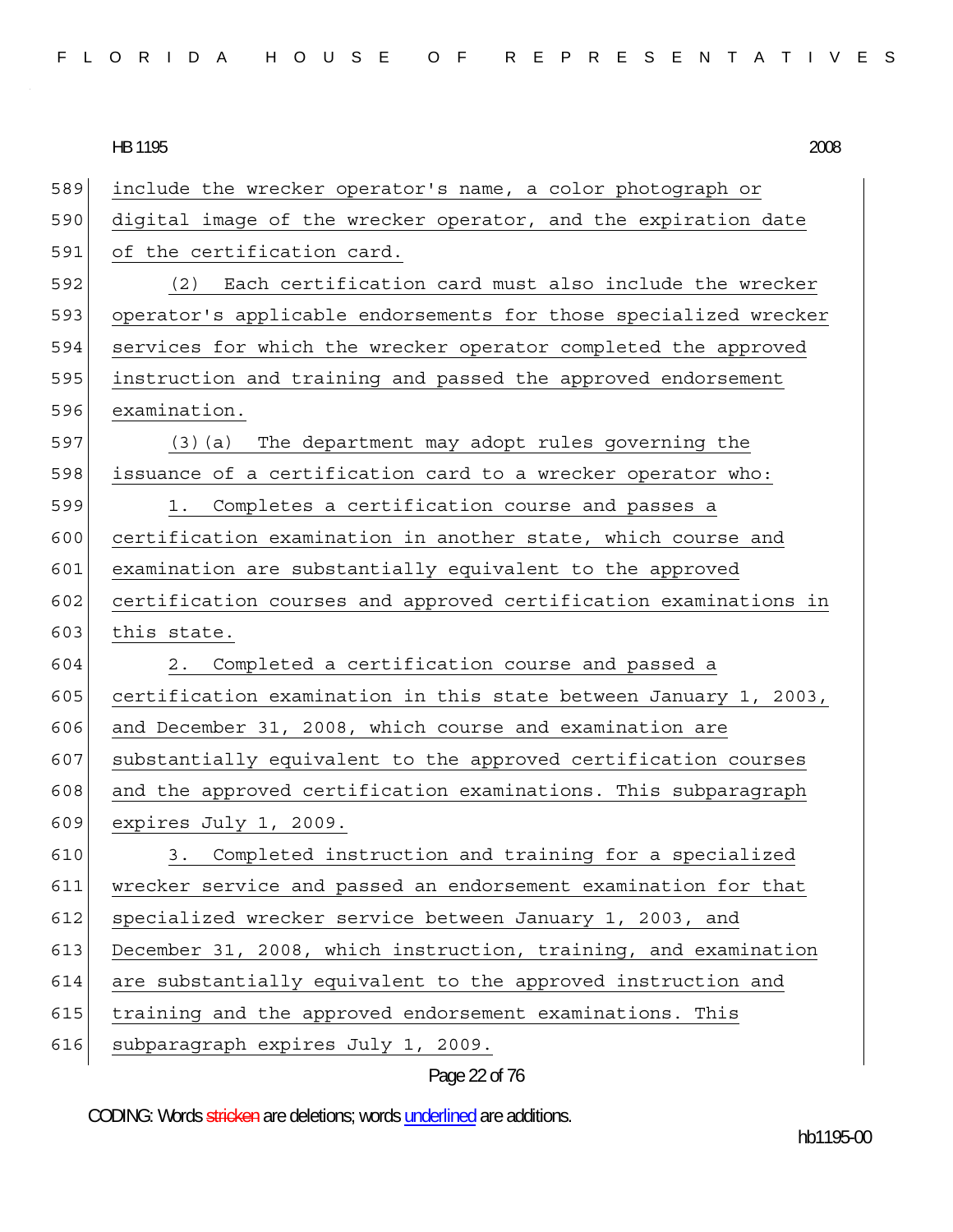| FLORIDA HOUSE OF REPRESENTATIVES |  |  |
|----------------------------------|--|--|
|----------------------------------|--|--|

HB 1195 HB 1195 2008

| 617 | For the purposes of this subsection, the council shall<br>(b)    |
|-----|------------------------------------------------------------------|
| 618 | approve each certification examination in another state and      |
| 619 | shall approve the instruction, training, and examination for     |
| 620 | each specialized wrecker service in another state which the      |
| 621 | council determines are substantially equivalent to the approved  |
| 622 | certification courses and approved certification examinations in |
| 623 | this state or to the approved instruction, training, and         |
| 624 | endorsement examinations for a specialized wrecker service in    |
| 625 | this state.                                                      |
| 626 | Each certification card expires 5 years after the date<br>(4)    |
| 627 | of issuance.                                                     |
| 628 | (5) Certification cards shall be issued by the                   |
| 629 | organizations conducting approved wrecker operator certification |
| 630 | courses. The department is not responsible for issuing           |
| 631 | certification cards or for the costs associated with the         |
| 632 | issuance of certification cards.                                 |
| 633 | 508.111 Renewal of certification; continuing education           |
| 634 | requirements.--                                                  |
| 635 | The department, in consultation with the council,<br>(1)         |
| 636 | shall establish a continuing education program for the           |
| 637 | recertification of wrecker operators by December 31, 2009. In    |
| 638 | order to renew a wrecker operator's certification card, an       |
| 639 | operator must complete a continuing education course. The        |
| 640 | council must prescribe the minimum curricula and proper          |
| 641 | examination for each continuing education course, each of which  |
| 642 | must be at least 8 hours in length. The council shall approve    |
| 643 | each organization, and the continuing education course it        |
| 644 | proposes to offer, before the course is approved for             |
|     |                                                                  |

Page 23 of 76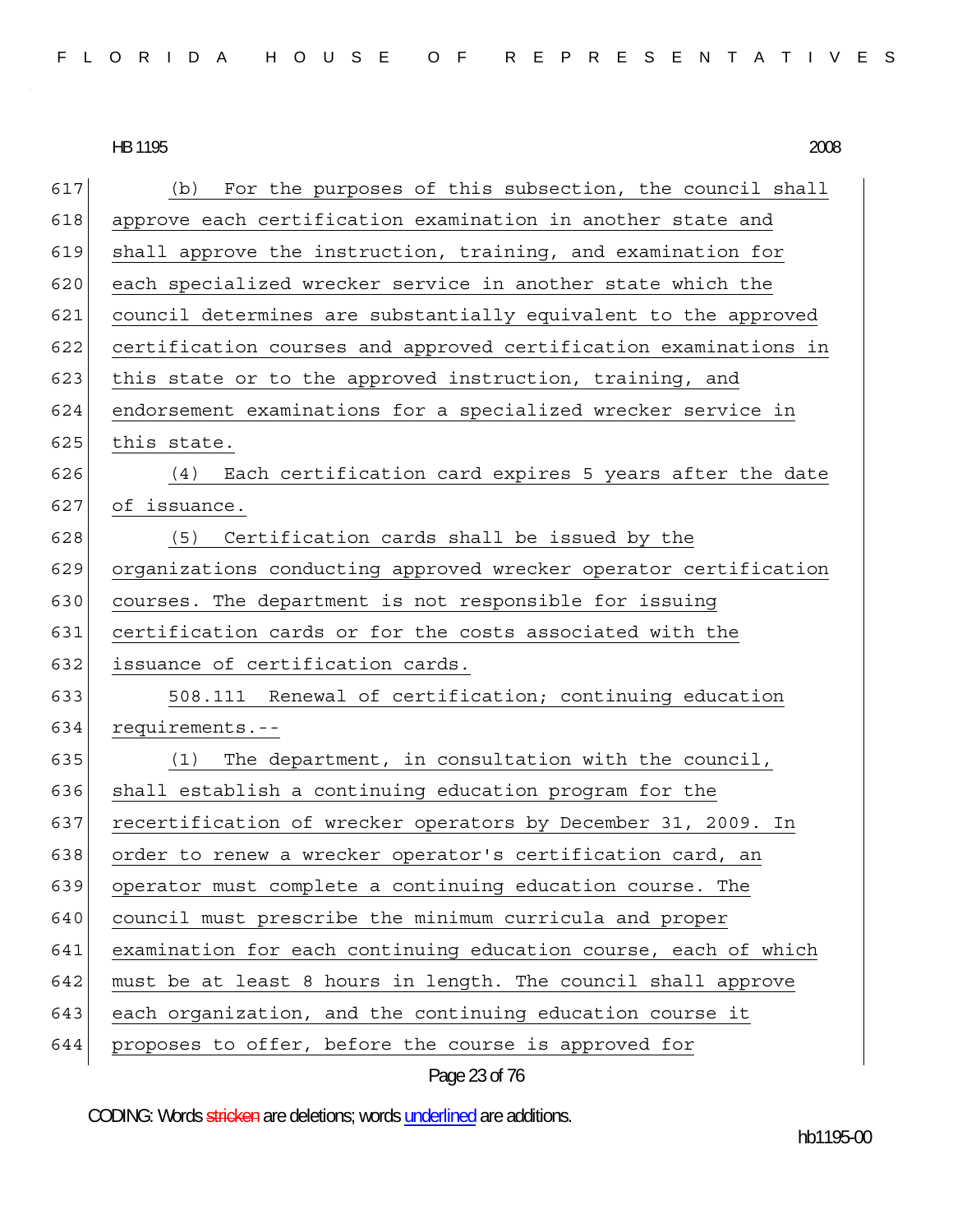HB 1195 2008 645 recertifying wrecker operators. 646 (2) Each organization conducting an approved wrecker 647 operator continuing education course must issue, on forms 648 prescribed by the department, a certificate to each wrecker 649 operator who completes the approved course and passes an 650 approved recertification examination. 651 508.112 Prohibited acts.--It is a violation of this 652 chapter for a person to: 653 (1) Charge rates that exceed the maximum rates imposed by 654 the ordinances of the respective county or municipality under 655  $|$  ss. 125.0103(1)(c) and 166.043(1)(c). 656 (2) Violate s. 321.051, relating to the Florida Highway 657 Patrol wrecker-allocation system. 658 (3) Violate s. 323.002, relating to county and municipal 659 wrecker-allocation systems. 660 (4) Violate s. 713.78, relating to liens for recovering, 661 towing, or storing vehicles and vessels. 662 (5) Violate s. 715.07, relating to towing or removing 663 vehicles and vessels parked on real property without permission. 664 (6) Refuse to allow a law enforcement officer to inspect a 665 towing and storage facility as required in s. 812.055. 666 (7) Allow a person who is not certified as a wrecker 667 operator under this chapter to perform wrecker services or 668 specialized wrecker services for the wrecker company for more 669 than 6 months after first being employed by, or becoming an 670 ultimate equitable owner of, the wrecker company. 671 (8) Allow a wrecker operator certified under this chapter 672 to perform a specialized wrecker service for the wrecker company

Page 24 of 76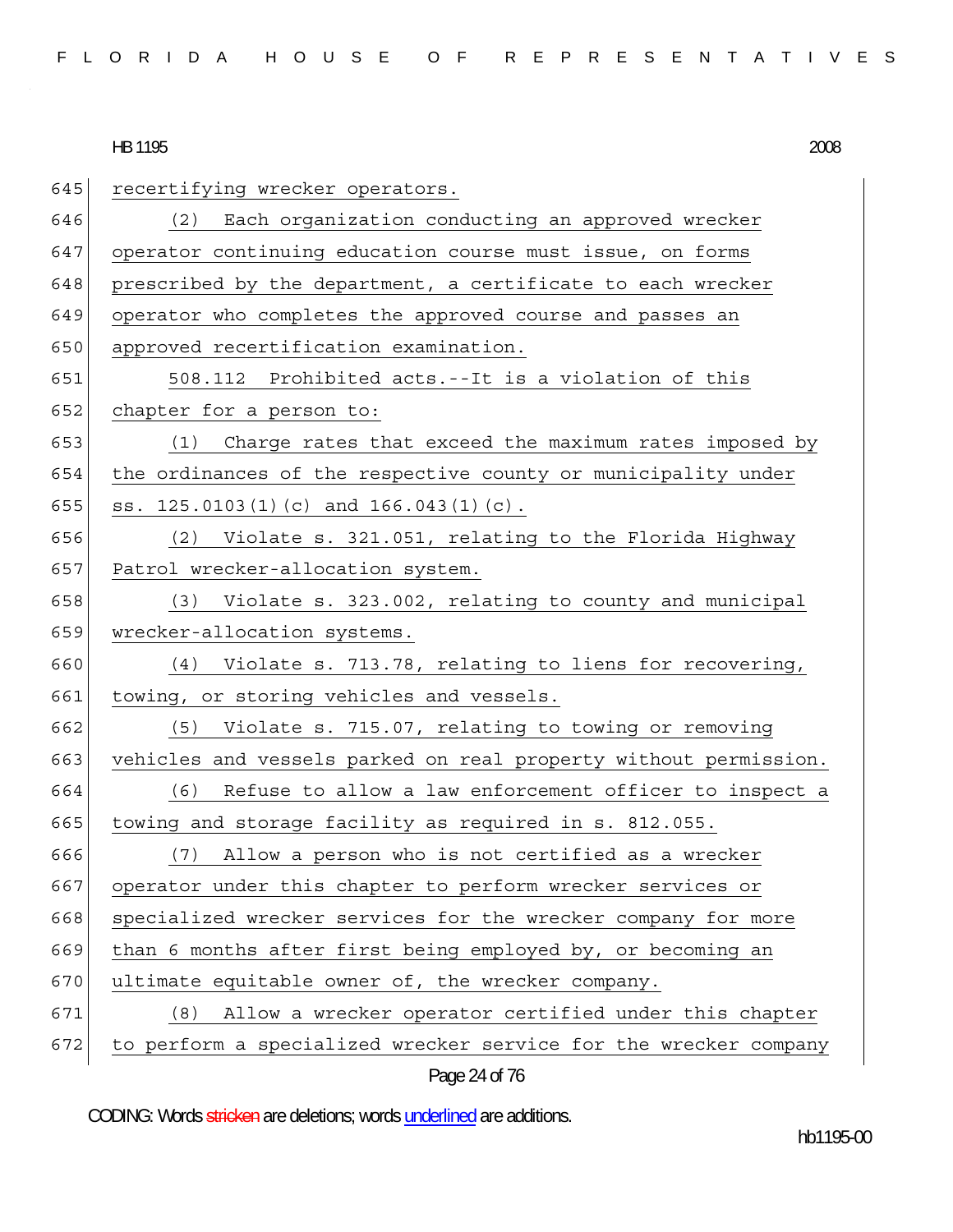673 if the wrecker operator's certification does not include an 674 endorsement for that specialized wrecker service. 675 (9) Perform an act otherwise prohibited by this chapter or  $676$  fail to perform an act otherwise required by this chapter. 677 508.113 Administrative penalties; inspection of records.-- 678 (1) The department may take one or more of the following  $679$  actions if the department finds that a person has violated this 680 chapter or the rules or orders issued under this chapter: 681 (a) Issue a notice of noncompliance under s. 120.695. 682 (b) Impose an administrative fine not to exceed \$5,000 for 683 each act or omission. 684 (c) Direct the person to cease and desist specified 685 activities. 686 (d) Refuse to register the wrecker company or suspend or 687 revoke the wrecker company's registration. 688 (e) Place the wrecker company on probation for a period of 689 time, subject to the conditions specified by the department. 690 (2) Chapter 120 shall govern an administrative proceeding 691 resulting from an order imposing a penalty specified in 692 subsection (1). 693 508.114 Civil penalties.--The department may bring a civil 694 action in a court of competent jurisdiction to recover any 695 | penalties or damages allowed in this chapter and for injunctive 696 relief to enforce compliance with this chapter. The department 697 may seek a civil penalty of up to \$5,000 for each violation of 698 this chapter and may seek restitution for and on behalf of any 699 owner of a vehicle or vessel who is aggrieved or injured by a 700 violation of this chapter.

# Page 25 of 76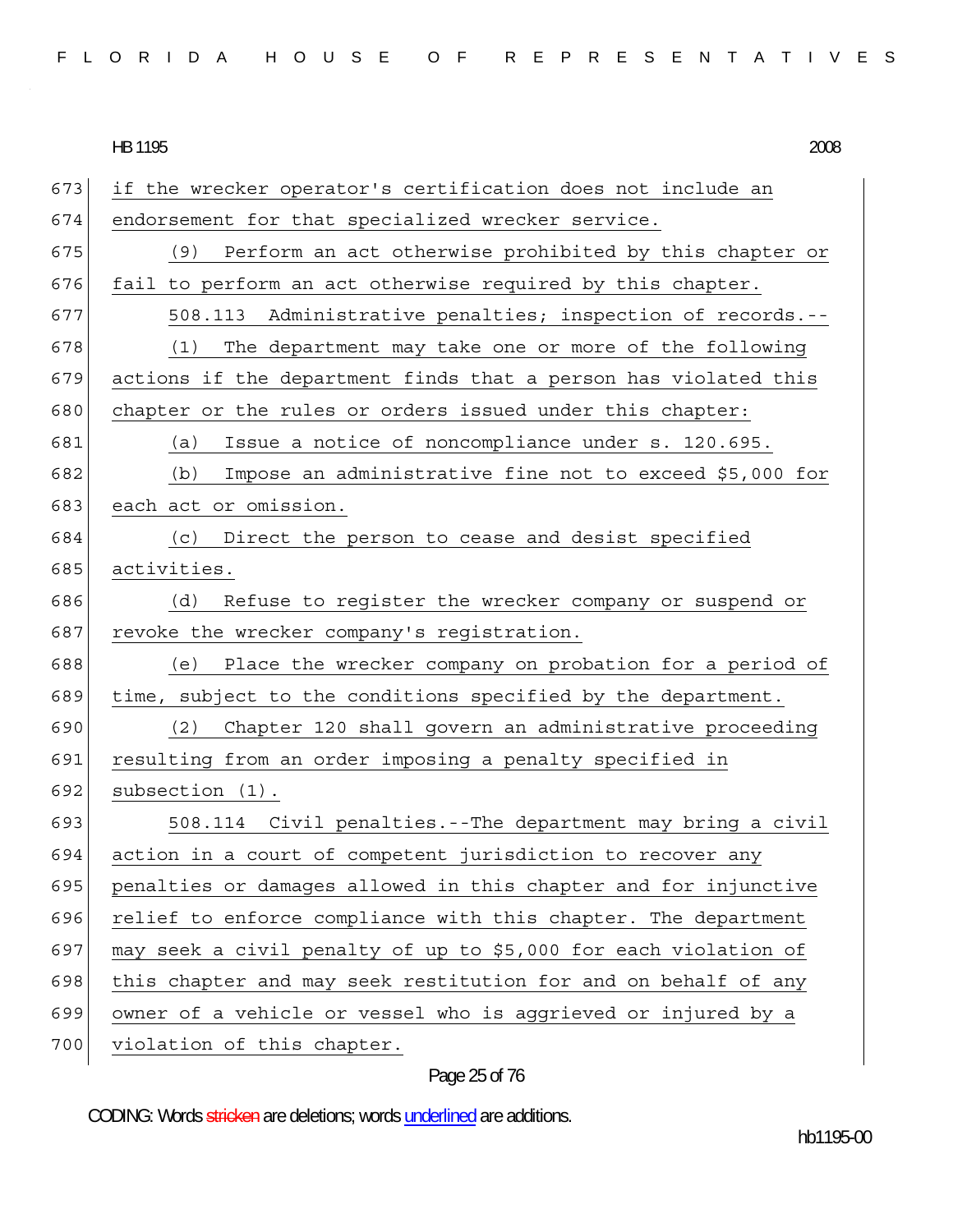HB 1195 HB 1195 2008

| 701 | 508.116 Fees.--The department shall adopt by rule a fee          |
|-----|------------------------------------------------------------------|
| 702 | schedule not to exceed the following amounts:                    |
| 703 | (1)<br>Wrecker company registration fee: \$495.                  |
| 704 | (2)<br>Wrecker company reqistration renewal fee: \$495.          |
| 705 | 508.117 General Inspection Trust Fund; payments.--All            |
| 706 | fees, penalties, or other funds collected by the department      |
| 707 | under this chapter must be deposited in the General Inspection   |
| 708 | Trust Fund and may only be used for the purpose of administering |
| 709 | this chapter.                                                    |
| 710 | Recovery agents; exemption.--This chapter does not<br>508.118    |
| 711 | apply to a person licensed under chapter 493 performing          |
| 712 | repossession services.                                           |
| 713 | 508.119 County and municipal ordinances.--A county or            |
| 714 | municipality may enact ordinances governing the business of      |
| 715 | transporting vehicles or vessels by wrecker that are more        |
| 716 | restrictive than this chapter. This section does not limit the   |
| 717 | authority of a political subdivision to impose regulatory fees   |
| 718 | or charges or to levy local business taxes under chapter 205.    |
| 719 | The department may enter into a cooperative agreement with any   |
| 720 | county or municipality that provides for the referral,           |
| 721 | investigation, and prosecution of consumer complaints alleging   |
| 722 | violations of this chapter. The department may delegate          |
| 723 | enforcement of this chapter to any county or municipality        |
| 724 | entering into a cooperative agreement.                           |
| 725 | Records.--<br>508.120                                            |
| 726 | Each wrecker company shall maintain records of its<br>(1)        |
| 727 | wrecker services for at least 12 months. These records shall be  |
| 728 | maintained at the wrecker company's principal place of business. |
|     | Page 26 of 76                                                    |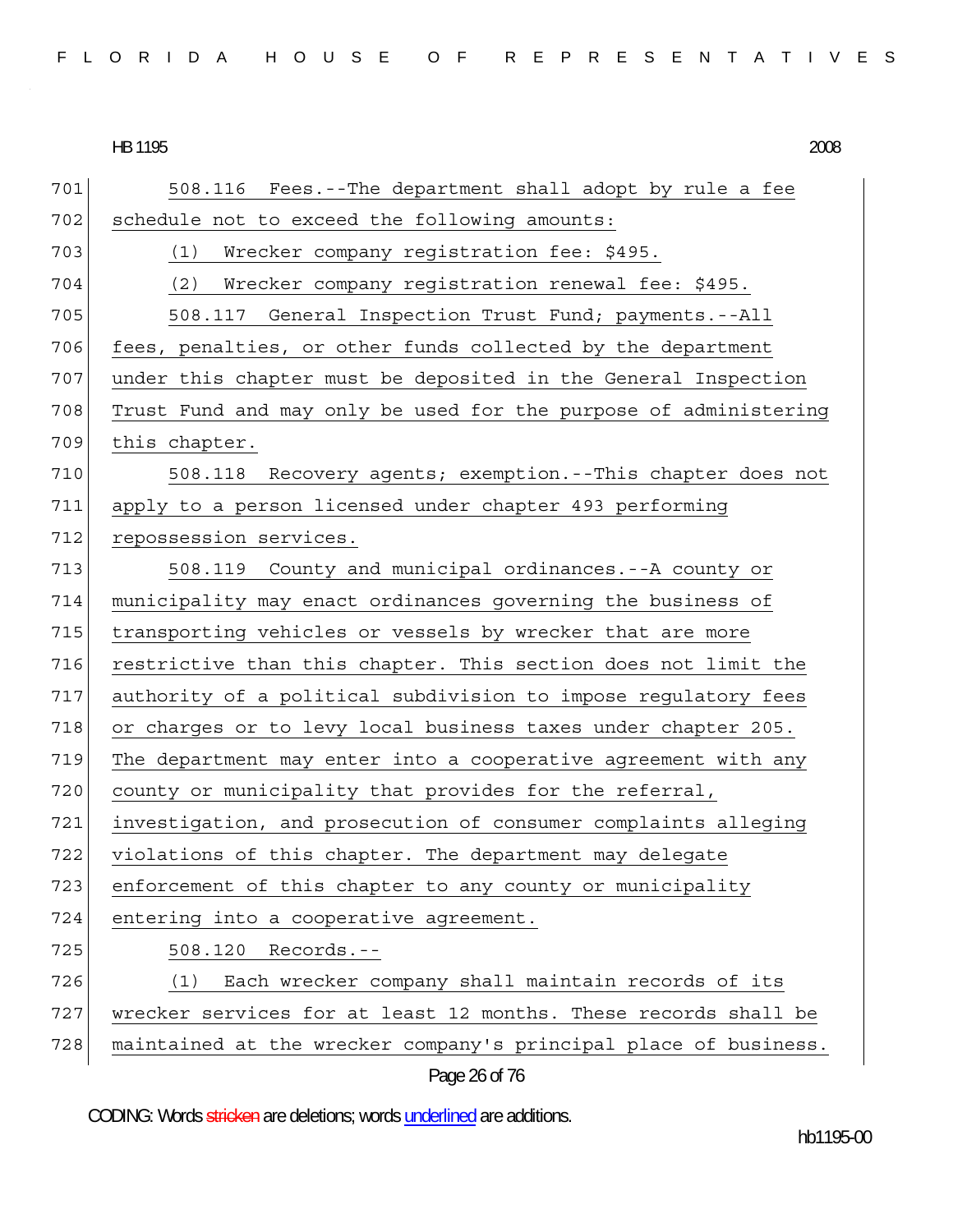Page 27 of 76 729 (2) Each wrecker company shall maintain records on each of 730 its wrecker operators sufficient to demonstrate that the 731 operator has successfully completed an approved wrecker operator 732 certification course or an approved wrecker operator continuing 733 education course and is certified to perform wrecker services. 734 These records shall be maintained at the wrecker company's 735 principal place of business for as long as the operator is 736 employed by the wrecker company and for at least 6 months 737 thereafter. 738 (3) Each organization approved to conduct a wrecker 739 operator certification course or approved to offer a wrecker 740 operator continuing education course shall maintain records on 741 each person who successfully completes one of the courses. The  $742$  records shall be maintained at the organization's principal 743 place of business for at least 5 years. The department may, at 744 any time during normal business hours, enter the organization's 745 principal place of business to examine the records. 746 Section 2. Effective January 1, 2009, section 508.104, 747 Florida Statutes, is created to read: 748 508.104 Wrecker companies; registration required.--749 (1) A person may not own, operate, solicit business for, 750 advertise services for, or otherwise engage for hire in the 751 business of a wrecker company in this state unless that person 752 is registered with the department under this chapter. 753 (2) A person applying for or renewing a local business tax 754 receipt to engage for hire in the business of a wrecker company 755 must exhibit a current registration certificate from the 756 department before the local business tax receipt may be issued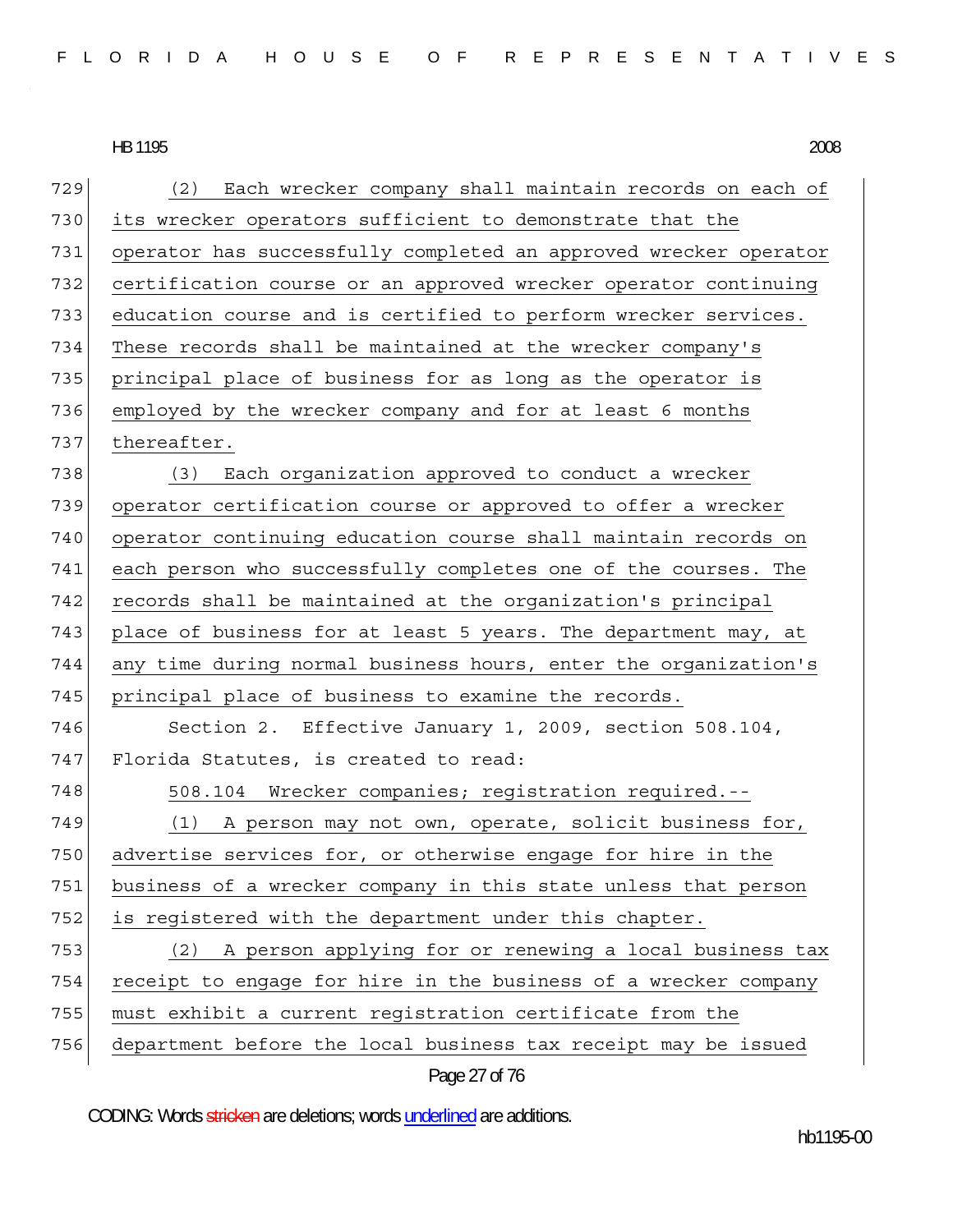| 757 | or reissued under chapter 205.                                   |
|-----|------------------------------------------------------------------|
| 758 | This section does not apply to a motor vehicle repair<br>(3)     |
| 759 | shop registered with the department under s. 559.904 that        |
| 760 | derives at least 80 percent of its gross sales from motor        |
| 761 | vehicle repairs or to any franchised motor vehicle dealer        |
| 762 | licensed pursuant to s. 320.27 when wrecker services are         |
| 763 | incidental to the operation of the franchise.                    |
| 764 | Section 3. Effective January 1, 2009, section 508.110,           |
| 765 | Florida Statutes, is created to read:                            |
| 766 | 508.110 Wrecker operators; certification required;               |
| 767 | inspection of employment records.--                              |
| 768 | (1) A person may not perform wrecker services in this            |
| 769 | state unless he or she is an employee or ultimate equitable      |
| 770 | owner of a wrecker company that is registered with the           |
| 771 | department under this chapter and those wrecker services are     |
| 772 | performed on behalf of the wrecker company.                      |
| 773 | (2) (a) A person may not perform wrecker services or             |
| 774 | specialized wrecker services for a wrecker company for more than |
| 775 | 6 months after first being employed by, or becoming an ultimate  |
| 776 | equitable owner of, the wrecker company without being certified  |
| 777 | as a wrecker operator under this chapter.                        |
| 778 | A wrecker operator certified under this chapter may<br>(b)       |
| 779 | not perform a specialized wrecker service for a wrecker company  |
| 780 | unless the wrecker operator's certification includes an          |
| 781 | endorsement for that specialized wrecker service.                |
| 782 | Notwithstanding subsections (1) and (2), a person<br>$(3)$ $(a)$ |
| 783 | may perform wrecker services or specialized wrecker services in  |
| 784 | this state if he or she is an employee or ultimate equitable     |
|     | Page 28 of 76                                                    |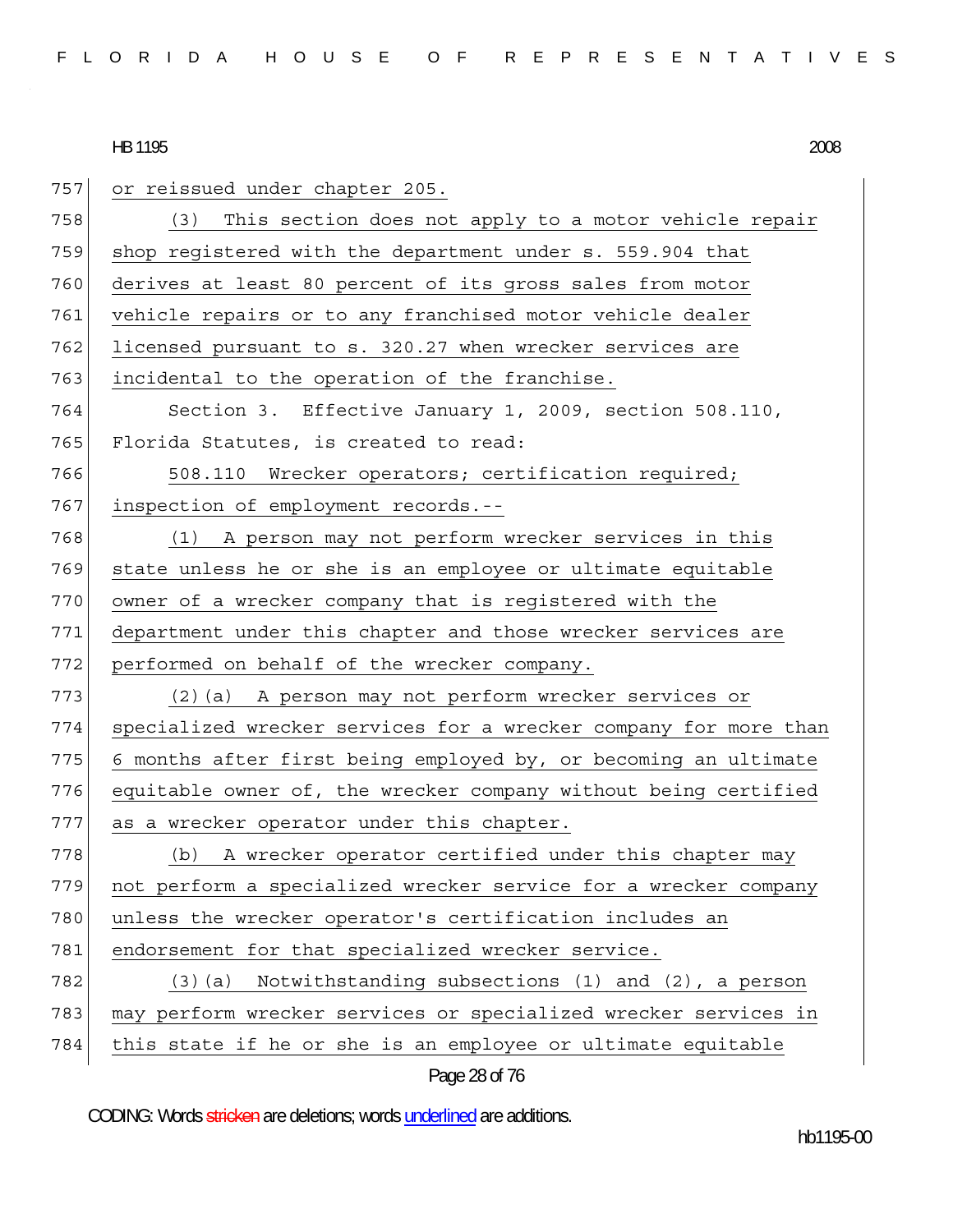| 785 | owner of a motor vehicle repair shop registered with the         |
|-----|------------------------------------------------------------------|
| 786 | department under s. 559.904 and those wrecker services or        |
| 787 | specialized wrecker services are performed on behalf of the      |
| 788 | motor vehicle repair shop.                                       |
| 789 | Notwithstanding subsections (1) and (2), a person may<br>(b)     |
| 790 | perform wrecker services or specialized wrecker services in this |
| 791 | state if those wrecker services or specialized wrecker services  |
| 792 | are performed on behalf of a religious organization that holds a |
| 793 | current exemption from federal taxation or that is not required  |
| 794 | to apply for recognition of its exemption under s. 501 of the    |
| 795 | Internal Revenue Code.                                           |
| 796 | (4)<br>The department may, at any time during business hours,    |
| 797 | enter any business location of a wrecker company and examine the |
| 798 | company's books or records. If the department reasonably         |
| 799 | believes a violation of this chapter has occurred or is          |
| 800 | occurring, the department may subpoena any necessary books or    |
| 801 | records.                                                         |
| 802 | Section 4. Effective July 1, 2009, section 508.115,              |
| 803 | Florida Statutes, is created to read:                            |
| 804 | 508.115 Criminal penalties.--                                    |
| 805 | (1)<br>A person who violates s. 508.104(1) by operating a        |
| 806 | wrecker company in this state without being registered with the  |
| 807 | department under this chapter commits a felony of the third      |
| 808 | degree, punishable as provided in s. 775.082, s. 775.083, or s.  |
| 809 | 775.084.                                                         |
| 810 | A person who violates s. 508.110(1) by performing<br>(2)         |
| 811 | wrecker services in this state without being an employee or      |
| 812 | ultimate equitable owner of a wrecker company that is registered |
|     | Page 29 of 76                                                    |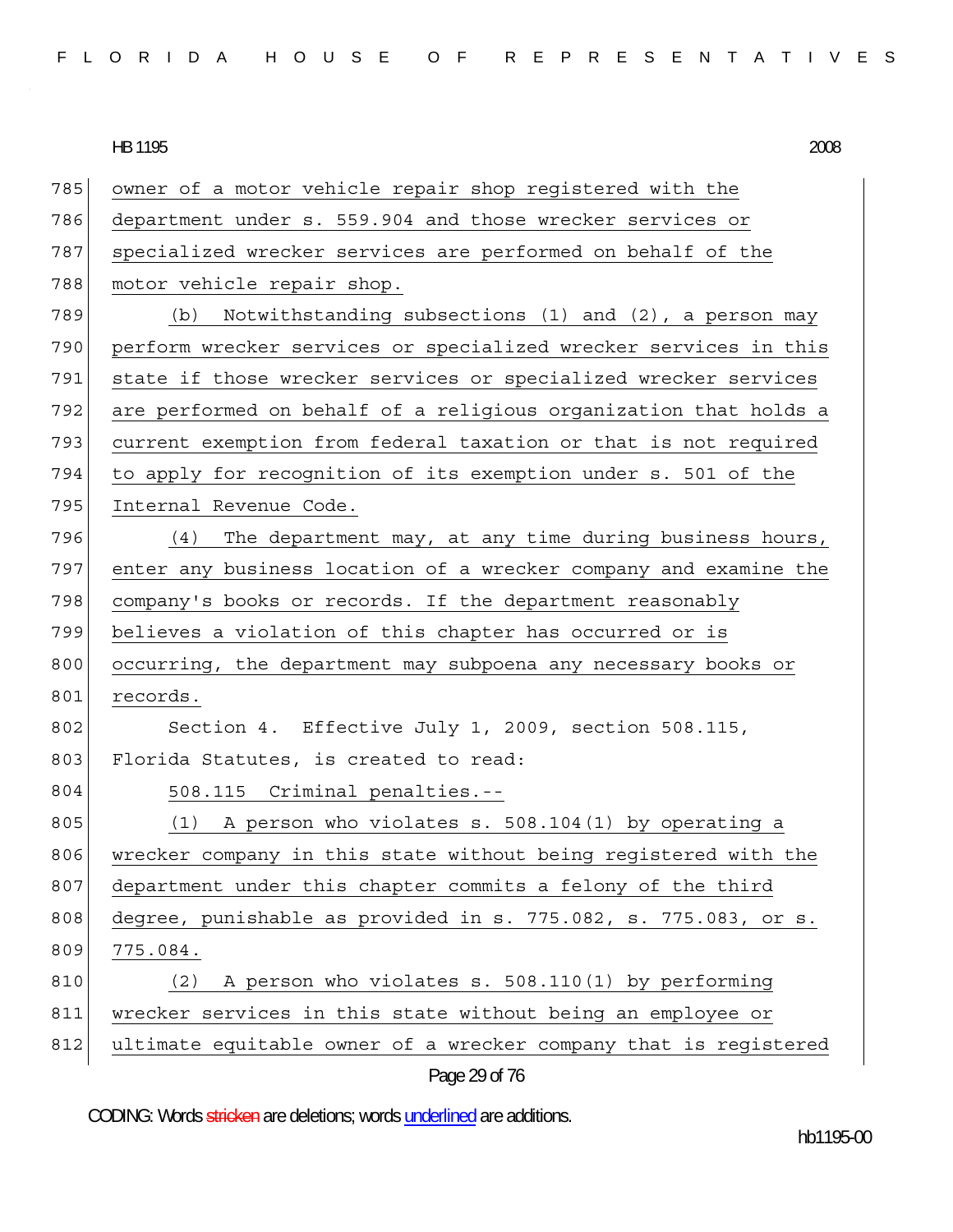# 813 with the department under this chapter commits a felony of the 814 third degree, punishable as provided in s. 775.082, s. 775.083, 815 or s. 775.084. 816 Section 5. Effective January 1, 2009, paragraph (b) of 817 subsection (8) of section 120.80, Florida Statutes, is amended 818 to read: 819 120.80 Exceptions and special requirements; agencies.--820 (8) DEPARTMENT OF HIGHWAY SAFETY AND MOTOR VEHICLES.--821 (b) Wrecker companies operators.--Notwithstanding s. 822 120.57(1)(a), hearings held by the Division of the Florida 823 Highway Patrol of the Department of Highway Safety and Motor 824 Vehicles to deny, suspend, or remove a wrecker company operator 825 from participating in the wrecker-allocation wrecker rotation 826 system established under  $by s. 321.051$  need not be conducted by 827 an administrative law judge assigned by the division. These 828 hearings shall be held by a hearing officer appointed by the 829 director of the Division of the Florida Highway Patrol. 830 Section 6. Effective January 1, 2009, section 205.1977, 831 Florida Statutes, is created to read: 832 205.1977 Wrecker companies; consumer protection.--A county 833 or municipality may not issue or renew a business tax receipt 834 for the operation of a wrecker company under chapter 508 unless 835 | the wrecker company exhibits a current registration from the 836 Department of Agriculture and Consumer Services. 837 Section 7. Subsection (3) of section 316.530, Florida 838 Statutes, is amended to read: 839 316.530 Towing requirements.--

# Page 30 of 76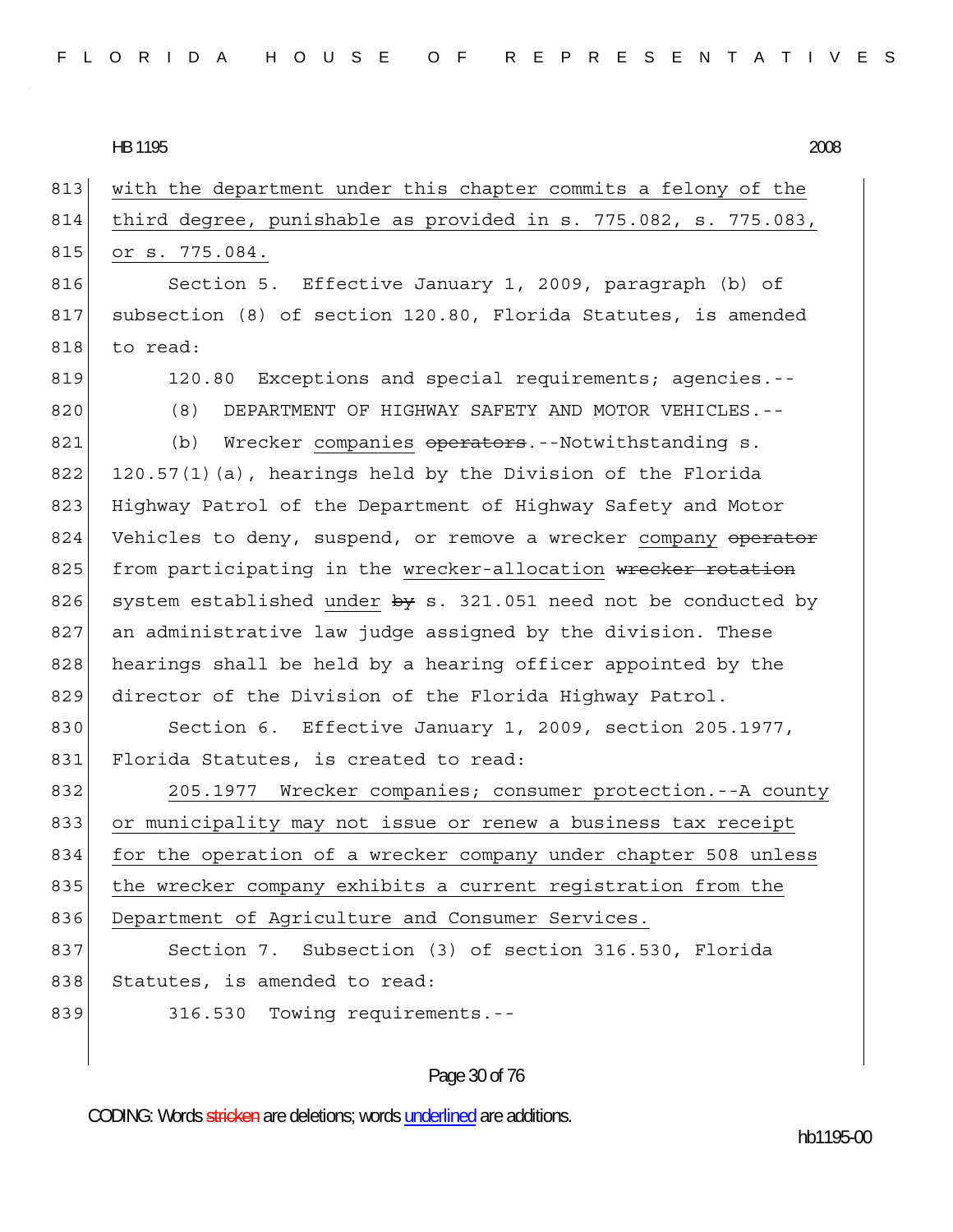840 (3) Whenever a motor vehicle becomes disabled upon the 841 highways of this state and a wrecker or tow truck is required to 842 remove it to a repair shop or other appropriate location, if the 843 combined weights of those two vehicles and the loads thereon 844 exceed the maximum allowable weights as established by s. 845 316.535, no penalty shall be assessed either vehicle or driver. 846 However, this exception shall not apply to the load limits for 847 bridges and culverts established by the department as provided 848 in s. 316.555.

849 Section 8. Subsection (40) of section 320.01, Florida 850 Statutes, is amended to read:

851 320.01 Definitions, general.--As used in the Florida 852 Statutes, except as otherwise provided, the term:

853 (40) "Wrecker" means a tow truck or other any motor 854 vehicle that is used to tow, carry, or otherwise transport motor 855 vehicles or vessels upon the streets and highways of this state 856 and that is equipped for that purpose with a boom, winch, car 857 carrier, or other similar equipment.

858 Section 9. Effective January 1, 2009, subsection (8) of 859 section 320.03, Florida Statutes, is amended to read:

860 320.03 Registration; duties of tax collectors; 861 International Registration Plan.--

862 (8) If the applicant's name appears on the list referred 863 to in s. 316.1001(4), s. 316.1967(6), or s. 713.78(13), a 864 license plate or revalidation sticker may not be issued until 865 that person's name no longer appears on the list or until the 866 person presents a receipt from the clerk showing that the fines 867 outstanding have been paid. This subsection does not apply to

Page 31 of 76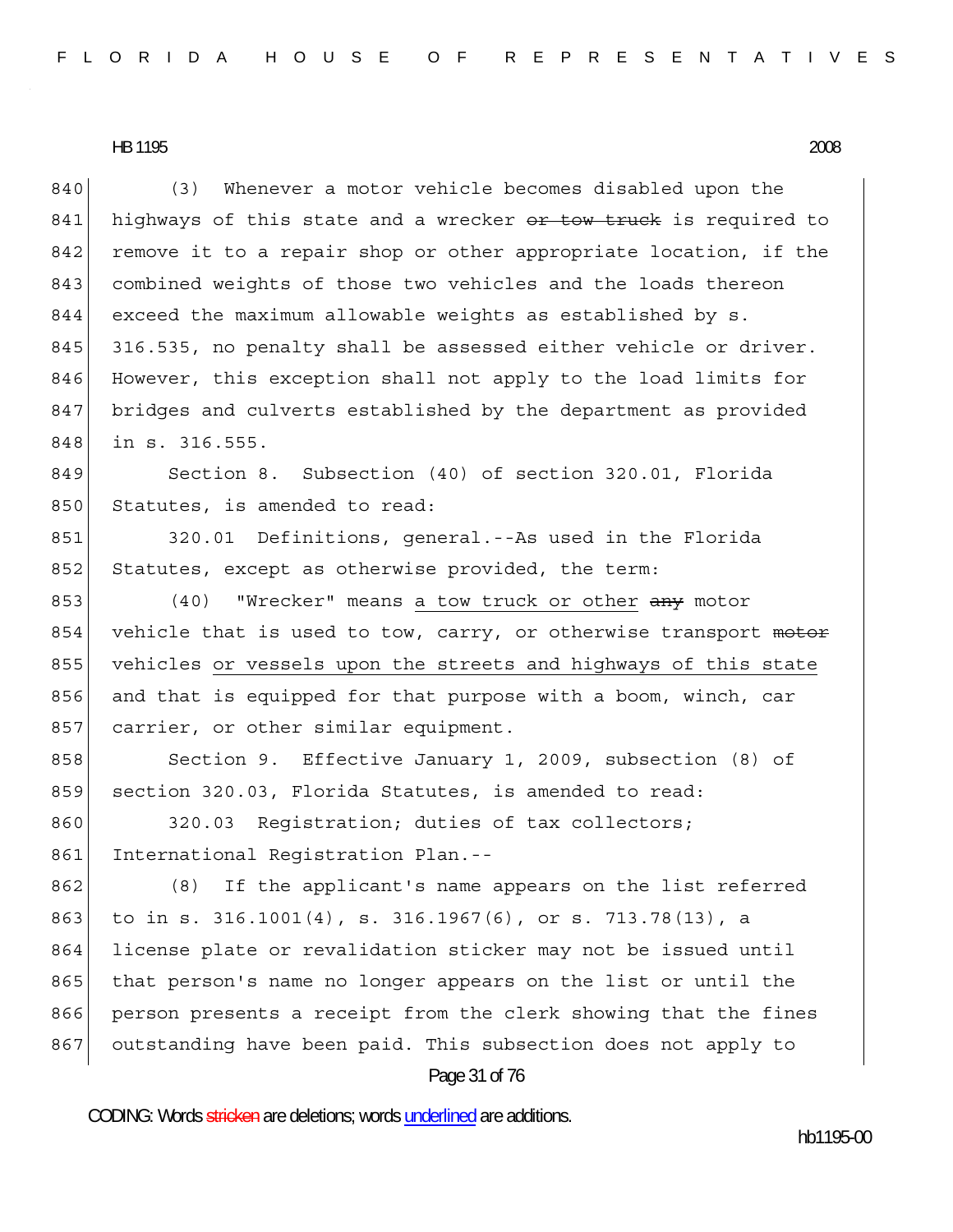868 the owner of a leased vehicle if the vehicle is reqistered in 869 the name of the lessee of the vehicle. The tax collector and the 870 clerk of the court are each entitled to receive monthly, as 871 costs for implementing and administering this subsection, 10 872 percent of the civil penalties and fines recovered from such 873 persons. As used in this subsection, the term "civil penalties 874 and fines" does not include a wrecker company's operator's lien 875 as described in s. 713.78(13). If the tax collector has private 876 tag agents, such tag agents are entitled to receive a pro rata 877 share of the amount paid to the tax collector, based upon the 878 percentage of license plates and revalidation stickers issued by 879 the tag agent compared to the total issued within the county. 880 The authority of any private agent to issue license plates shall 881 be revoked, after notice and a hearing as provided in chapter 882 120, if he or she issues any license plate or revalidation 883 sticker contrary to the provisions of this subsection. This 884 section applies only to the annual renewal in the owner's birth 885 month of a motor vehicle registration and does not apply to the 886 transfer of a registration of a motor vehicle sold by a motor 887 vehicle dealer licensed under this chapter, except for the 888 transfer of registrations which is inclusive of the annual 889 renewals. This section does not affect the issuance of the title 890 to a motor vehicle, notwithstanding s.  $319.23(7)(b)$ .

891 Section 10. Section 320.0706, Florida Statutes, is amended  $892$  to read:

Page 32 of 76 893 320.0706 Display of license plates on trucks.--The owner 894 of any commercial truck of gross vehicle weight of 26,001 pounds 895 or more shall display the registration license plate on both the

CODING: Words stricken are deletions; words underlined are additions.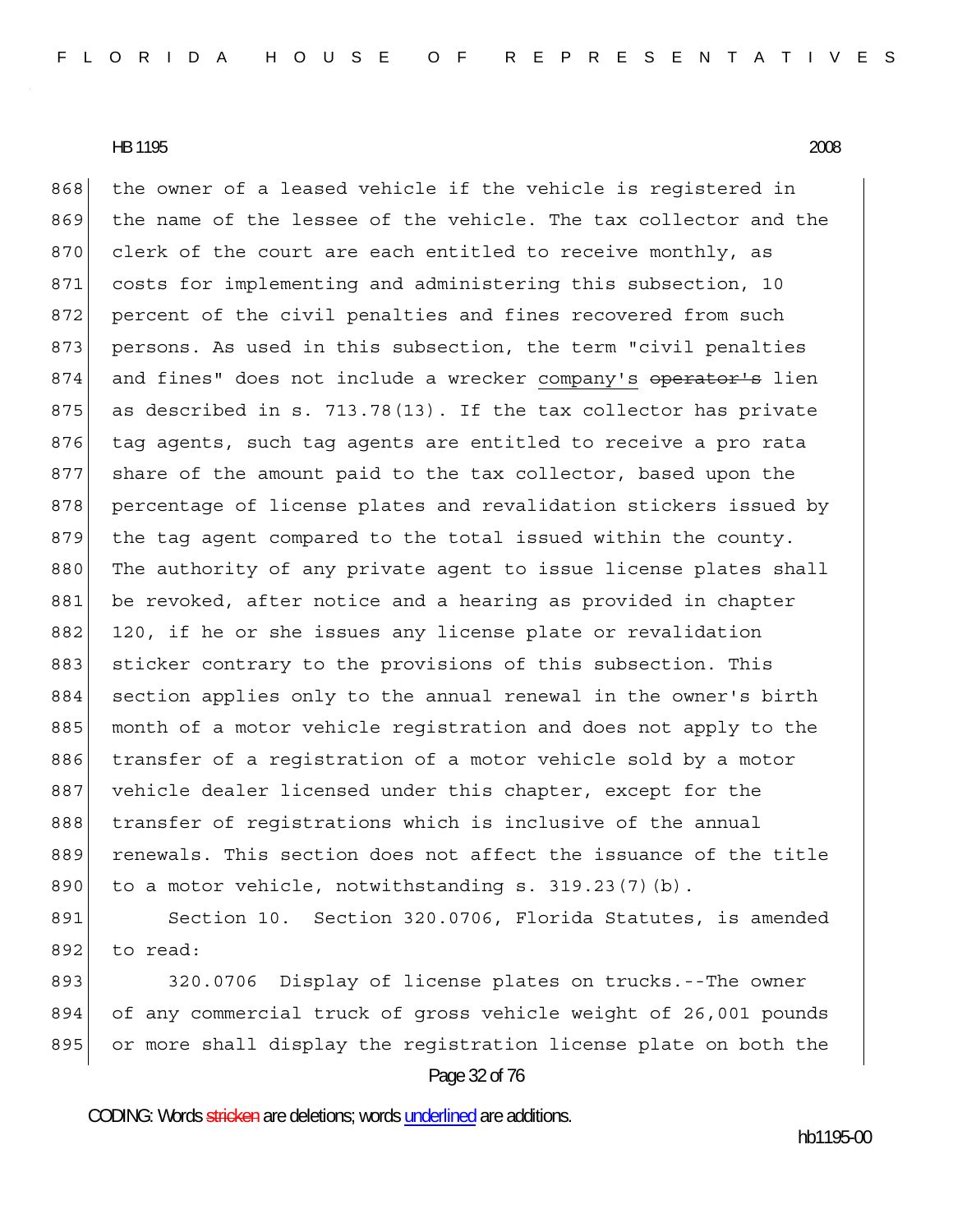896 front and rear of the truck in conformance with all the 897 requirements of s. 316.605 that do not conflict with this 898 section. The owner of a dump truck may place the rear license 899 plate on the gate no higher than 60 inches to allow for better 900 visibility. However, the owner of a truck tractor or a wrecker 901 must shall be required to display the registration license plate 902 only on the front of such vehicle.

903 Section 11. Subsection (1) of section 320.0821, Florida 904 Statutes, is amended, and subsection (5) is added to that 905 section, to read:

906 320.0821 Wrecker license plates.--

 $907$  (1) The department shall issue one a wrecker license 908 plate, regardless of gross vehicle weight, to the owner of any 909 motor vehicle that is used to tow, carry, or otherwise transport 910 motor vehicles or vessels upon the streets and highways of this 911 state and that is equipped for that purpose with a boom, winch, 912 carrier, or other similar equipment, except a motor vehicle 913 reqistered under the International Reqistration Plan, upon 914 application and payment of the appropriate license tax and fees 915 in accordance with  $s. 320.08(5)(d)$  or  $(e)$ .

916 (5) A wrecker license plate must be displayed on the front 917 of such vehicle.

918 Section 12. Effective January 1, 2009, subsection (1) of 919 section 320.0821, Florida Statutes, as amended by this act, is 920 amended to read:

921 320.0821 Wrecker license plates.--

922 (1) The department shall issue one wrecker license plate, 923 regardless of gross vehicle weight, to the owner of a wrecker

Page 33 of 76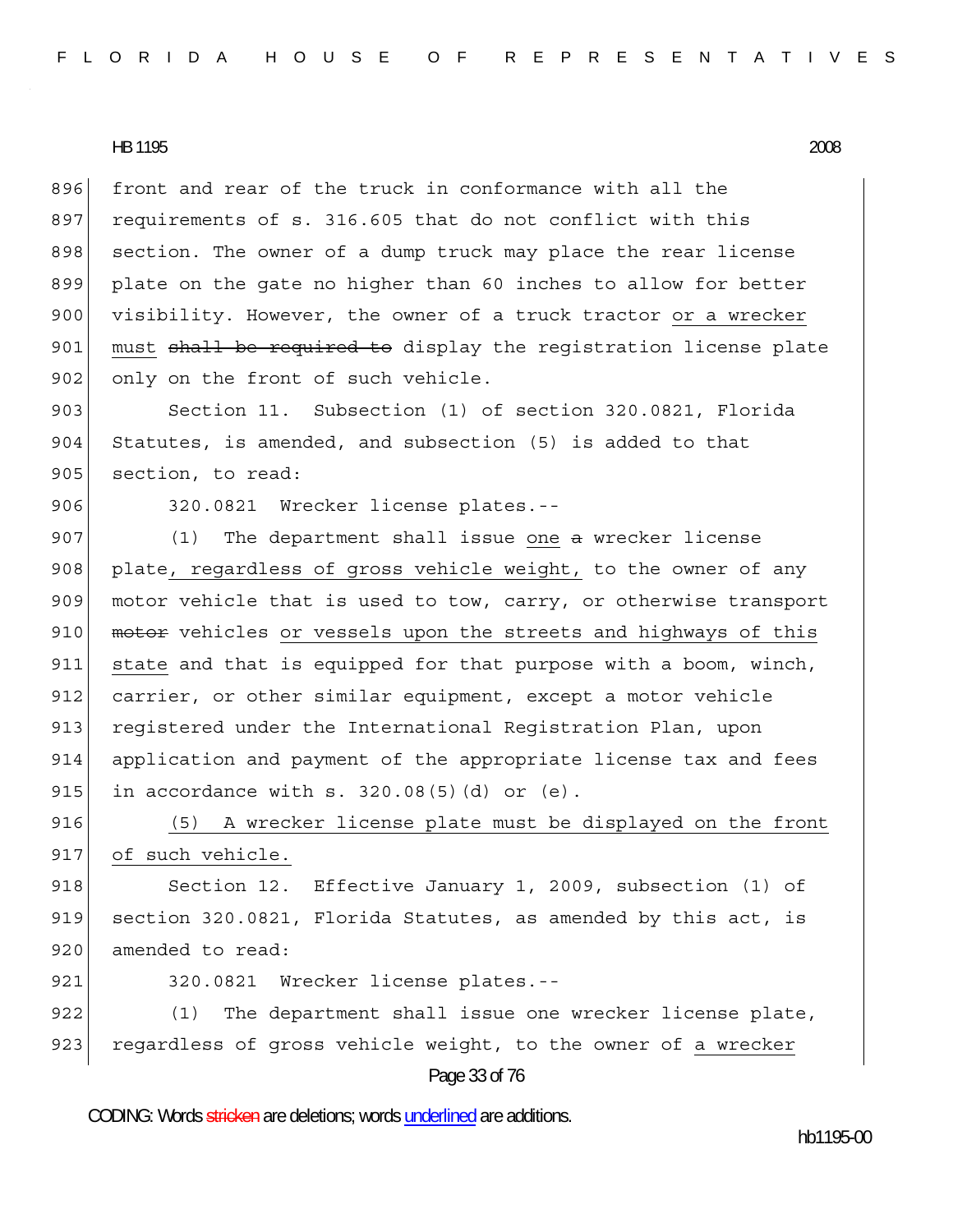$924$  any motor vehicle that is used to tow, carry, or otherwise 925 transport vehicles or vessels upon the streets and highways of  $926$  this state and that is equipped for that purpose with a boom, 927 winch, carrier, or other similar equipment, except a motor 928 vehicle registered under the International Registration Plan, 929 upon application and payment of the appropriate license tax and 930 fees in accordance with  $s. 320.08(5)(d)$  or  $(e)$ . 931 Section 13. Paragraph (a) of subsection (1) of section 932 320.13, Florida Statutes, is amended to read: 933 320.13 Dealer and manufacturer license plates and 934 alternative method of registration.--

935 (1)(a) Any licensed motor vehicle dealer and any licensed 936 mobile home dealer may, upon payment of the license tax imposed 937 by s. 320.08(12), secure one or more dealer license plates, 938 which are valid for use on motor vehicles or mobile homes owned 939 by the dealer to whom such plates are issued while the motor 940 vehicles are in inventory and for sale, or while being operated 941 in connection with such dealer's business, but are not valid for 942 use for hire. Dealer license plates may not be used on any tow 943  $t$  truck or wrecker as defined in s. 320.01 unless the tow truck or 944 wrecker is being demonstrated for sale, and the dealer license 945 plates may not be used on a vehicle used to transport another 946 motor vehicle for the motor vehicle dealer.

947 Section 14. For the purpose of incorporating the amendment 948 made by this act to section 320.01, Florida Statutes, in 949 references thereto, paragraph (a) of subsection (4) and 950 subsection (9) of section 316.550, Florida Statutes, are 951 reenacted to read:

# Page 34 of 76

CODING: Words stricken are deletions; words underlined are additions.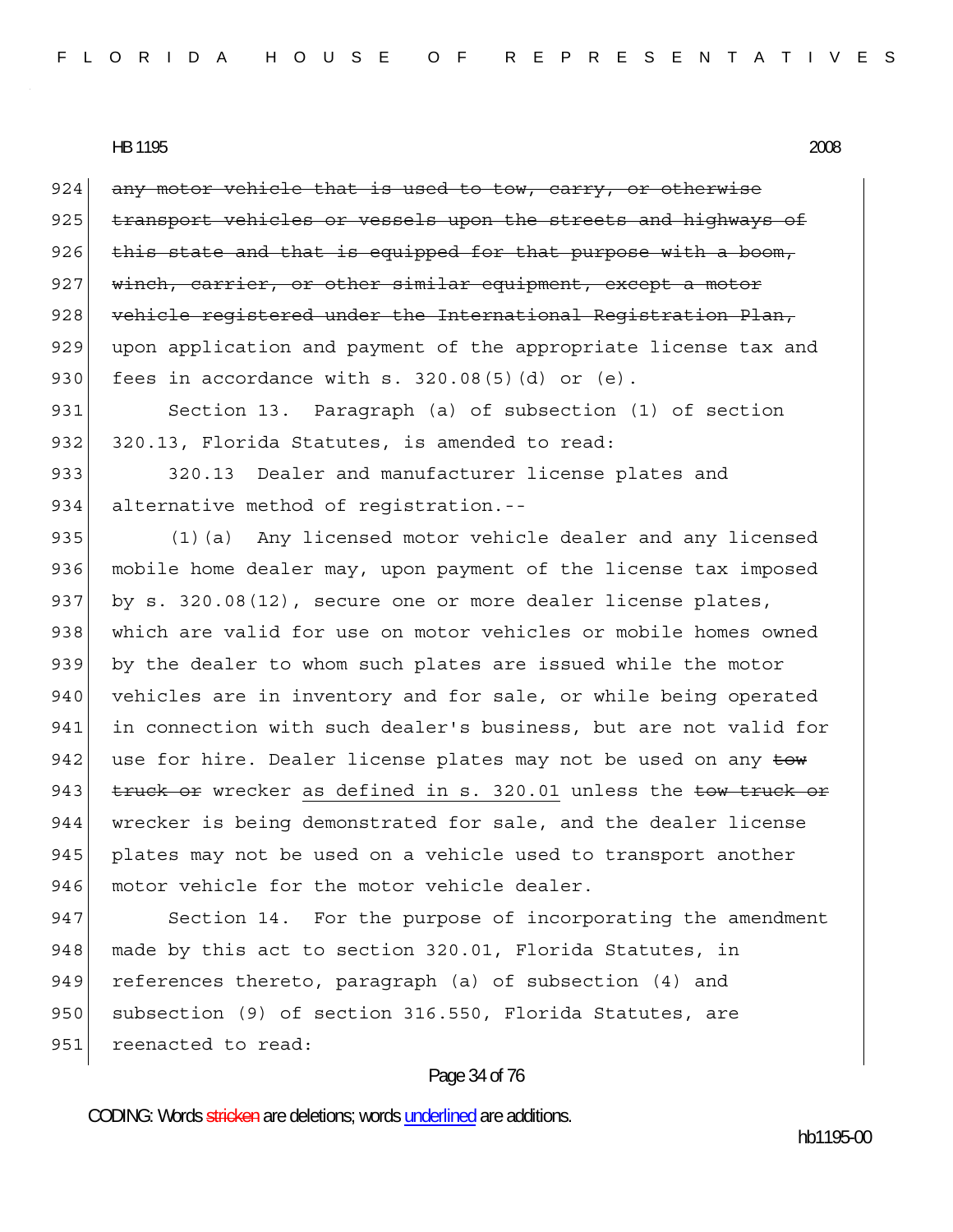952 316.550 Operations not in conformity with law; special  $953$  permits.--

954 (4) (a) The Department of Transportation may issue a 955 wrecker special blanket permit to authorize a wrecker as defined 956 in s. 320.01(40) to tow a disabled vehicle as defined in s. 957 320.01(38) where the combination of the wrecker and the disabled 958 vehicle being towed exceeds the maximum weight limits as 959 established by s. 316.535.

960 (9) Whenever any motor vehicle, or the combination of a 961 wrecker as defined in s. 320.01(40) and a towed motor vehicle, 962 exceeds any weight or dimensional criteria or special 963 operational or safety stipulation contained in a special permit 964 issued under the provisions of this section, the penalty 965 assessed to the owner or operator shall be as follows:

966 (a) For violation of weight criteria contained in a 967 special permit, the penalty per pound or portion thereof 968 exceeding the permitted weight shall be as provided in s. 969 316.545.

970 (b) For each violation of dimensional criteria in a 971 special permit, the penalty shall be as provided in s. 316.516 972 and penalties for multiple violations of dimensional criteria 973 shall be cumulative except that the total penalty for the 974 vehicle shall not exceed \$1,000.

975 (c) For each violation of an operational or safety 976 stipulation in a special permit, the penalty shall be an amount 977 not to exceed \$1,000 per violation and penalties for multiple 978 violations of operational or safety stipulations shall be 979 cumulative except that the total penalty for the vehicle shall

# Page 35 of 76

CODING: Words stricken are deletions; words underlined are additions.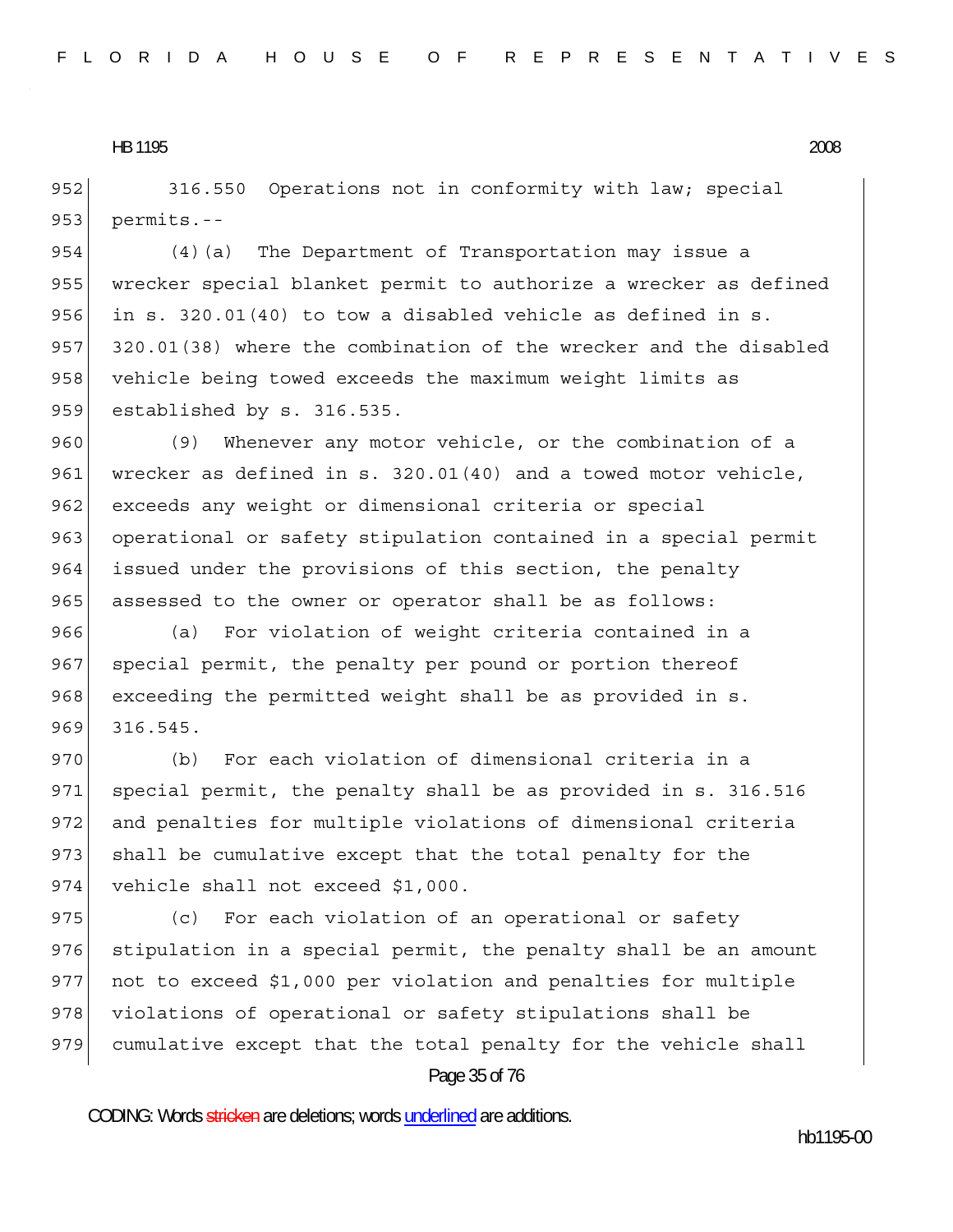980 not exceed \$1,000.

981 (d) For violation of any special condition that has been 982 prescribed in the rules of the Department of Transportation and 983 declared on the permit, the vehicle shall be determined to be 984 out of conformance with the permit and the permit shall be 985 declared null and void for the vehicle, and weight and 986 dimensional limits for the vehicle shall be as established in s. 987 316.515 or s. 316.535, whichever is applicable, and:

988 1. For weight violations, a penalty as provided in s. 989 316.545 shall be assessed for those weights which exceed the 990 limits thus established for the vehicle; and

991 2. For dimensional, operational, or safety violations, a 992 penalty as established in paragraph (c) or s. 316.516, whichever 993 is applicable, shall be assessed for each nonconforming 994 dimensional, operational, or safety violation and the penalties 995 for multiple violations shall be cumulative for the vehicle.

996 Section 15. For the purpose of incorporating the amendment 997 made by this act to section 320.01, Florida Statutes, in 998 references thereto, paragraphs (d) and (e) of subsection (5) of 999 section 320.08, Florida Statutes, are reenacted to read:

1000 320.08 License taxes.--Except as otherwise provided 1001 herein, there are hereby levied and imposed annual license taxes 1002 for the operation of motor vehicles, mopeds, motorized bicycles 1003 as defined in s. 316.003(2), and mobile homes, as defined in s. 1004 320.01, which shall be paid to and collected by the department 1005 or its agent upon the registration or renewal of registration of 1006 the following:

Page 36 of 76 1007 (5) SEMITRAILERS, FEES ACCORDING TO GROSS VEHICLE WEIGHT;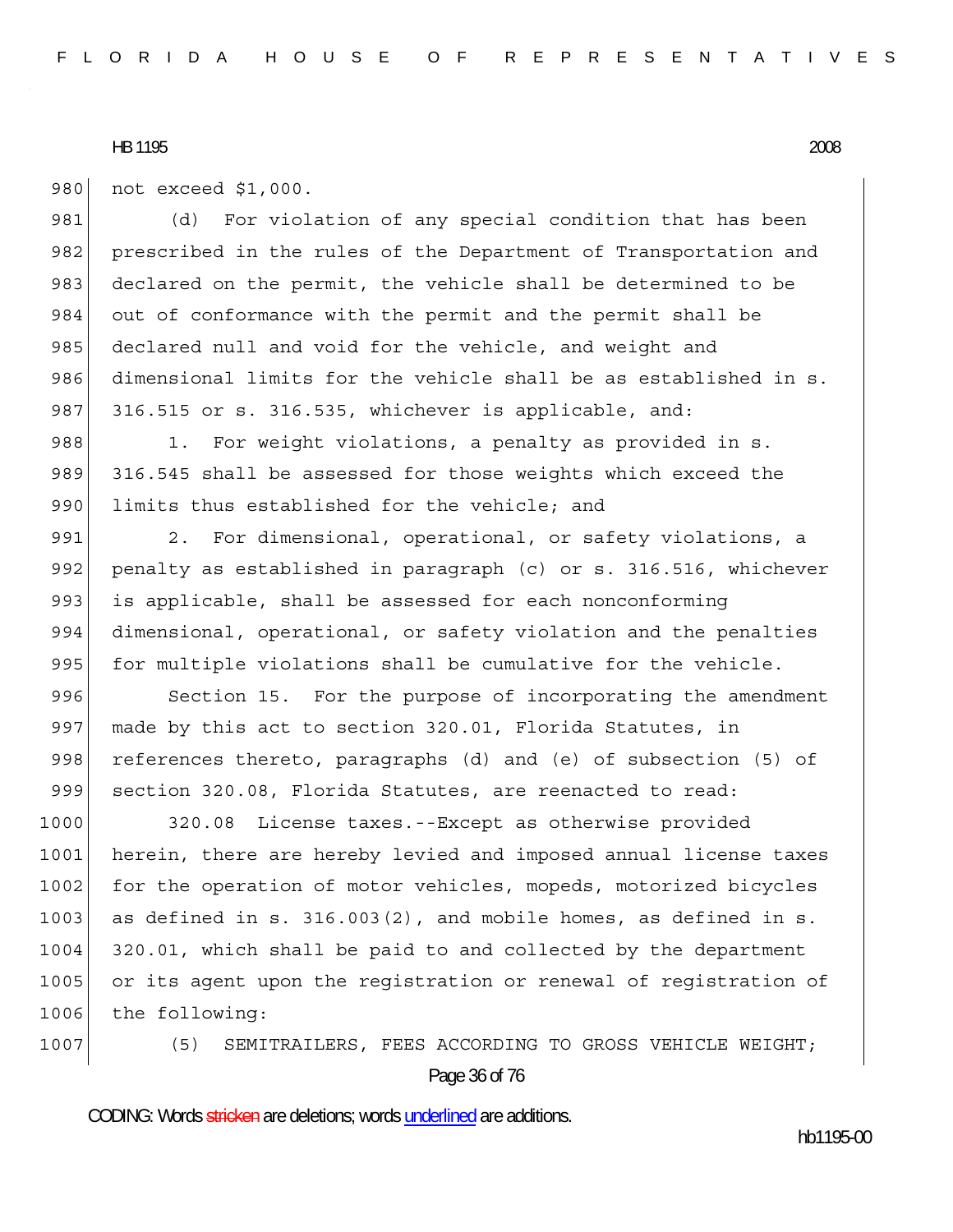1008 SCHOOL BUSES; SPECIAL PURPOSE VEHICLES.--1009 (d) A wrecker, as defined in s. 320.01(40), which is used 1010 to tow a vessel as defined in s.  $327.02(39)$ , a disabled, 1011 abandoned, stolen-recovered, or impounded motor vehicle as 1012 defined in s. 320.01(38), or a replacement motor vehicle as 1013 defined in s. 320.01(39): \$30 flat. 1014 (e) A wrecker, as defined in s. 320.01(40), which is used 1015 to tow any motor vehicle, regardless of whether or not such 1016 motor vehicle is a disabled motor vehicle as defined in s. 1017 320.01(38), a replacement motor vehicle as defined in s. 1018 320.01(39), a vessel as defined in s. 327.02(39), or any other 1019 cargo, as follows: 1020 1. Gross vehicle weight of 10,000 pounds or more, but less 1021 than 15,000 pounds: \$87 flat. 1022 2. Gross vehicle weight of 15,000 pounds or more, but less 1023 than 20,000 pounds: \$131 flat. 1024 3. Gross vehicle weight of 20,000 pounds or more, but less 1025 than 26,000 pounds: \$186 flat. 1026 4. Gross vehicle weight of 26,000 pounds or more, but less 1027 than 35,000 pounds: \$240 flat. 1028 5. Gross vehicle weight of 35,000 pounds or more, but less 1029 than 44,000 pounds: \$300 flat. 1030 6. Gross vehicle weight of 44,000 pounds or more, but less 1031 than 55,000 pounds: \$572 flat. 1032 7. Gross vehicle weight of 55,000 pounds or more, but less 1033 than 62,000 pounds: \$678 flat. 1034 8. Gross vehicle weight of 62,000 pounds or more, but less 1035 than 72,000 pounds: \$800 flat.

#### Page 37 of 76

CODING: Words stricken are deletions; words underlined are additions.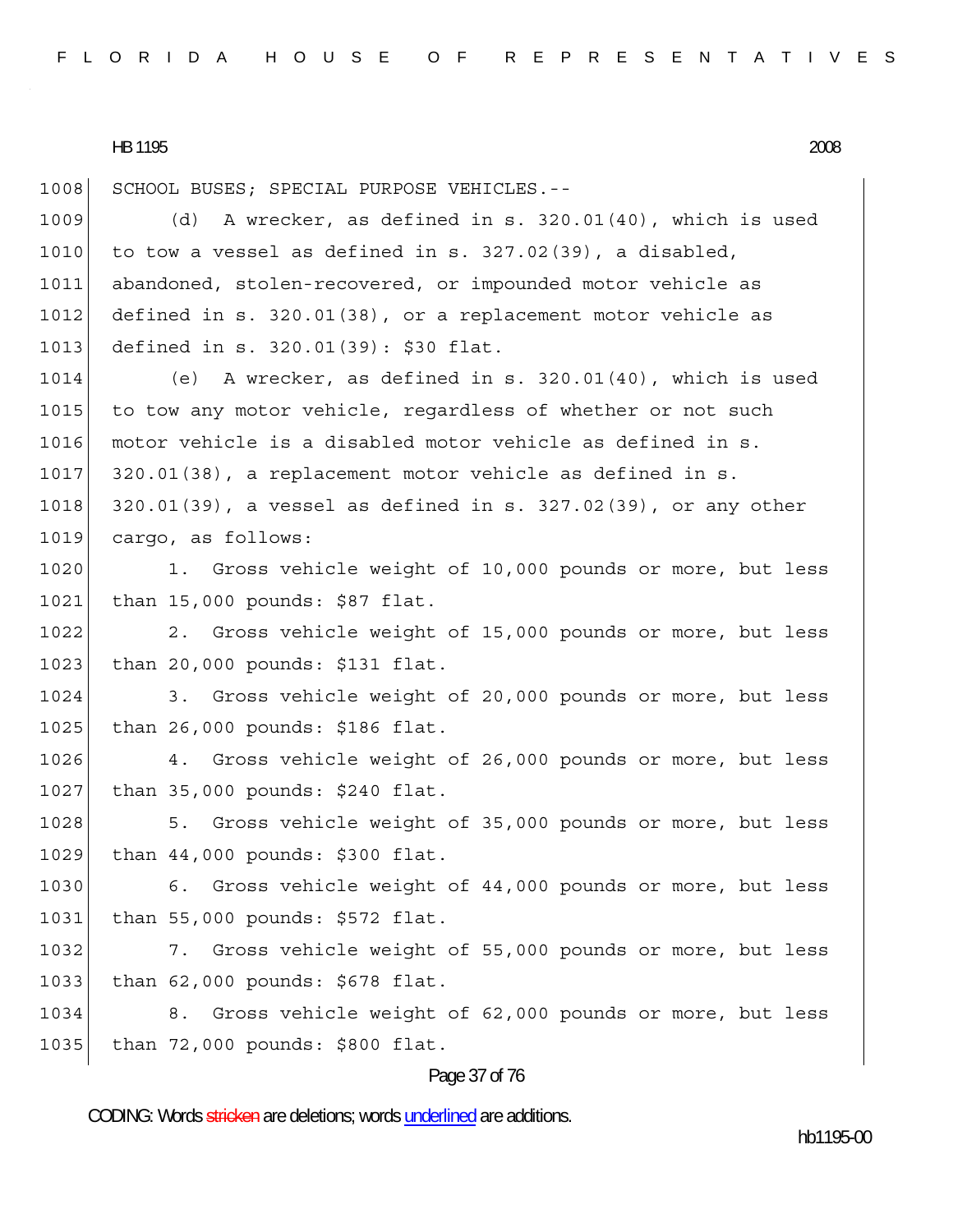|  |  |  |  |  |  |  |  |  |  |  |  |  | FLORIDA HOUSE OF REPRESENTATIVES |  |  |  |  |  |  |  |  |  |  |  |  |  |  |  |  |  |  |  |  |  |
|--|--|--|--|--|--|--|--|--|--|--|--|--|----------------------------------|--|--|--|--|--|--|--|--|--|--|--|--|--|--|--|--|--|--|--|--|--|
|--|--|--|--|--|--|--|--|--|--|--|--|--|----------------------------------|--|--|--|--|--|--|--|--|--|--|--|--|--|--|--|--|--|--|--|--|--|

HB 1195 HB 1195 2008

| 1036 | 9. Gross vehicle weight of 72,000 pounds or more: \$979          |
|------|------------------------------------------------------------------|
| 1037 | flat.                                                            |
| 1038 | Section 16. Effective January 1, 2009, section 321.051,          |
| 1039 | Florida Statutes, is amended to read:                            |
| 1040 | (Substantial rewording of section. See                           |
| 1041 | s. 321.051, F.S., for present text.)                             |
| 1042 | 321.051 Florida Highway Patrol wrecker-allocation system;        |
| 1043 | penalties for operation outside of system.--                     |
| 1044 | (1) As used in this section, the term:                           |
| 1045 | "Authorized wrecker company" means a wrecker company<br>(a)      |
| 1046 | designated by the division as part of its wrecker-allocation     |
| 1047 | system.                                                          |
| 1048 | "Division" means the Division of the Florida Highway<br>(b)      |
| 1049 | Patrol within the Department of Highway Safety and Motor         |
| 1050 | Vehicles.                                                        |
| 1051 | "Unauthorized wrecker company" means a wrecker company<br>(C)    |
| 1052 | not designated by the division as part of its wrecker-allocation |
| 1053 | system.                                                          |
| 1054 | "Wrecker company" has the same meaning ascribed in s.<br>(d)     |
| 1055 | 508.101.                                                         |
| 1056 | "Wrecker operator" has the same meaning ascribed in s.<br>(e)    |
| 1057 | 508.101.                                                         |
| 1058 | "Wrecker services" has the same meaning ascribed in s.<br>(f)    |
| 1059 | 508.101.                                                         |
| 1060 | The division may establish within areas designated<br>$(2)$ (a)  |
| 1061 | by the division a wrecker-allocation system, using qualified,    |
| 1062 | reputable wrecker companies, for the removal from crash scenes   |
| 1063 | and the storage of wrecked or disabled vehicles when the owner   |
|      | Page 38 of 76                                                    |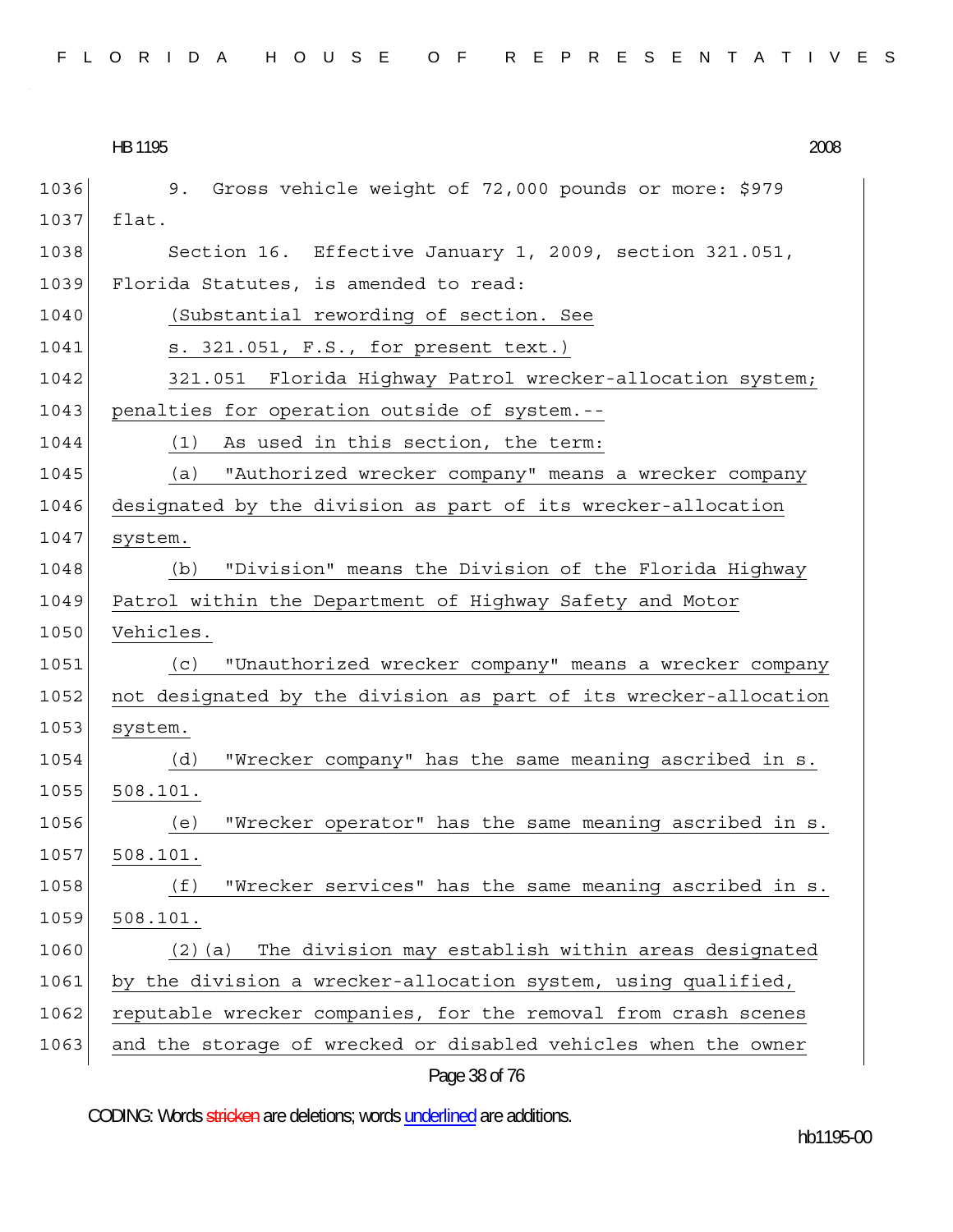1064 or operator is incapacitated or unavailable or leaves the 1065 procurement of wrecker services to the officer at the scene and 1066 for the removal and storage of abandoned vehicles. 1067 (b) The wrecker-allocation system may use only wrecker 1068 companies registered under chapter 508. Each reputable wrecker 1069 company registered under chapter 508 is eligible for use in the 1070 system if its equipment and wrecker operators meet the 1071 recognized safety qualifications and mechanical standards set by 1072 the division's rules for the size of vehicle they are designed 1073 to handle. The division may limit the number of wrecker 1074 companies participating in the wrecker-allocation system. 1075 (c) The division may establish maximum rates for the 1076 towing and storage of vehicles removed at the division's request 1077 if those rates are not established by a county or municipality  $1078$  under s. 125.0103 or s. 166.043. These rates are not rules for 1079 the purpose of chapter 120; however, the Department of Highway 1080 Safety and Motor Vehicles shall adopt rules prescribing the 1081 procedures for setting these rates. 1082 (d) Notwithstanding chapter 120, a final order of the 1083 Department of Highway Safety and Motor Vehicles denying, 1084 suspending, or revoking a wrecker company's participation in the 1085 wrecker-allocation system may be appealed only in the manner and 1086 within the time provided by the Florida Rules of Appellate 1087 Procedure by a writ of certiorari issued by the circuit court in 1088 the county in which the wrecker company's primary place of 1089 business is located, as evidenced by the wrecker company's 1090 registration under chapter 508. 1091 (3)(a) An unauthorized wrecker company, its wrecker

```
Page 39 of 76
```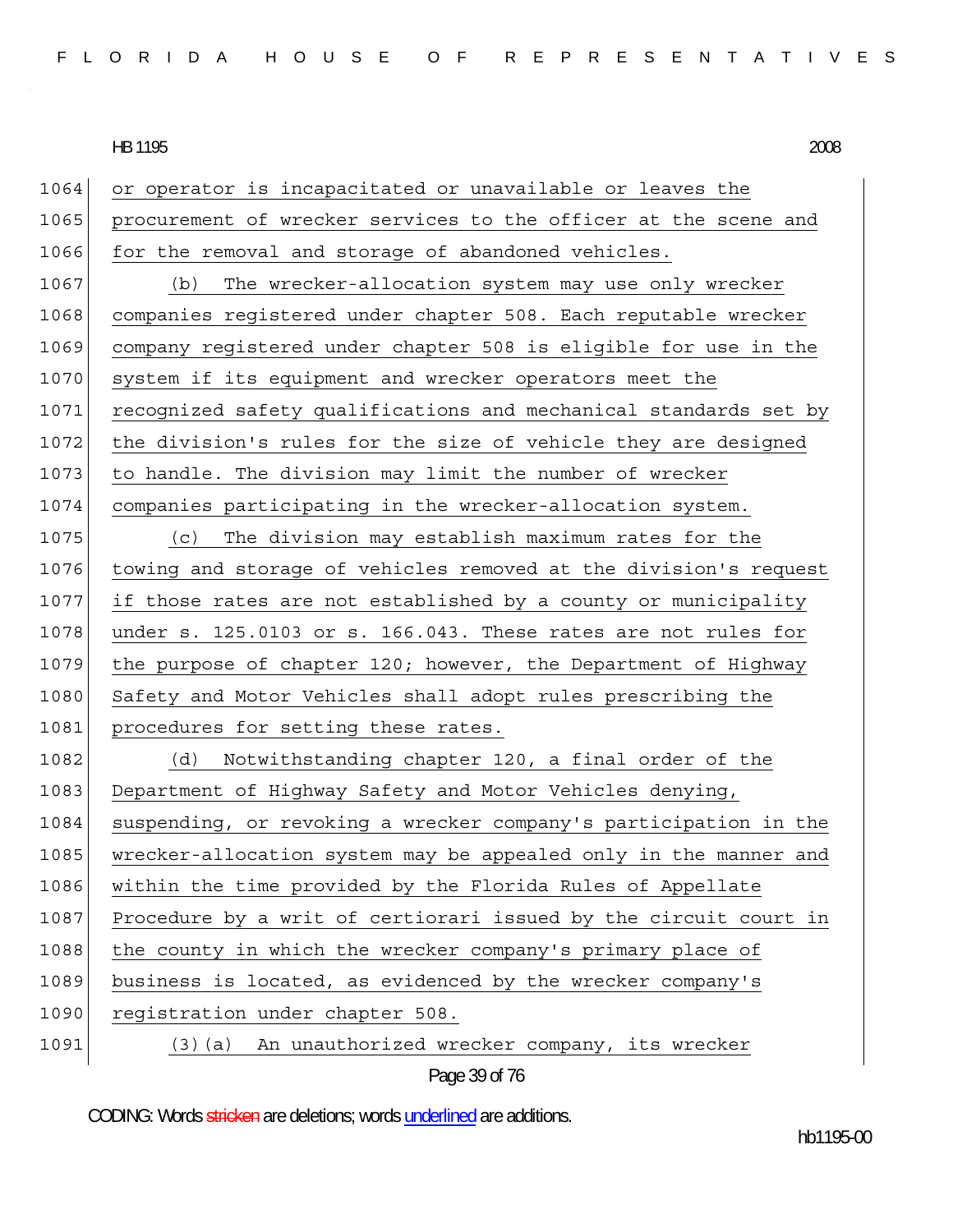1092 operators, or its other employees or agents may not monitor a 1093 police radio for communications between patrol field units and 1094 the dispatcher in order to determine the location of a wrecked 1095 or disabled vehicle for the purpose of dispatching its wrecker 1096 operator to drive by the scene of the vehicle in a manner 1097 described in paragraph (b) or paragraph (c). Any person who 1098 violates this paragraph commits a noncriminal violation, 1099 punishable as provided in s. 775.083. 1100 (b) Except as provided in paragraph (c), a wrecker 1101 operator dispatched by an unauthorized wrecker company who 1102 drives by the scene of a wrecked or disabled vehicle before the 1103 arrival of the wrecker operator dispatched by the authorized 1104 wrecker company may not initiate contact with the owner or 1105 operator of the vehicle by soliciting or offering wrecker 1106 services or tow the vehicle. Any person who violates this 1107 paragraph commits a misdemeanor of the second degree, punishable 1108 as provided in s. 775.082 or s. 775.083. 1109 (c) When a wrecker operator dispatched by an unauthorized 1110 wrecker company drives by the scene of a wrecked or disabled 1111 vehicle and the owner or operator initiates contact by signaling 1112 the wrecker operator to stop and provide wrecker services, the 1113 wrecker operator must disclose to the owner or operator of the 1114 vehicle that he or she was not dispatched by the authorized 1115 wrecker company designated as part of the wrecker-allocation 1116 system and must disclose, in writing, what charges for towing 1117 and storage will apply before the vehicle is connected to the 1118 towing apparatus. Any person who violates this paragraph commits 1119 a misdemeanor of the second degree, punishable as provided in s.

Page 40 of 76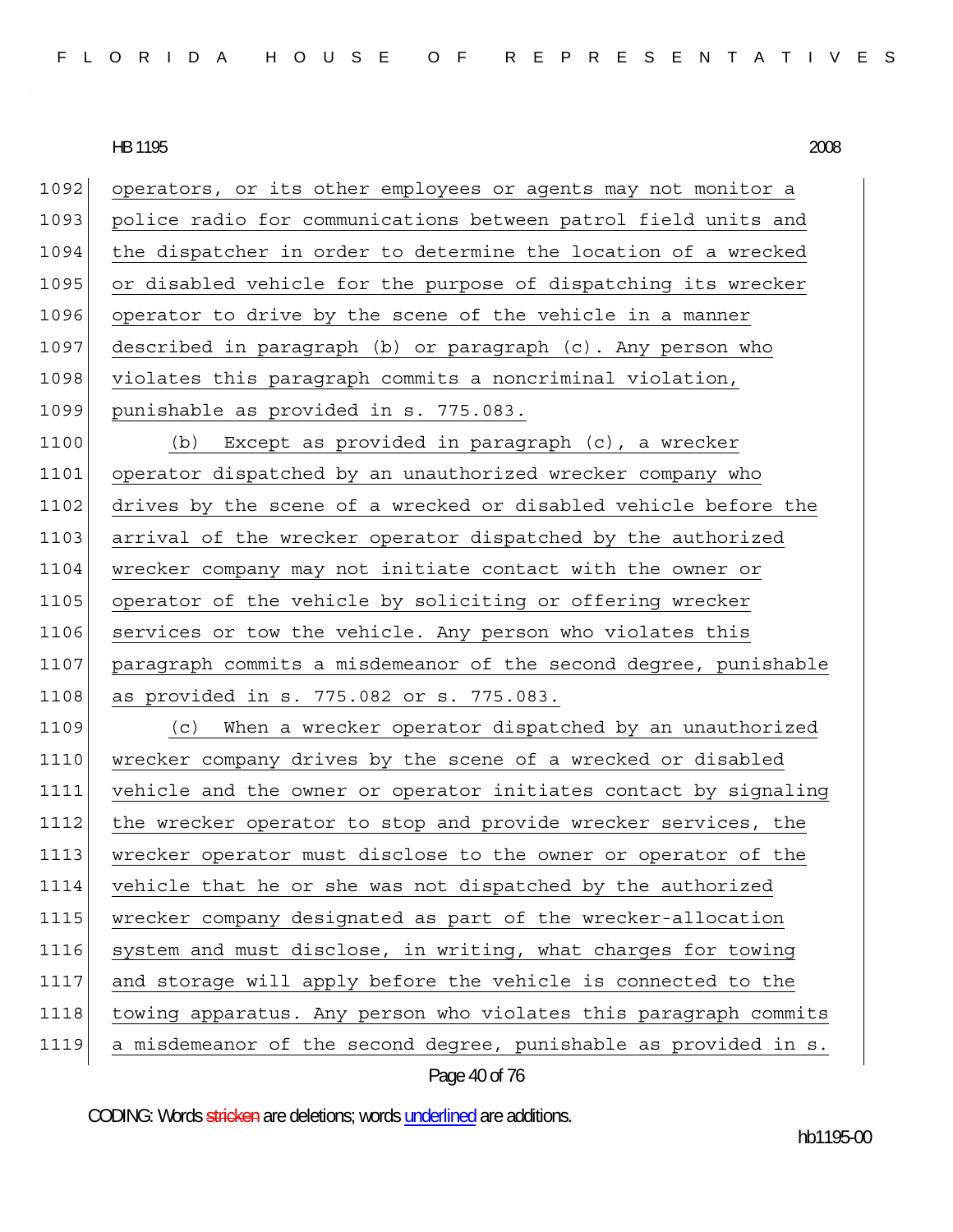1120 775.082 or s. 775.083.

| 1121 | (d) A wrecker operator may not falsely identify himself or       |
|------|------------------------------------------------------------------|
| 1122 | herself as being part of, or as being employed by a wrecker      |
| 1123 | company that is part of, the wrecker-allocation system at the    |
| 1124 | scene of a wrecked or disabled vehicle. Any person who violates  |
| 1125 | this paragraph commits a misdemeanor of the first degree,        |
| 1126 | punishable as provided in s. 775.082 or s. 775.083.              |
| 1127 | (4) This section does not prohibit or in any way prevent         |
| 1128 | the owner or operator of a vehicle involved in a crash or        |
| 1129 | otherwise disabled from contacting any wrecker company for the   |
| 1130 | provision of wrecker services, regardless of whether the wrecker |
| 1131 | company is an authorized wrecker company. However, if a law      |
| 1132 | enforcement officer determines that the disabled vehicle or      |
| 1133 | vehicle cargo is a public safety hazard, the officer may, in the |
| 1134 | interest of public safety, dispatch an authorized wrecker        |
| 1135 | company if the officer believes that the authorized wrecker      |
| 1136 | company would arrive at the scene before the wrecker company     |
| 1137 | requested by the owner or operator of the disabled vehicle or    |
| 1138 | vehicle cargo.                                                   |
| 1139 | (5) A law enforcement officer may dispatch an authorized         |
| 1140 | wrecker company out of rotation to the scene of a wrecked or     |
| 1141 | disabled vehicle if the authorized wrecker company next on       |
| 1142 | rotation is not equipped to provide the required wrecker         |
| 1143 | services and the out-of-rotation authorized wrecker company is   |
| 1144 | available with the required equipment. However, this subsection  |
| 1145 | does not prohibit or prevent the owner or operator of a vehicle  |
| 1146 | involved in a crash or otherwise disabled from contacting any    |
| 1147 | wrecker company that is properly equipped to provide the         |

# Page 41 of 76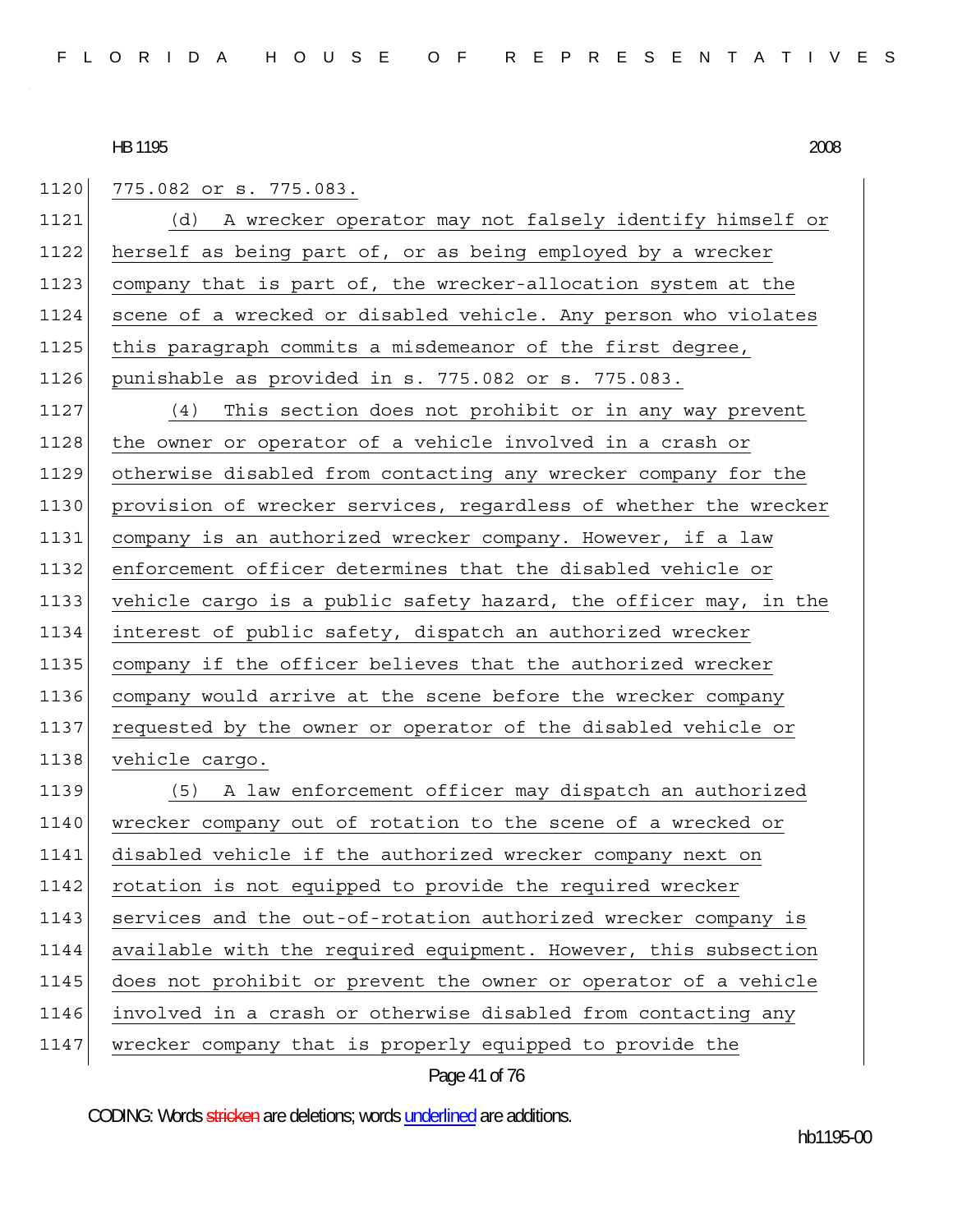|  |  |  |  |  |  |  |  |  |  |  |  | FLORIDA HOUSE OF REPRESENTATIVES |  |  |  |  |  |  |  |  |  |  |  |  |  |  |  |  |
|--|--|--|--|--|--|--|--|--|--|--|--|----------------------------------|--|--|--|--|--|--|--|--|--|--|--|--|--|--|--|--|
|--|--|--|--|--|--|--|--|--|--|--|--|----------------------------------|--|--|--|--|--|--|--|--|--|--|--|--|--|--|--|--|

1148 required wrecker services, regardless of whether the wrecker 1149 company is an authorized wrecker company, unless the law 1150 enforcement officer determines that the wrecked or disabled 1151 vehicle or vehicle cargo is a public safety hazard and the 1152 officer believes that the authorized wrecker company would 1153 arrive at the scene before the wrecker company requested by the 1154 owner or operator. 1155 Section 17. Effective January 1, 2009, section 323.001, 1156 Florida Statutes, is amended to read: 1157 (Substantial rewording of section. See 1158 s. 323.001, F.S., for present text.) 1159 323.001 Wrecker company storage facilities; vehicle  $1160$  holds.--1161 (1) As used in this section, the term: 1162 (a) "Business day" means a day other than a Saturday, 1163 Sunday, or federal or state legal holiday. 1164 (b) "Wrecker company" has the same meaning ascribed in s. 1165 508.101. 1166 (2) A law enforcement agency may place a hold on a motor 1167 vehicle stored within a wrecker company's storage facility for 5 1168 business days, thereby preventing a motor vehicle from being 1169 released to its owner. 1170 (3) To extend a hold beyond 5 business days, the law 1171 enforcement agency must notify the wrecker company in writing 1172 before the expiration of the 5 business days. If notification is 1173 not made within 5 business days, the wrecker company must 1174 release the vehicle to the designated person under s. 713.78. 1175 (a) If the hold is extended beyond 5 business days, the

```
Page 42 of 76
```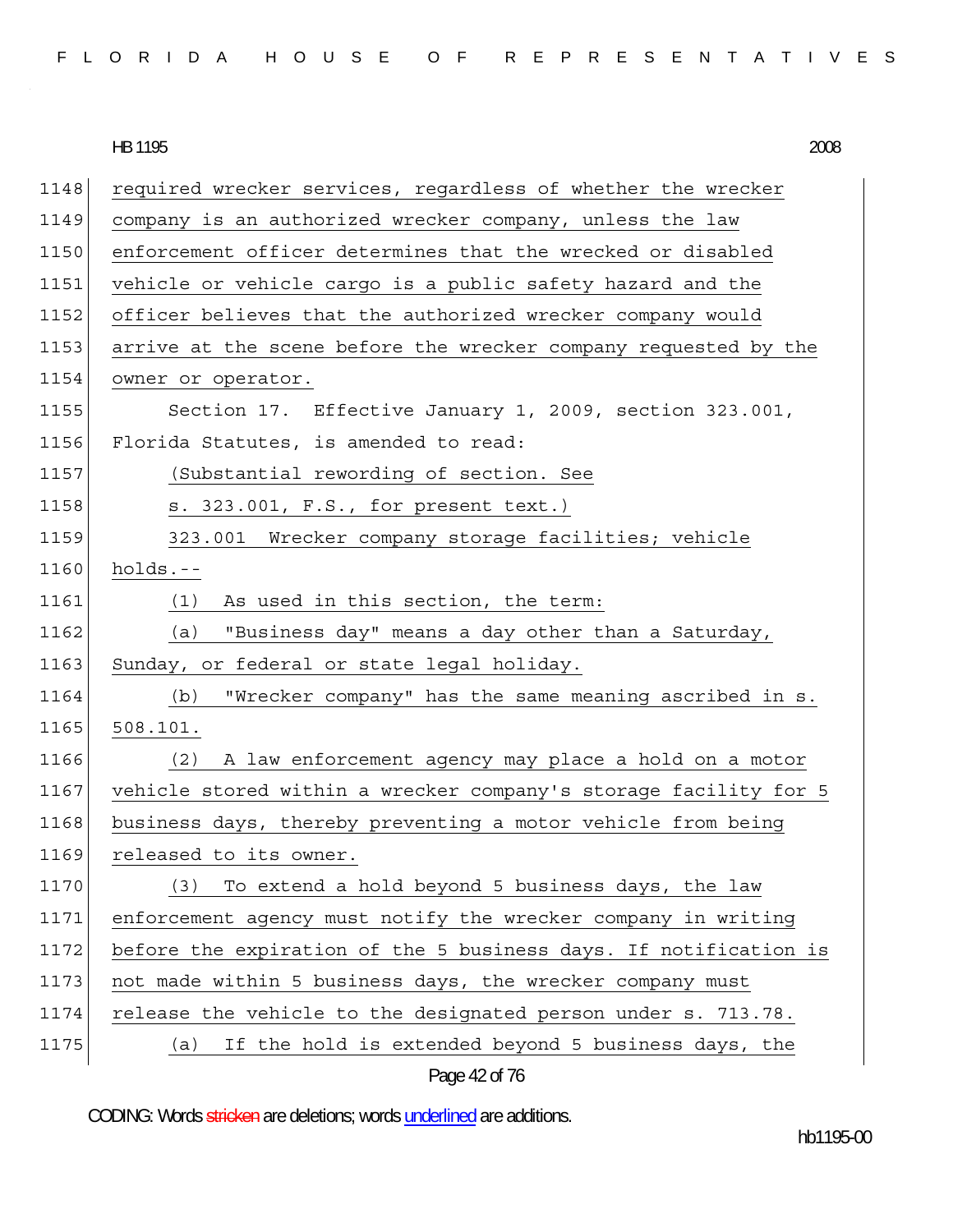| FLORIDA HOUSE OF REPRESENTATIVES |  |
|----------------------------------|--|
|----------------------------------|--|

Page 43 of 76 1176 law enforcement agency may have the vehicle removed to a 1177 designated impound lot and the vehicle may not be released by 1178 the law enforcement agency to the owner or lienholder of the 1179 vehicle until proof of payment of the towing and storage charges 1180 incurred by the wrecker company is presented to the law 1181 enforcement agency. 1182 (b) If the law enforcement agency chooses to have the 1183 vehicle remain at the wrecker company's storage facility for 1184 more than 5 business days under the written notification, the 1185 law enforcement agency is responsible for paying the storage 1186 charges incurred by the wrecker company for the requested 1187 extended period. The owner or lienholder is responsible for 1188 paying the accrued towing and storage charges for the first 5 1189 business days, or any period less than the first 5 business 1190 days, if the law enforcement agency moves the vehicle from the 1191 wrecker company's storage facility to a designated impound lot 1192 or provides written notification to extend the hold on the 1193 vehicle before the expiration of 5 business days. 1194 (c) The towing and storage rates for the owner or 1195 lienholder of the held vehicle may not exceed the rates for the 1196 law enforcement agency. 1197 (4) If there is a judicial finding of no probable cause 1198 for having continued the immobilization or impoundment, the law 1199 enforcement agency ordering the hold must pay the accrued 1200 charges for any towing and storage. 1201 (5) The requirements for a written hold apply when: 1202 (a) The law enforcement officer has probable cause to 1203 believe that the vehicle should be seized and forfeited under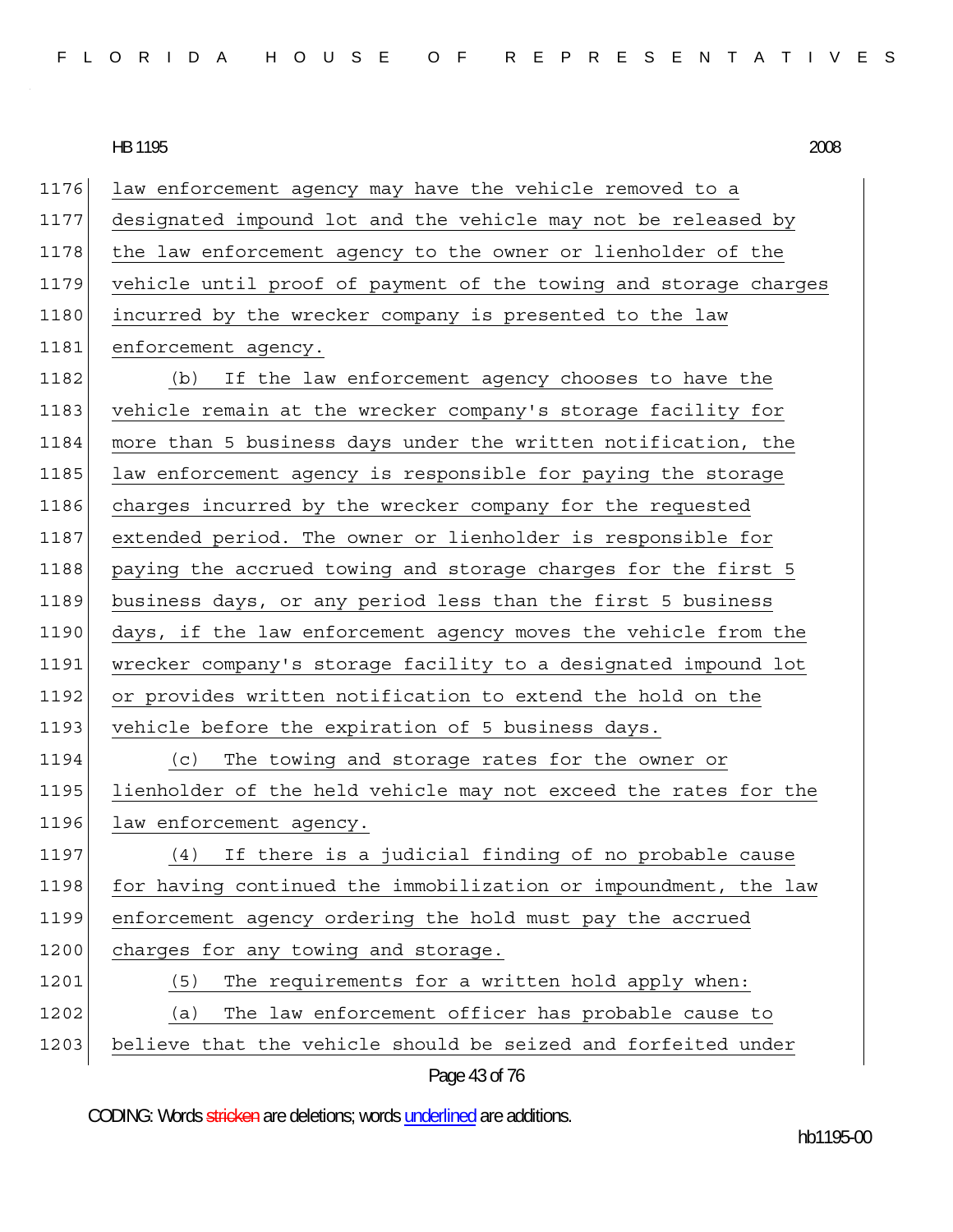| 1204 | the Florida Contraband Forfeiture Act;                           |
|------|------------------------------------------------------------------|
| 1205 | The law enforcement officer has probable cause to<br>(b)         |
| 1206 | believe that the vehicle should be seized and forfeited under    |
| 1207 | chapter 370 or chapter 372;                                      |
| 1208 | The law enforcement officer has probable cause to<br>(c)         |
| 1209 | believe that the vehicle was used as a means to commit a crime;  |
| 1210 | (d)<br>The law enforcement officer has probable cause to         |
| 1211 | believe that the vehicle is evidence that a crime has been       |
| 1212 | committed or that the vehicle contains evidence, which cannot    |
| 1213 | readily be removed, that a crime has been committed;             |
| 1214 | The law enforcement officer has probable cause to<br>(e)         |
| 1215 | believe that the vehicle was involved in a traffic accident      |
| 1216 | resulting in death or personal injury and should be sealed for   |
| 1217 | investigation and collection of evidence by a vehicular homicide |
| 1218 | investigator;                                                    |
| 1219 | The vehicle is impounded or immobilized under s.<br>(f)          |
| 1220 | 316.193 or s. 322.34; or                                         |
| 1221 | The law enforcement officer is complying with a court<br>(g)     |
| 1222 | order.                                                           |
| 1223 | (6)<br>The hold must be in writing and must specify:             |
| 1224 | The name and agency of the law enforcement officer<br>(a)        |
| 1225 | placing the hold on the vehicle.                                 |
| 1226 | The date and time the hold is placed on the vehicle.<br>(b)      |
| 1227 | A general description of the vehicle, including its<br>(c)       |
| 1228 | color, make, model, body style, and year; vehicle identification |
| 1229 | number; registration license plate number, state, and year; and  |
| 1230 | validation sticker number, state, and year.                      |
| 1231 | (d)<br>The specific reason for placing the hold.                 |

# Page 44 of 76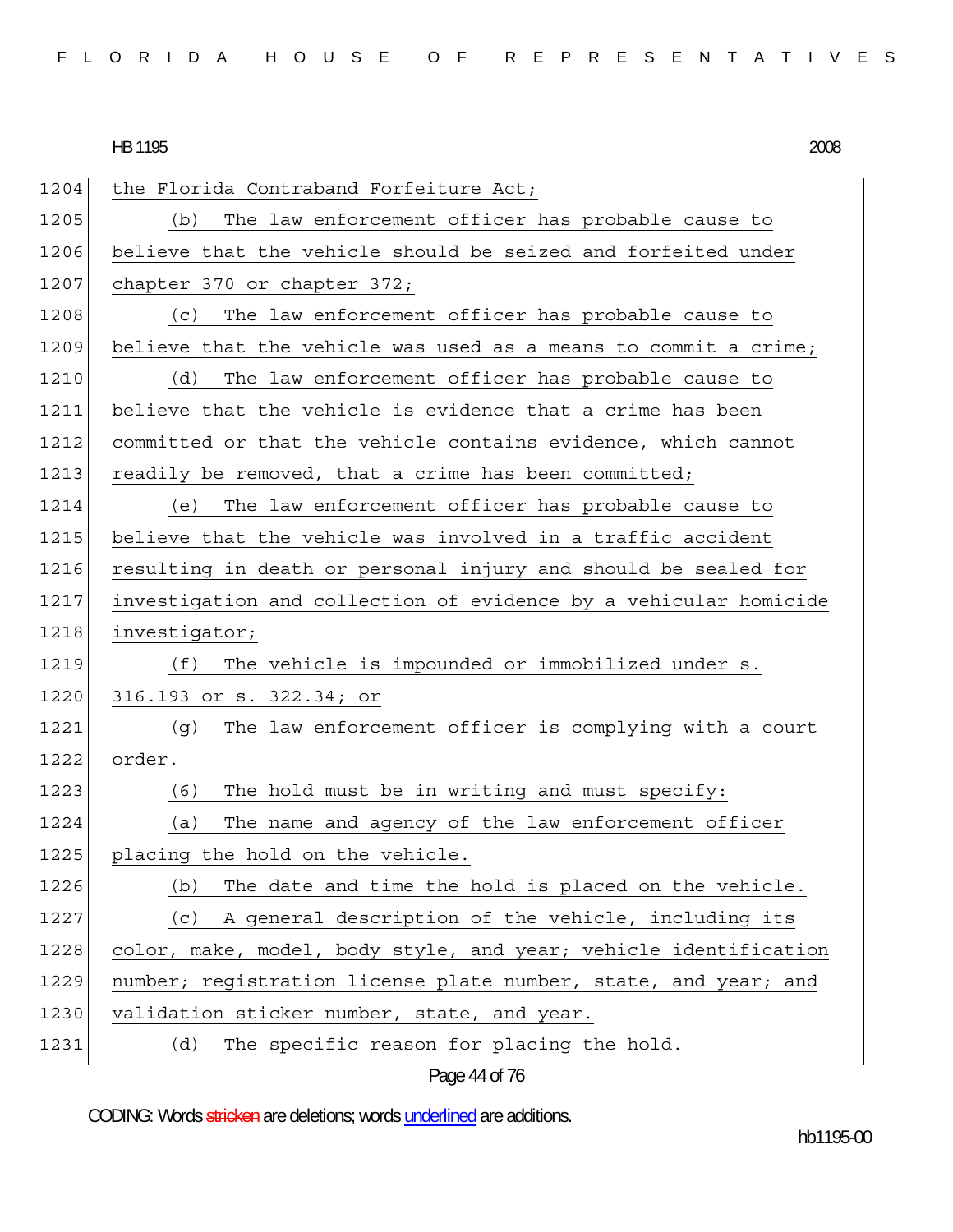1232 (e) The condition of the vehicle. 1233 (f) The location where the vehicle is being held. 1234 (g) The name, address, and telephone number of the wrecker 1235 company and the storage facility. 1236 (7) A wrecker company's storage facility must comply with 1237 a hold placed by a law enforcement officer, including 1238 instructions for inside or outside storage. A wrecker company's 1239 storage facility may not release a motor vehicle subject to a 1240 hold to any person except as directed by the law enforcement 1241 agency placing the hold. 1242 (8) When a vehicle owner is found guilty of, regardless of 1243 adjudication, or pleads nolo contendere to, the offense that 1244 resulted in a hold being placed on his or her vehicle, the owner 1245 must pay the accrued towing and storage charges assessed against 1246 the vehicle. 1247 Section 18. Effective January 1, 2009, section 323.002, 1248 Florida Statutes, is amended to read: 1249 (Substantial rewording of section. See 1250 s. 323.002, F.S., for present text.) 1251 323.002 County and municipal wrecker-allocation systems; 1252 penalties for operation outside of system.--1253 (1) As used in this section, the term: 1254 (a) "Authorized wrecker company" means a wrecker company 1255 designated as part of the wrecker-allocation system established 1256 by the governmental unit having jurisdiction over the scene of a 1257 wrecked, disabled, or abandoned vehicle. 1258 (b) "Unauthorized wrecker company" means a wrecker company 1259 not designated as part of the wrecker-allocation system

Page 45 of 76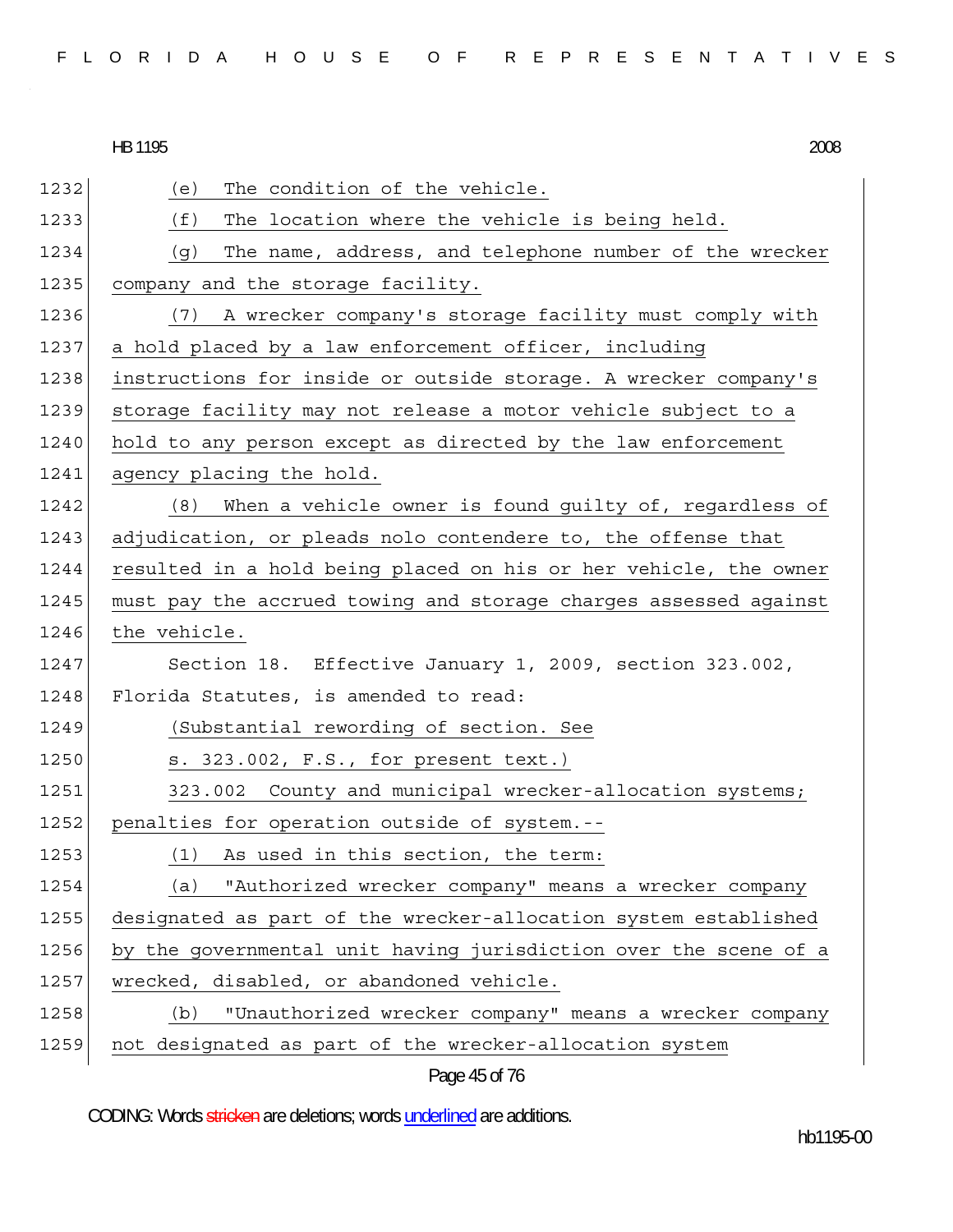| 1260 | established by the governmental unit having jurisdiction over       |
|------|---------------------------------------------------------------------|
| 1261 | the scene of a wrecked, disabled, or abandoned vehicle.             |
| 1262 | "Wrecker-allocation system" means a system for the<br>(c)           |
| 1263 | towing or removal of wrecked, disabled, or abandoned vehicles,      |
| 1264 | similar to the Florida Highway Patrol wrecker-allocation system     |
| 1265 | described in $s. 321.051(2)$ , under which a county or municipality |
| 1266 | contracts with one or more wrecker companies registered under       |
| 1267 | chapter 508 for the towing or removal of wrecked, disabled, or      |
| 1268 | abandoned vehicles from accident scenes, streets, or highways.      |
| 1269 | Each wrecker-allocation system must use a method for                |
| 1270 | apportioning the towing assignments among the eligible wrecker      |
| 1271 | companies through the creation of geographic zones or a rotation    |
| 1272 | schedule or a combination of geographic zones and a rotation        |
| 1273 | schedule.                                                           |
| 1274 | (d)<br>"Wrecker company" has the same meaning ascribed in s.        |
| 1275 | 508.101.                                                            |
| 1276 | "Wrecker operator" has the same meaning ascribed in s.<br>(e)       |
| 1277 | 508.101.                                                            |
| 1278 | "Wrecker services" has the same meaning ascribed in s.<br>(f)       |
| 1279 | 508.101.                                                            |
| 1280 | In a county or municipality that operates a wrecker-<br>(2)         |
| 1281 | allocation system:                                                  |
| 1282 | The wrecker-allocation system may only use wrecker<br>(a)           |
| 1283 | companies registered under chapter 508.                             |
| 1284 | An unauthorized wrecker company, its wrecker<br>(b)                 |
| 1285 | operators, or its other employees or agents may not monitor a       |
| 1286 | police radio for communications between patrol field units and      |
| 1287 | the dispatcher in order to determine the location of a wrecked      |
|      | Page 46 of 76                                                       |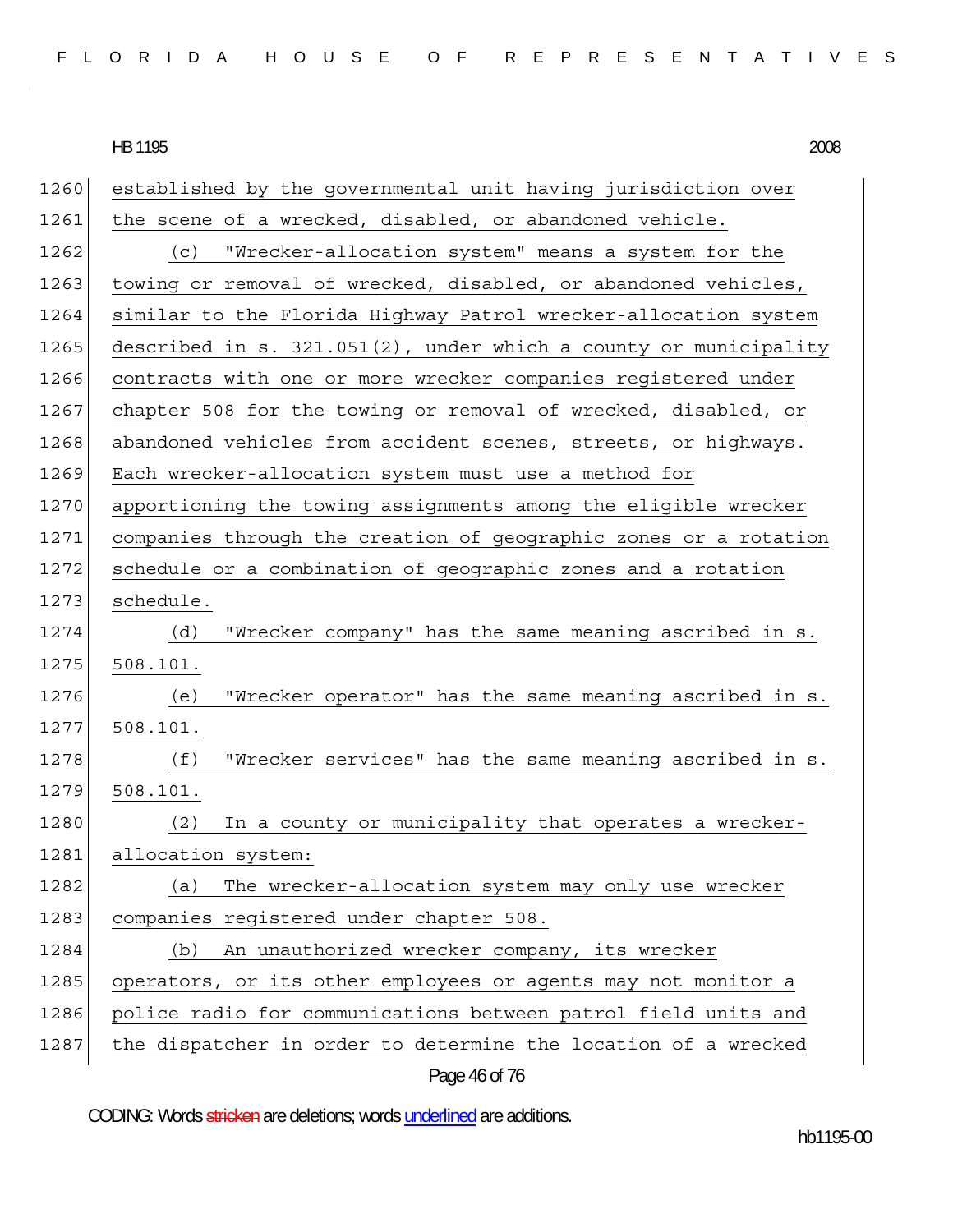1288 or disabled vehicle for the purpose of dispatching its wrecker 1289 operator to drive by the scene of the vehicle in a manner 1290 described in paragraph (c) or paragraph (d). Any person who 1291 violates this paragraph commits a noncriminal violation, 1292 punishable as provided in s. 775.083. 1293 (c) Except as provided in paragraph (d), a wrecker 1294 operator dispatched by an unauthorized wrecker company who 1295 drives by the scene of a wrecked or disabled vehicle before the 1296 arrival of the wrecker operator dispatched by the authorized 1297 wrecker company may not initiate contact with the owner or 1298 operator of the vehicle by soliciting or offering wrecker 1299 services or tow the vehicle. Any person who violates this 1300 paragraph commits a misdemeanor of the second degree, punishable 1301 as provided in s. 775.082 or s. 775.083. 1302 (d) When a wrecker operator dispatched by an unauthorized 1303 wrecker company drives by the scene of a wrecked or disabled 1304 vehicle and the owner or operator initiates contact by signaling 1305 the wrecker operator to stop and provide wrecker services, the 1306 wrecker operator must disclose to the owner or operator of the 1307 vehicle that he or she was not dispatched by the authorized 1308 wrecker company designated as part of the wrecker-allocation 1309 system and must disclose, in writing, what charges for towing 1310 and storage will apply before the vehicle is connected to the 1311 towing apparatus. Any person who violates this paragraph commits 1312 a misdemeanor of the second degree, punishable as provided in s. 1313 775.082 or s. 775.083. 1314 (e) A wrecker operator may not falsely identify himself or 1315 herself as being part of, or as being employed by a wrecker

Page 47 of 76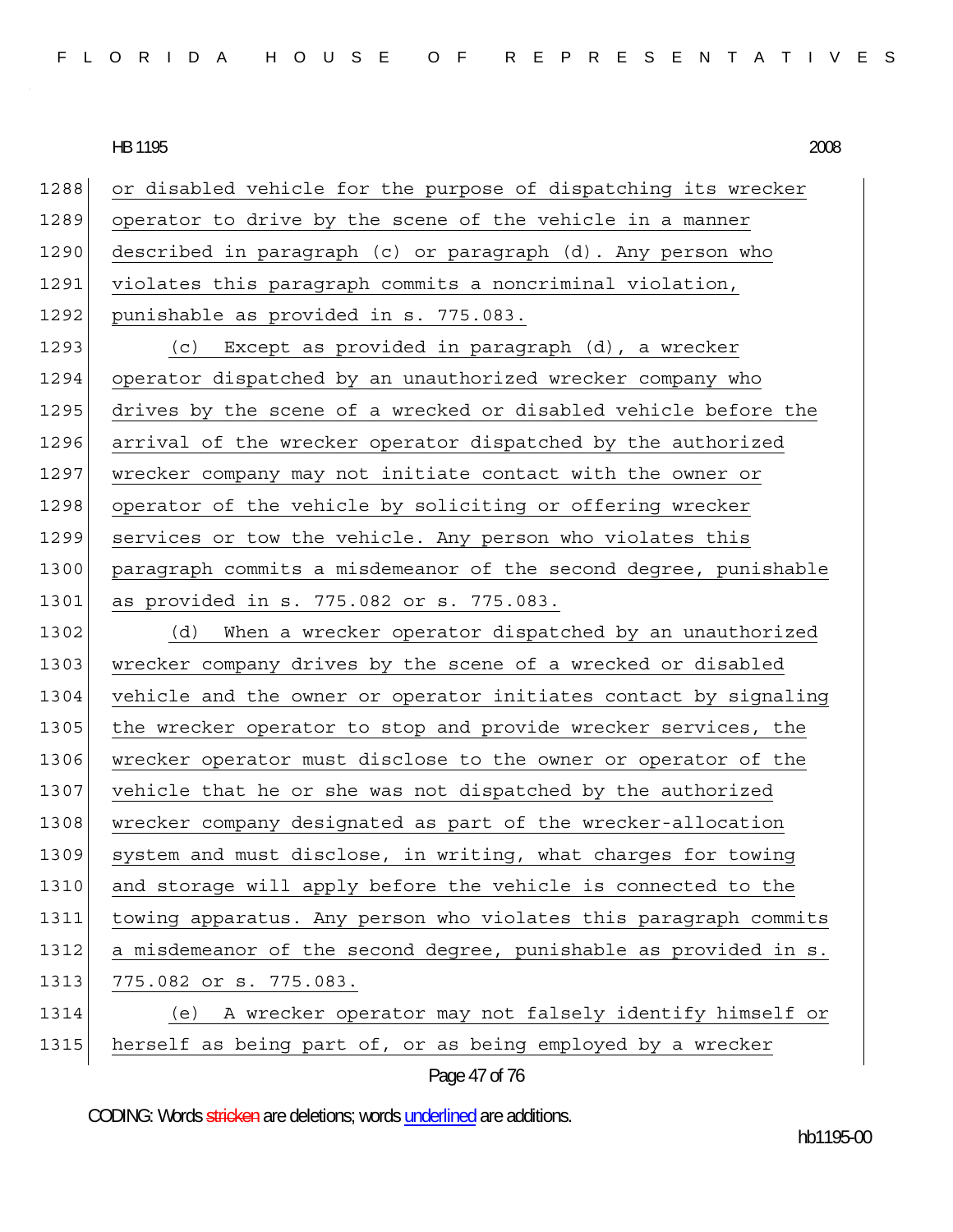| 1316 | company that is part of, the wrecker-allocation system at the    |
|------|------------------------------------------------------------------|
| 1317 | scene of a wrecked or disabled vehicle. Any person who violates  |
| 1318 | this paragraph commits a misdemeanor of the first degree,        |
| 1319 | punishable as provided in s. 775.082 or s. 775.083.              |
| 1320 | This section does not prohibit or in any way prevent<br>(3)      |
| 1321 | the owner or operator of a vehicle involved in a crash or        |
| 1322 | otherwise disabled from contacting any wrecker company for the   |
| 1323 | provision of wrecker services, regardless of whether the wrecker |
| 1324 | company is an authorized wrecker company. If a law enforcement   |
| 1325 | officer determines that the disabled vehicle or vehicle cargo is |
| 1326 | a public safety hazard, the officer may, in the interest of      |
| 1327 | public safety, dispatch an authorized wrecker company if the     |
| 1328 | officer believes that the authorized wrecker company would       |
| 1329 | arrive at the scene before the wrecker company requested by the  |
| 1330 | owner or operator of the disabled vehicle or vehicle cargo.      |
| 1331 | (4) A law enforcement officer may dispatch an authorized         |
| 1332 | wrecker company out of rotation to the scene of a wrecked or     |
| 1333 | disabled vehicle if the authorized wrecker company next on       |
| 1334 | rotation is not equipped to provide the required wrecker         |
| 1335 | services and the out-of-rotation authorized wrecker company is   |
| 1336 | available with the required equipment. However, this subsection  |
| 1337 | does not prohibit or prevent the owner or operator of a vehicle  |
| 1338 | involved in a crash or otherwise disabled from contacting any    |
| 1339 | wrecker company that is properly equipped to provide the         |
| 1340 | required wrecker services, regardless of whether the wrecker     |
| 1341 | company is an authorized wrecker company, unless the law         |
| 1342 | enforcement officer determines that the wrecked or disabled      |
| 1343 | vehicle or vehicle cargo is a public safety hazard and the       |
|      |                                                                  |

Page 48 of 76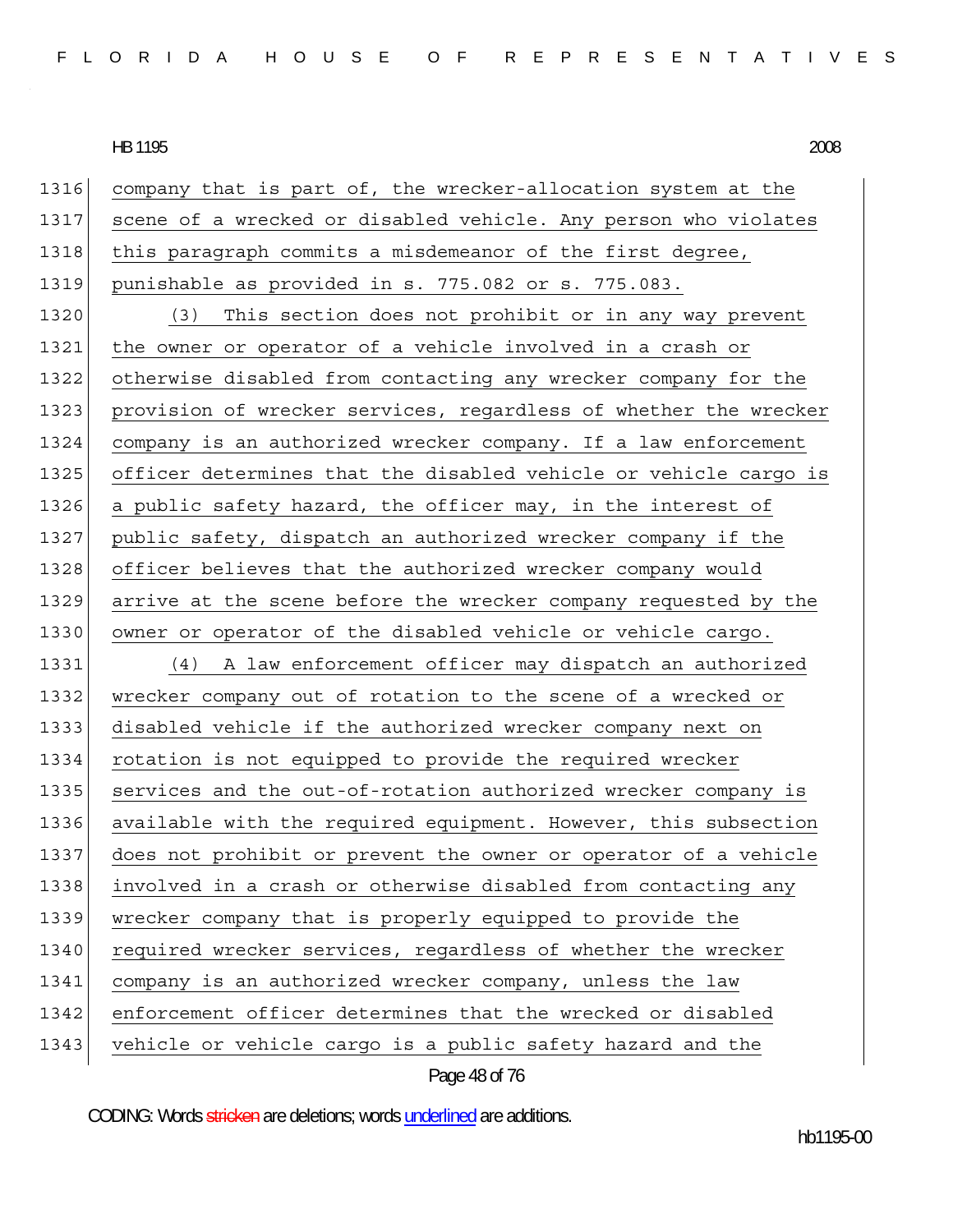|  |  |  |  |  | FLORIDA HOUSE OF REPRESENTATIVES |  |  |  |  |  |  |  |  |
|--|--|--|--|--|----------------------------------|--|--|--|--|--|--|--|--|
|  |  |  |  |  |                                  |  |  |  |  |  |  |  |  |

HB 1195 HB 1195 2008

| 1344 | officer believes that the authorized wrecker company would                      |
|------|---------------------------------------------------------------------------------|
| 1345 | arrive at the scene before the wrecker company requested by the                 |
| 1346 | owner or operator.                                                              |
| 1347 | Section 19. Effective January 1, 2009, section 713.78,                          |
| 1348 | Florida Statutes, is amended to read:                                           |
| 1349 | 713.78 Liens for recovering, towing, or storing vehicles                        |
| 1350 | and vessels.--                                                                  |
| 1351 | As used in For the purposes of this section, the term:<br>(1)                   |
| 1352 | "Business day" means a day other than a Saturday,<br>(a)                        |
| 1353 | Sunday, or federal or state legal holiday.                                      |
| 1354 | "Property owner" has the same meaning ascribed in s.<br>(b)                     |
| 1355 | 715.07.                                                                         |
| 1356 | $(c)$ $(a)$ "Vehicle" has the same meaning ascribed in s.                       |
| 1357 | 508.101 means any mobile item, whether motorized or not, which                  |
| 1358 | is mounted on wheels.                                                           |
| 1359 | $(d)$ $(b)$ "Vessel" has the same meaning ascribed in s.                        |
| 1360 | 508.101 means every description of watercraft, barge, and                       |
| 1361 | airboat used or capable of being used as a means of                             |
| 1362 | transportation on water, other than a seaplane or a "documented                 |
| 1363 | vessel" as defined in s. 327.02(9).                                             |
| 1364 | (e) $\left\langle e\right\rangle$ "Wrecker" has the same meaning ascribed in s. |
| 1365 | 320.01 means any truck or other vehicle which is used to tow,                   |
| 1366 | earry, or otherwise transport motor vehicles or vessels upon the                |
| 1367 | streets and highways of this state and which is equipped for                    |
| 1368 | that purpose with a boom, winch, car carrier, or other similar                  |
| 1369 | equipment.                                                                      |
| 1370 | "Wrecker company" has the same meaning ascribed in s.<br>(f)                    |
| 1371 | 508.101.                                                                        |

# Page 49 of 76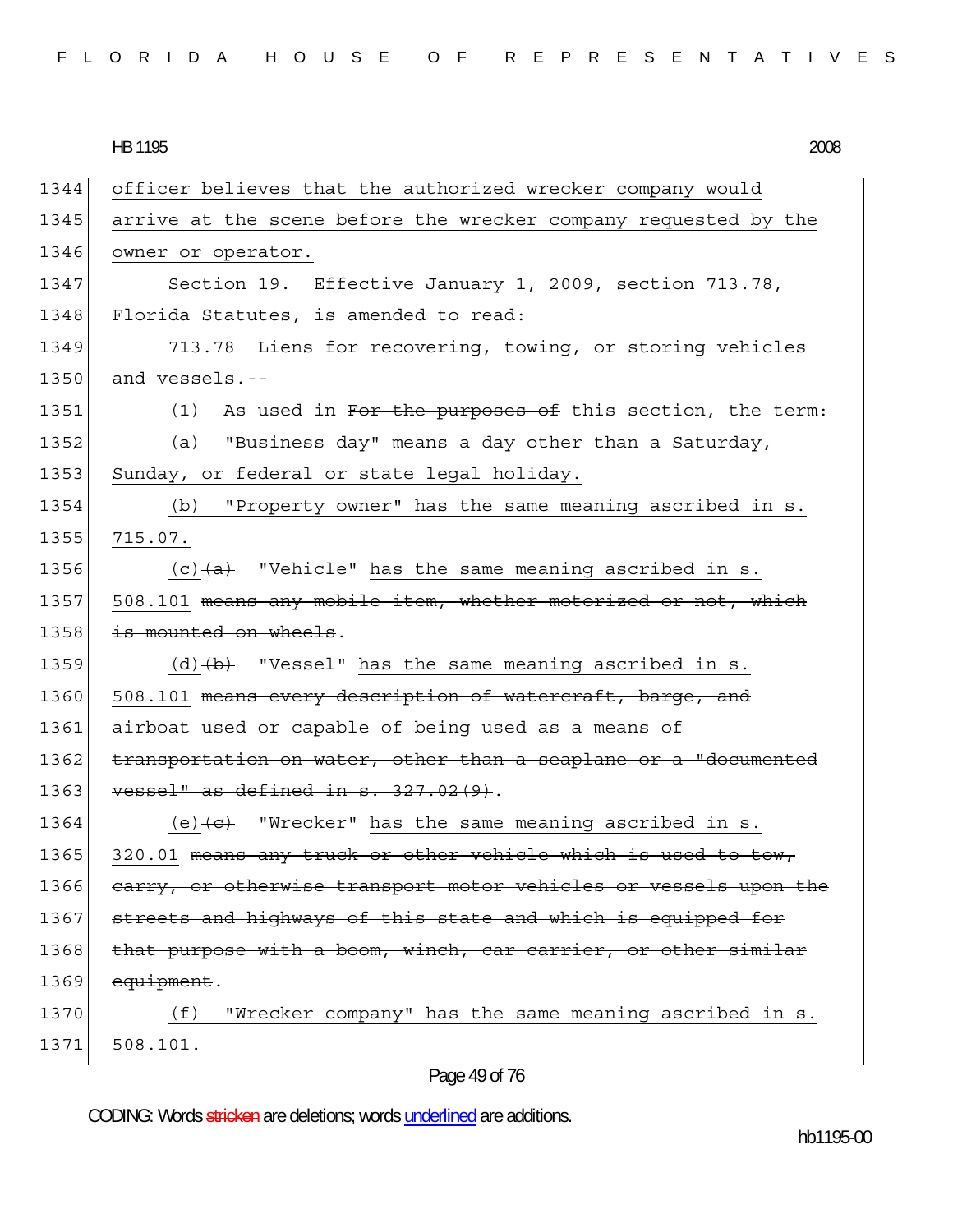Page 50 of 76 1372 (g) "Wrecker operator" has the same meaning ascribed in s. 1373 508.101. 1374 (2) Whenever a wrecker company registered under chapter 1375 508 person regularly engaged in the business of transporting 1376 vehicles or vessels by wrecker, tow truck, or car carrier 1377 recovers, removes, or stores a vehicle or vessel upon 1378 instructions from: 1379 (a) The owner of the vehicle or vessel thereof; 1380 (b) The property owner or lessor, or a person authorized 1381 by the owner or lessor, of real property on which the such 1382 vehicle or vessel is wrongfully parked without permission, and 1383 the removal is done in compliance with s. 715.07; or 1384 (c) Any law enforcement agency, 1385 1386 the wrecker company has she or he shall have a lien on the 1387 vehicle or vessel for a reasonable towing fee and for a 1388 reasonable storage fee,  $\pm$  except that no storage fee shall be 1389 charged if the vehicle or vessel is stored for less than 6 1390 hours. 1391 (3) This section does not authorize any person to claim a 1392 lien on a vehicle for fees or charges connected with the 1393 immobilization of the such vehicle using a vehicle boot or other 1394 similar device under pursuant to s. 715.07. 1395 (4)(a) Any wrecker company that person regularly engaged 1396 in the business of recovering, towing, or storing vehicles or 1397 vessels who comes into possession of a vehicle or vessel under 1398 pursuant to subsection  $(2)$ , and who claims a lien for recovery, 1399 towing, or storage services<sub> $\tau$ </sub> shall give notice to the registered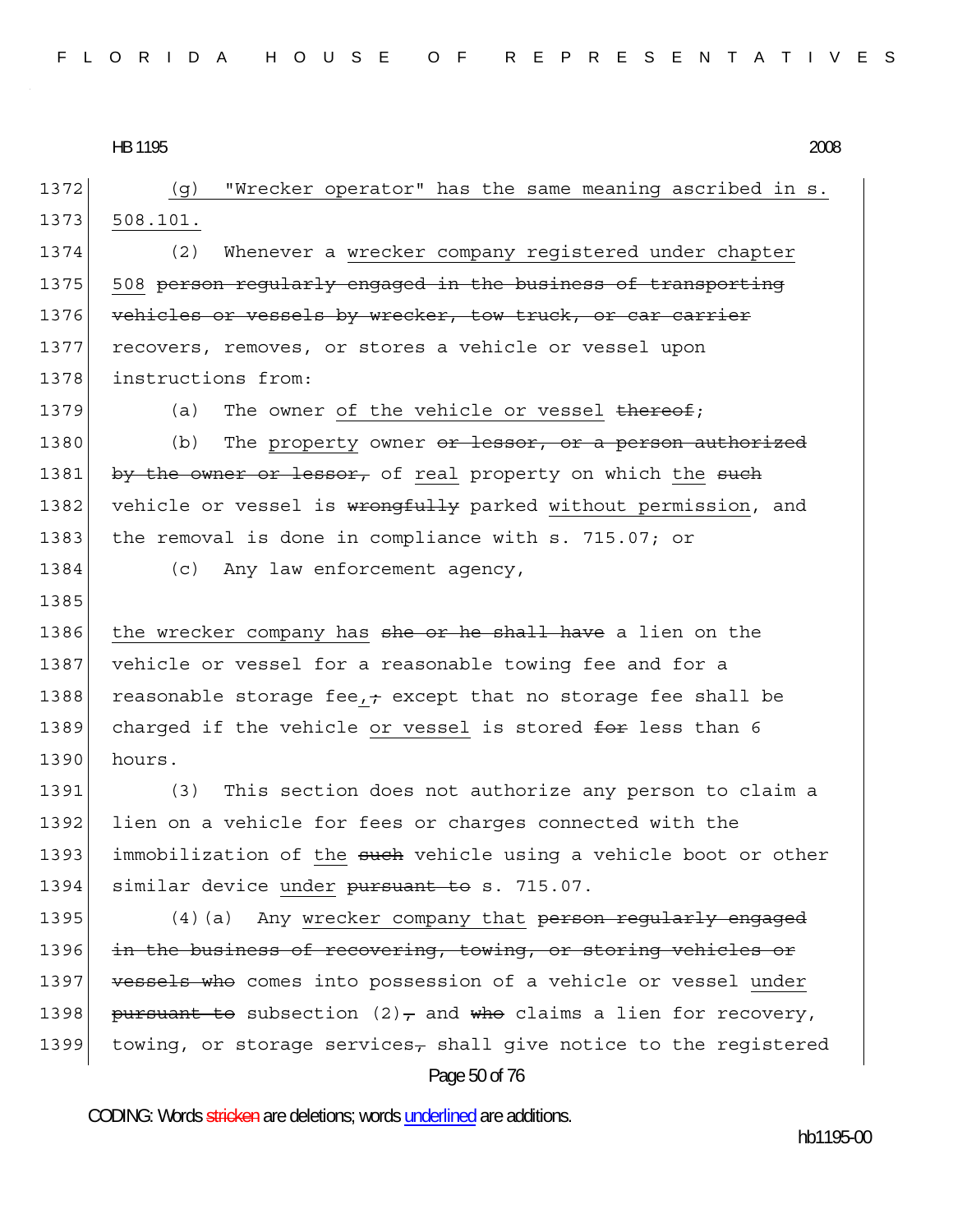1400 owner, the insurance company insuring the vehicle 1401 notwithstanding the provisions of s. 627.736, and to all persons 1402 claiming a lien on the vehicle or vessel thereon, as disclosed 1403 by the records in the Department of Highway Safety and Motor 1404 Vehicles or of a corresponding agency in any other state.

1405 (b) Whenever a any law enforcement agency authorizes the 1406 removal of a vehicle or vessel or whenever a wrecker company  $\frac{a}{a}$ 1407 towing service, garage, repair shop, or automotive service, 1408 storage, or parking place notifies the law enforcement agency of 1409 possession of a vehicle or vessel under pursuant to s. 1410  $715.07(2)(a)2.$ , the applicable law enforcement agency shall 1411 contact the Department of Highway Safety and Motor Vehicles, or 1412 the appropriate agency of the state of registration, if known, 1413 within 24 hours through the medium of electronic communications, 1414 giving the full description of the vehicle or vessel. Upon 1415 receipt of the full description of the vehicle or vessel, the 1416 department shall search its files to determine the owner's name, 1417 the insurance company insuring the vehicle or vessel, and 1418 whether any person has filed a lien upon the vehicle or vessel 1419 as provided in s. 319.27(2) and (3) and notify the applicable 1420 law enforcement agency within 72 hours. The wrecker company 1421 person in charge of the towing service, garage, repair shop, or 1422 automotive service, storage, or parking place shall obtain that 1423 such information from the applicable law enforcement agency 1424 within 5 days after the date of storage and shall give notice 1425 under pursuant to paragraph (a). The department may release the 1426 insurance company information to the requestor notwithstanding 1427 the provisions of s.  $627.736$ .

#### Page 51 of 76

CODING: Words stricken are deletions; words underlined are additions.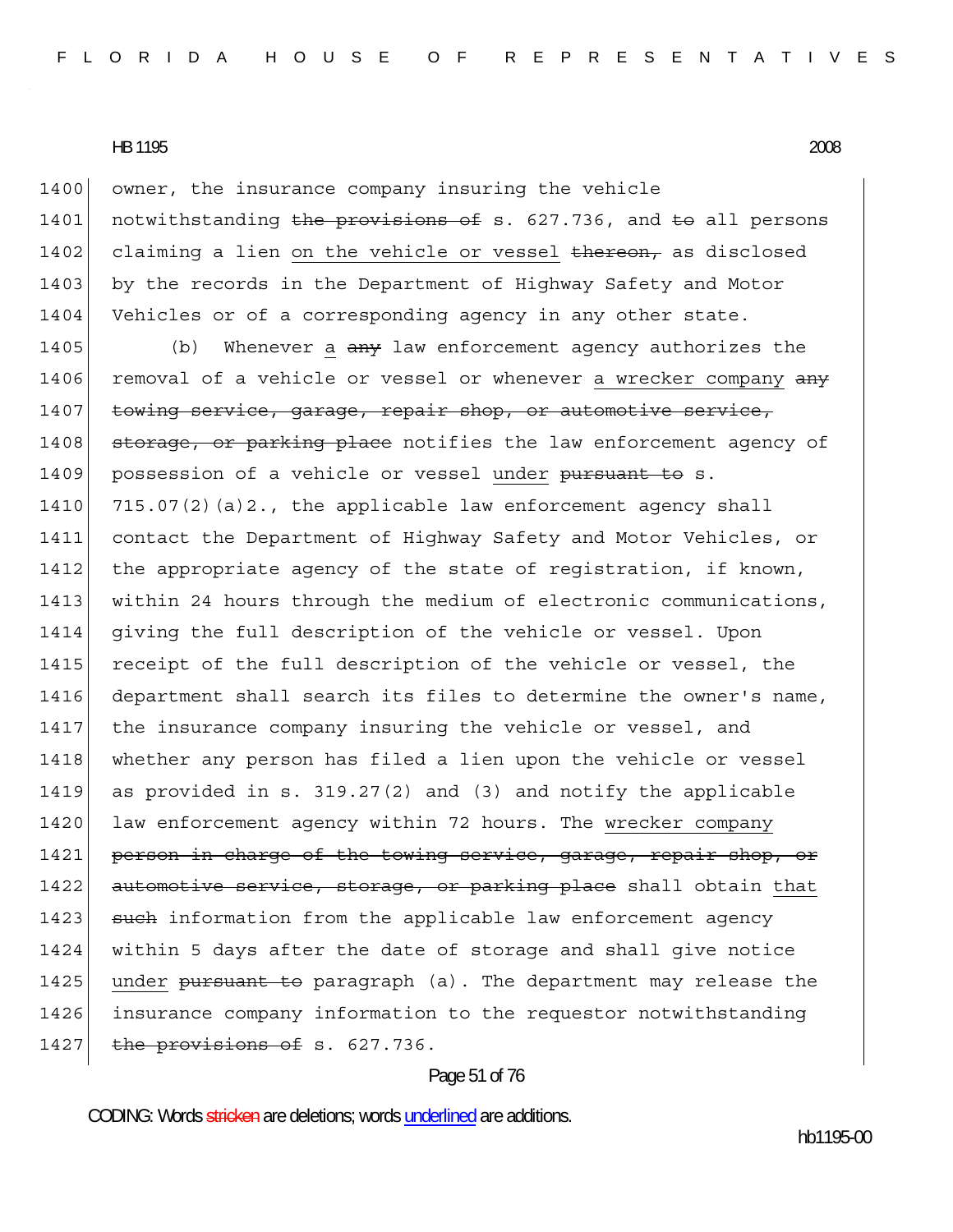1428 (c) Notice by certified mail, return receipt requested, 1429 shall be sent within 7 business days after the date of storage 1430 of the vehicle or vessel to the registered owner, the insurance 1431 company insuring the vehicle notwithstanding the provisions of 1432 s. 627.736, and all persons of record claiming a lien against 1433 the vehicle or vessel. The notice  $F$  shall state the fact of 1434 possession of the vehicle or vessel and, that a lien as provided 1435 in subsection (2) is claimed, that charges have accrued and the 1436 amount of the charges thereof, that the lien is subject to 1437 enforcement under pursuant to law, and that the owner or 1438 lienholder, if any, has the right to a hearing as set forth in 1439 subsection (5), and that any vehicle or vessel that which 1440 remains unclaimed, or for which the charges for recovery, 1441 towing, or storage services remain unpaid<sub> $\tau$ </sub> may be sold free of 1442 all prior liens after 35 days if the vehicle or vessel is more 1443 than 3 years of age or after 50 days if the vehicle or vessel is 1444 3 years of age or less.

1445  $(d)$  If the wrecker company is unable attempts to identify 1446 locate the name and address of the owner or lienholder prove 1447 unsuccessful, the wrecker company towing storage operator shall, 1448 after 7 business working days after, excluding Saturday and 1449 Sunday, of the initial tow or storage, notify the public agency 1450 of jurisdiction in writing by certified mail or acknowledged 1451 hand delivery that the wrecker towing-storage company has been 1452 unable to identify locate the name and address of the owner or 1453 lienholder, and a physical search of the vehicle or vessel has 1454 disclosed no ownership information, and a good faith effort has 1455 been made. For purposes of this paragraph and subsection (9),

Page 52 of 76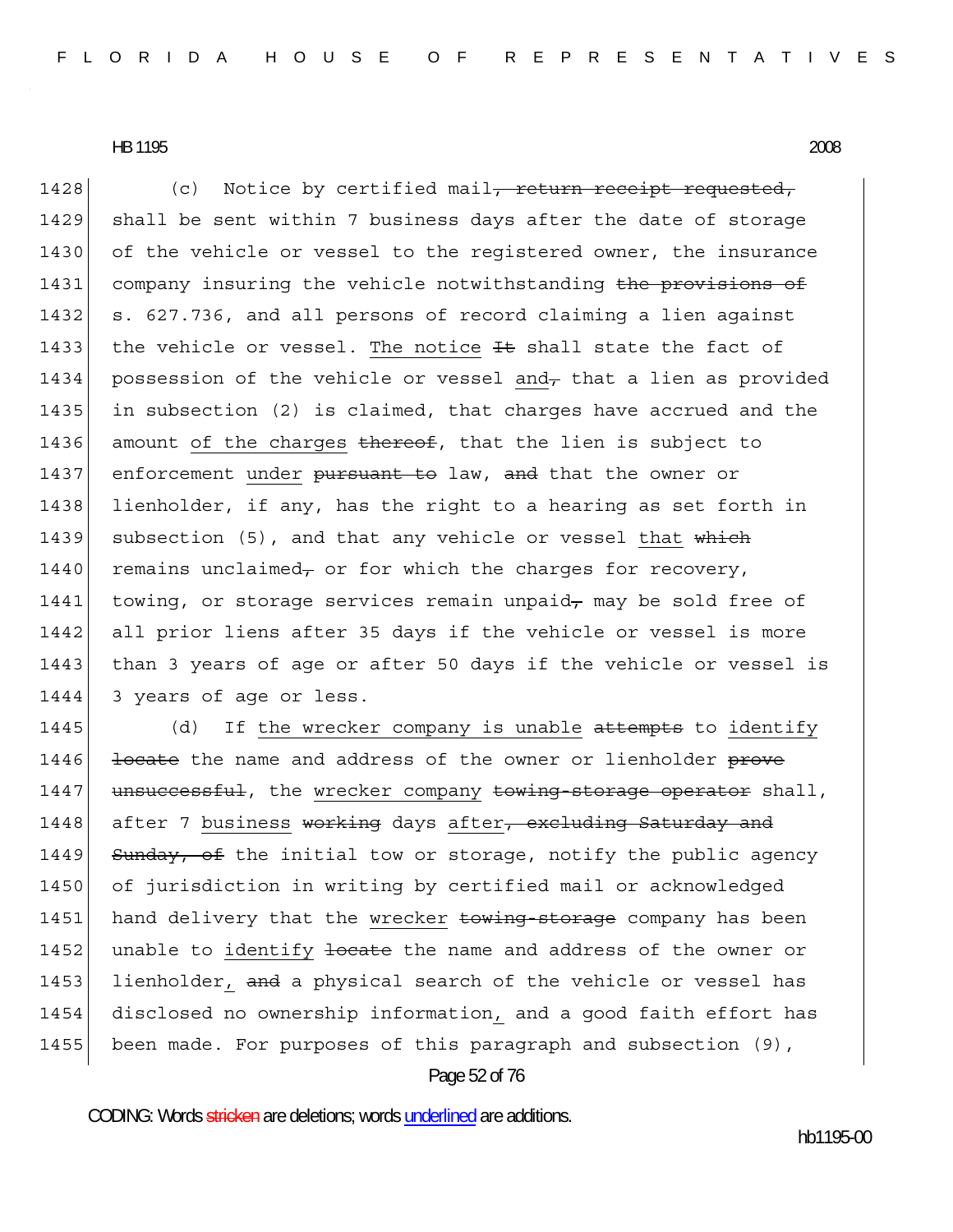1456 the term "good faith effort" means that the following checks 1457 have been performed by the wrecker company to establish prior 1458 state of registration and for title:

1459 1. Check of vehicle or vessel for any type of tag, tag 1460 record, temporary tag, or regular tag.

1461 2. Check of law enforcement report for tag number or other 1462 information identifying the vehicle or vessel- if the vehicle or 1463 vessel was towed at the request of a law enforcement officer.

1464 3. Check of trip sheet or tow ticket of the wrecker tow 1465  $t$  truck operator to see if a tag was on vehicle or vessel at 1466 beginning of tow, if private tow.

1467 4. If there is no address of the owner on the impound 1468 report, check of law enforcement report to see if an out-of-1469 state address is indicated from driver license information.

1470 5. Check of vehicle or vessel for inspection sticker or 1471 other stickers and decals that may indicate a state of possible 1472 registration.

1473 6. Check of the interior of the vehicle or vessel for any 1474 papers that may be in the glove box, trunk, or other areas for a 1475 state of registration.

1476 7. Check of vehicle for vehicle identification number.

1477 8. Check of vessel for vessel registration number.

1478 9. Check of vessel hull for a hull identification number, 1479 which should be carved, burned, stamped, embossed, or otherwise 1480 | permanently affixed to the outboard side of the transom or, if 1481 there is no transom, to the outmost seaboard side at the end of 1482 | the hull that bears the rudder or other steering mechanism.

1483 (5)(a) The owner of a vehicle or vessel removed under

Page 53 of 76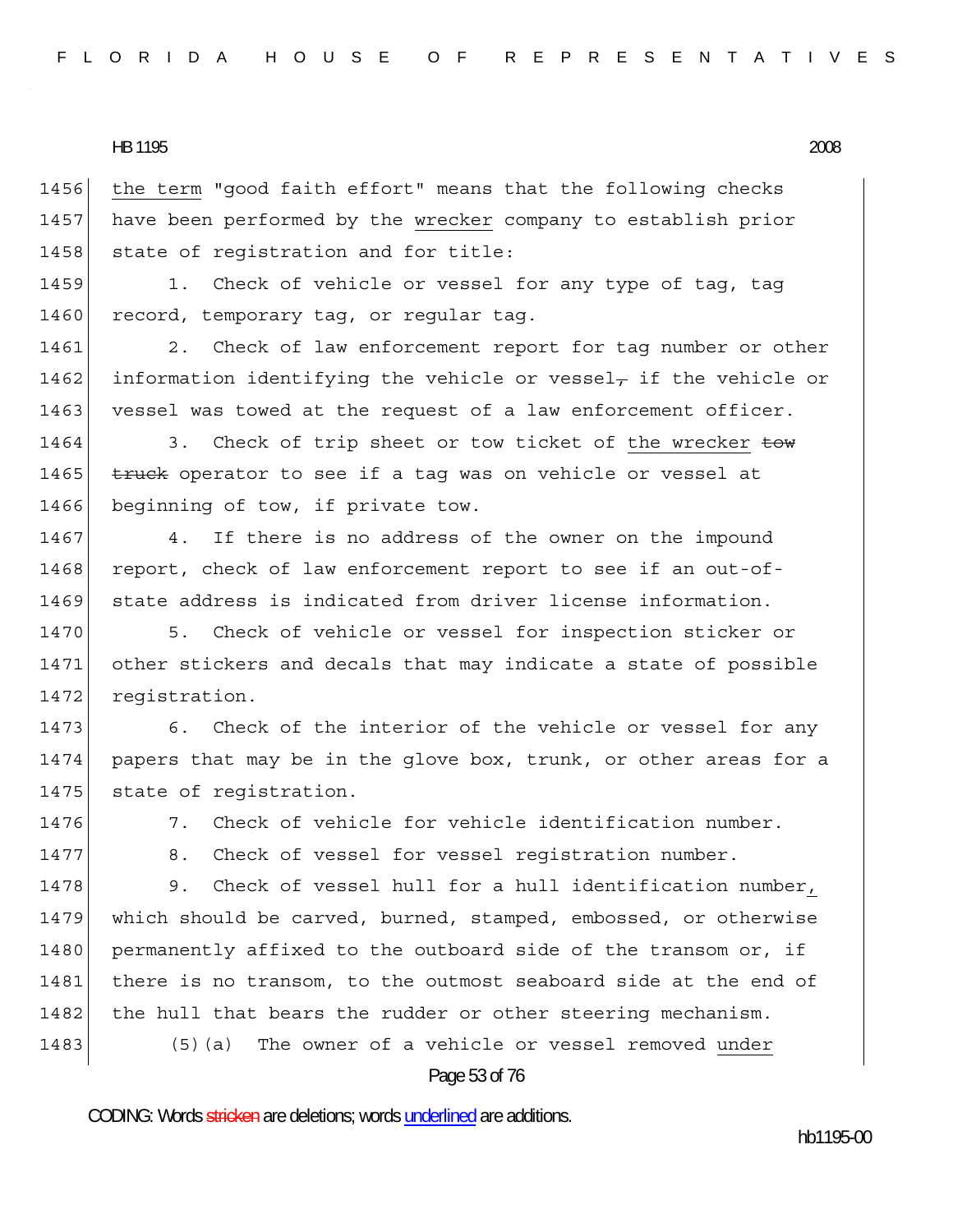1484 pursuant to the provisions of subsection (2), or any person 1485 claiming a lien, other than the wrecker company towing-storage 1486 operator, within 10 days after the time she or he has knowledge 1487 of the location of the vehicle or vessel, may file a complaint 1488 in the county court of the county in which the vehicle or vessel 1489 is stored or in which the owner resides to determine if her or 1490 his property was wrongfully taken or withheld from her or him.

1491 (b) Upon filing of a complaint, an owner or lienholder may 1492 have her or his vehicle or vessel released upon posting with the 1493 court a cash or surety bond or other adequate security equal to 1494 the amount of the charges for towing or storage and lot rental 1495 amount to ensure the payment of the such charges in the event 1496 she or he does not prevail. Upon the posting of the bond and the 1497 payment of the applicable fee set forth in s. 28.24, the clerk 1498 of the court shall issue a certificate notifying the lienor of 1499 the posting of the bond and directing the lienor to release the 1500 vehicle or vessel. At the time of the such release, after 1501 reasonable inspection, she or he shall give a receipt to the 1502 wrecker towing-storage company reciting any claims she or he has 1503 for loss or damage to the vehicle or vessel or to the contents 1504 of the vehicle or vessel  $t$ hereof.

Page 54 of 76 1505 (c) Upon determining the respective rights of the parties, 1506 the court shall may award damages, reasonable attorney's fees, 1507 and costs to  $\frac{1}{2}$  and  $\frac{1}{2}$  and  $\frac{1}{2}$  and  $\frac{1}{2}$  and  $\frac{1}{2}$  and  $\frac{1}{2}$  and  $\frac{1}{2}$  and  $\frac{1}{2}$  and  $\frac{1}{2}$  and  $\frac{1}{2}$  and  $\frac{1}{2}$  and  $\frac{1}{2}$  and  $\frac{1}{2}$  and  $\frac{1}{2}$  and  $\frac{1}{2$ 1508 final order shall require provide for immediate payment in full 1509 of the recovery, towing, and storage fees by the vehicle or 1510 vessel owner or lienholder,  $\frac{1}{2}$  by  $\frac{1}{2}$  the law enforcement agency 1511 ordering the tow,  $\div$  or by the property owner, lessee, or agent

CODING: Words stricken are deletions; words underlined are additions.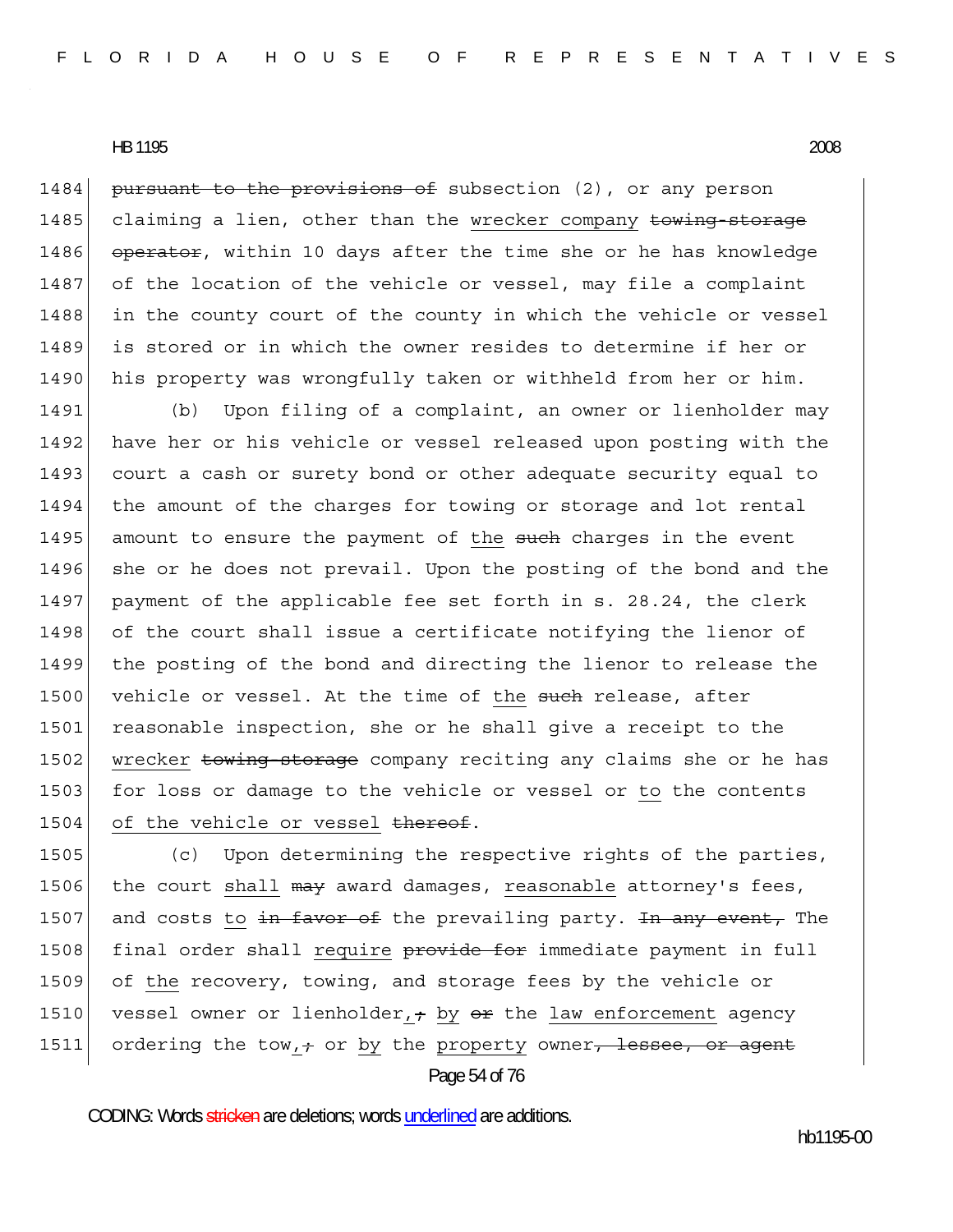1512 thereof of the real property from which the vehicle or vessel 1513 was towed or removed under s. 715.07.

1514 (6) Any vehicle or vessel that which is stored under 1515 **pursuant to** subsection (2) and which remains unclaimed, or for 1516 which reasonable charges for recovery, towing, or storing remain 1517 unpaid, and any contents not released under pursuant to 1518 subsection (10), may be sold by the wrecker company owner or 1519 operator of the storage space for the such towing or storage 1520 charge  $after$  35 days after  $from$  the time the vehicle or vessel 1521 is stored in the wrecker company's storage facility therein if 1522 the vehicle or vessel is more than 3 years of age or after 50 1523 days after following the time the vehicle or vessel is stored in 1524 the wrecker company's storage facility therein if the vehicle or 1525 vessel is 3 years of age or less. The sale shall be at public 1526 auction for cash. If the date of the sale is was not included in 1527 the notice required in subsection  $(4)$ , notice of the sale shall 1528 be given to the person in whose name the vehicle or vessel is 1529 registered and to all persons claiming a lien on the vehicle or 1530 vessel as shown on the records of the Department of Highway 1531 Safety and Motor Vehicles or of the corresponding agency in any 1532 other state. Notice shall be sent by certified mail, return 1533 receipt requested, to the owner of the vehicle or vessel and the 1534 person having the recorded lien on the vehicle or vessel at the 1535 address shown on the records of the registering agency and shall 1536 be mailed at least not less than 15 days before the date of the 1537 sale. After diligent search and inquiry, if the name and address 1538 of the registered owner or the owner of the recorded lien cannot 1539 be ascertained, the requirements of notice by mail may be

#### Page 55 of 76

CODING: Words stricken are deletions; words underlined are additions.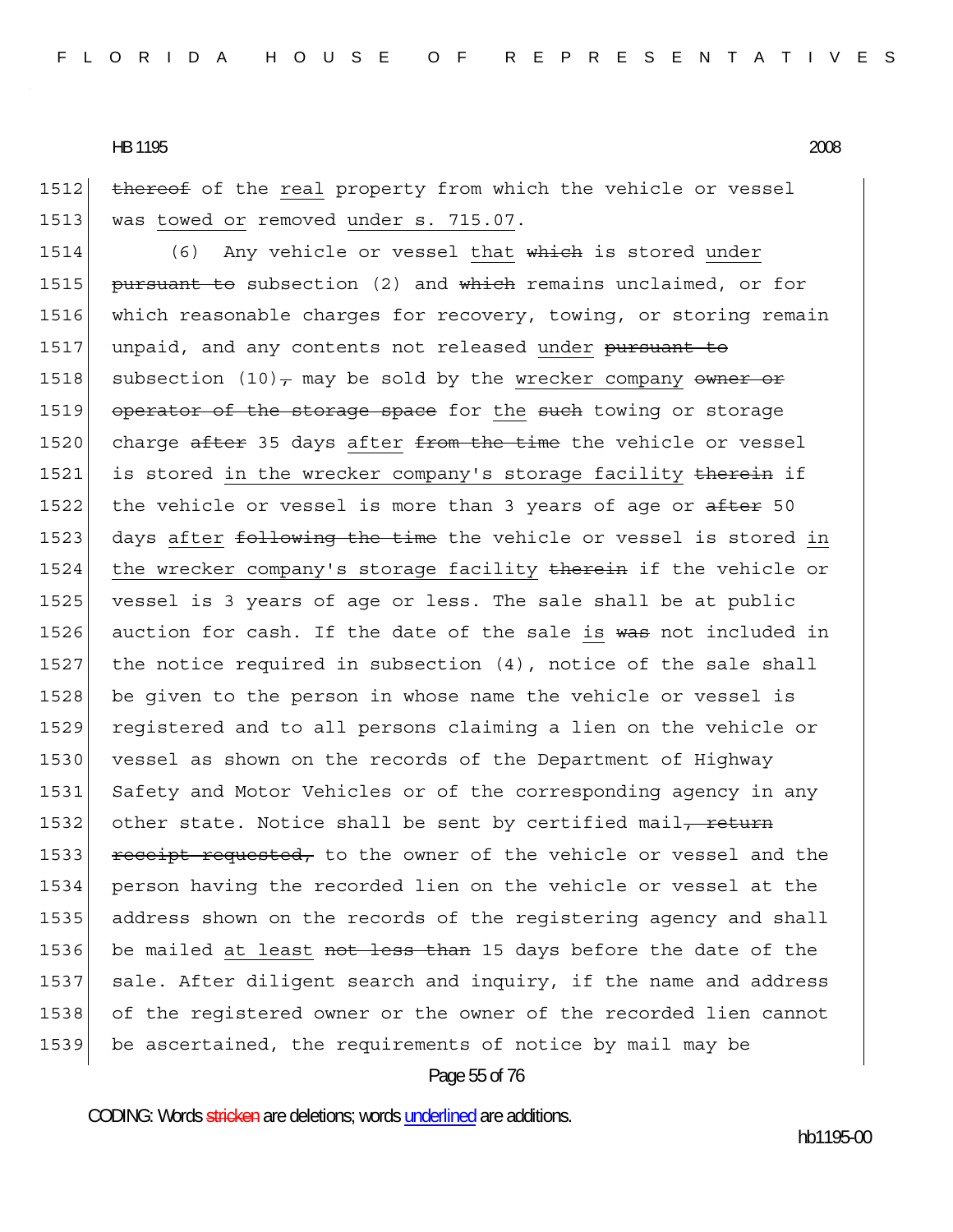1540 dispensed with. In addition to the notice by mail, public notice 1541 of the time and place of sale shall be made by publishing a 1542 notice of the sale thereof one time, at least 10 days prior to 1543 the date of the sale, in a newspaper of general circulation in 1544 the county in which the sale is to be held. The proceeds of the 1545 sale, after payment of reasonable towing and storage charges $_{\tau}$ 1546 and costs of the sale, in that order of priority, shall be 1547 deposited with the clerk of the circuit court for the county if 1548 the owner is absent, and the clerk shall hold the such proceeds 1549 subject to the claim of the person legally entitled to those 1550 proceeds thereto. The clerk shall be entitled to receive 5 1551 percent of the such proceeds for the care and disbursement of 1552 the proceeds thereof. The certificate of title issued under this 1553 section  $\frac{1}{2}$  aw shall be discharged of all liens unless otherwise 1554 provided by court order.

Page 56 of 76 1555 (7)(a) A wrecker company, its wrecker operators, and other 1556 employees or agents of the wrecker company operator recovering, 1557 towing, or storing vehicles or vessels are  $\pm$ s not liable for 1558 damages connected with those such services, theft of the such 1559 vehicles or vessels, or theft of personal property contained in 1560 the such vehicles or vessels if those, provided that such 1561 services are have been performed with reasonable care and 1562 provided, further, that, in the case of removal of a vehicle or 1563 vessel upon the request of a person purporting and reasonably 1564 appearing, to be the property owner  $er$  lessee, or a person 1565 authorized by the owner or lessee, of the real property from 1566 which the such vehicle or vessel is removed, the such removal is 1567 has been done in compliance with s. 715.07. Further, a wrecker

CODING: Words stricken are deletions; words underlined are additions.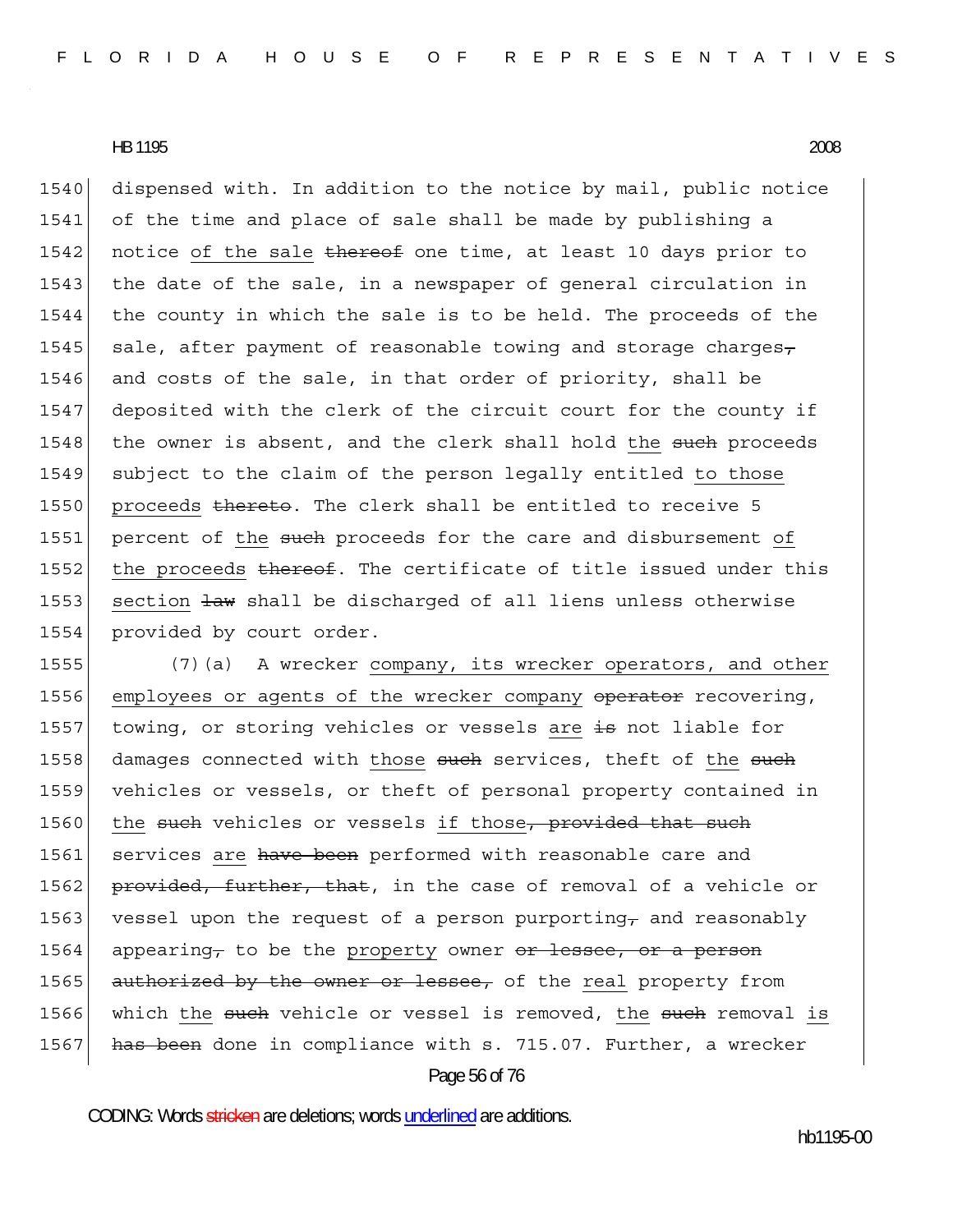1568 company, its wrecker operators, and other employees or agents of 1569 the wrecker company are operator is not liable for damage to a 1570 vehicle, a vessel, or cargo that obstructs the normal movement 1571 of traffic or creates a hazard to traffic and is removed in 1572 compliance with the request of a law enforcement officer.

1573 (b) For the purposes of this subsection, a wrecker 1574 company, its wrecker operators, and other employees or agents of 1575 the wrecker company are operator is presumed to use reasonable 1576 care to prevent the theft of a vehicle or vessel or of any 1577 personal property contained in the such vehicle or vessel stored 1578 in the wrecker company's operator's storage facility if all of 1579 the following apply:

1580 1. The wrecker company operator surrounds the storage 1581 facility with a chain-link or solid-wall type fence at least 6 1582 feet in height;

1583 2. The wrecker company illuminates operator has 1584 illuminated the storage facility with lighting of sufficient 1585 intensity to reveal persons and vehicles at a distance of at 1586 least 150 feet during nighttime; and

1587 3. The wrecker company operator uses one or more of the 1588 following security methods to discourage theft of vehicles or 1589 vessels or of any personal property contained in such vehicles 1590 or vessels stored in the wrecker company's operator's storage 1591 facility:

1592 a. A night dispatcher or watchman remains on duty at the 1593 storage facility from sunset to sunrise;

1594 b. A security dog remains at the storage facility from 1595 sunset to sunrise;

#### Page 57 of 76

CODING: Words stricken are deletions; words underlined are additions.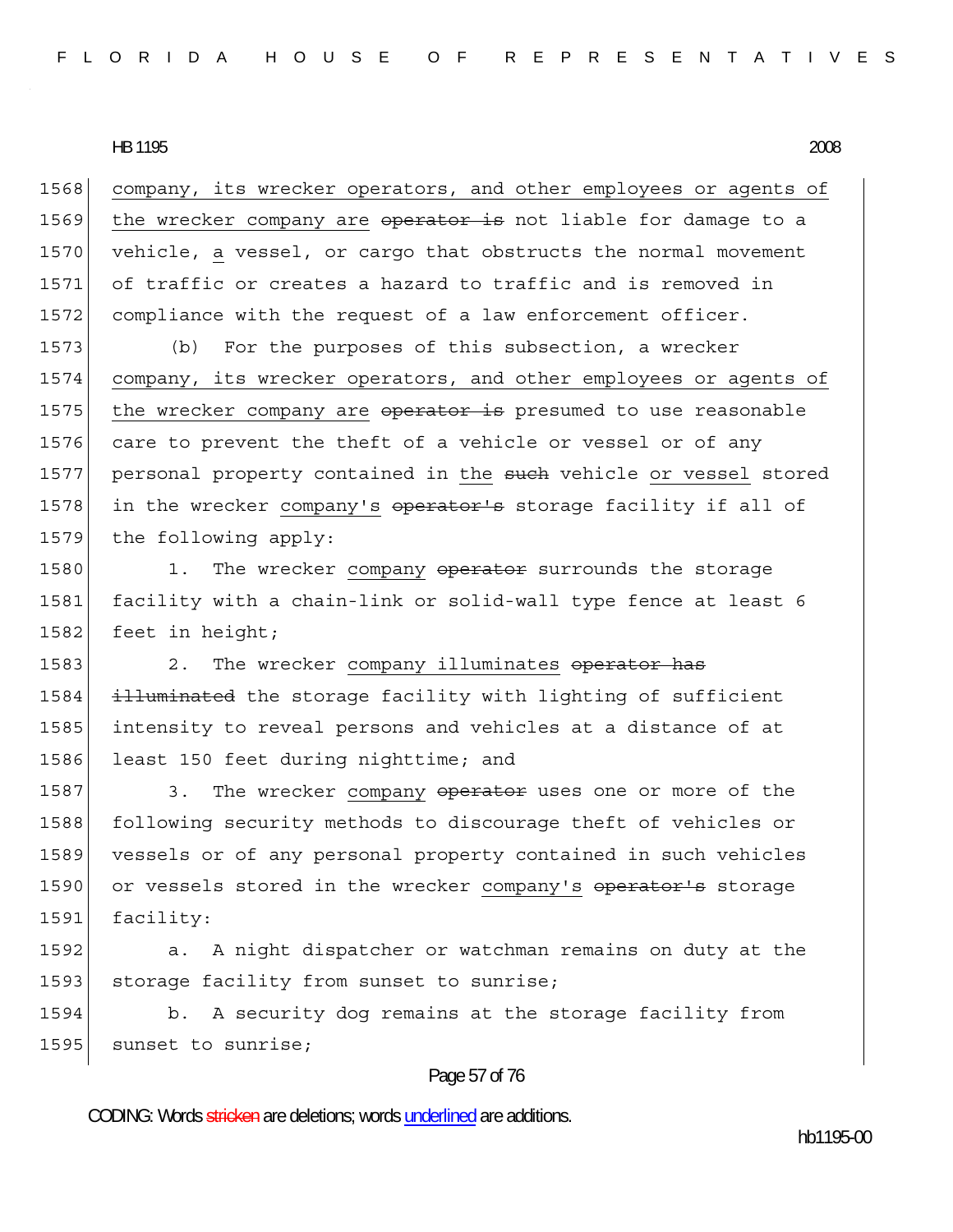1596 c. Security cameras or other similar surveillance devices 1597 monitor the storage facility; or

1598 d. A security guard service examines the storage facility 1599 at least once each hour from sunset to sunrise.

1600 (c) Any law enforcement agency requesting that a motor 1601 vehicle be removed from an accident scene, street, or highway 1602 must conduct an inventory and prepare a written record of all 1603 personal property found in the vehicle before the vehicle is 1604 removed by a wrecker operator. However, if the owner or driver 1605 of the motor vehicle is present and accompanies the vehicle, an 1606 **no** inventory by law enforcement is not required. A wrecker 1607 company, its wrecker operators, and other employees or agents of 1608 the wrecker company are operator is not liable for the loss of 1609 personal property alleged to be contained in such a vehicle when 1610 the such personal property was not identified on the inventory 1611 record prepared by the law enforcement agency requesting the 1612 removal of the vehicle.

Page 58 of 76 1613 (8) A wrecker company and its wrecker operators, excluding 1614 person regularly engaged in the business of recovering, towing, 1615 or storing vehicles or vessels, except a person licensed under 1616 chapter 493 while engaged in "repossession" activities as 1617 defined in s. 493.6101, may not operate a wrecker, tow truck, or 1618 car carrier unless the name, address, and telephone number of 1619 the wrecker company performing the wrecker services service is 1620 clearly printed in contrasting colors on the driver and 1621 passenger sides of the wrecker its vehicle. The name must be in 1622 at least 3-inch permanently affixed letters, and the address and 1623 telephone number must be in at least 1-inch permanently affixed

CODING: Words stricken are deletions; words underlined are additions.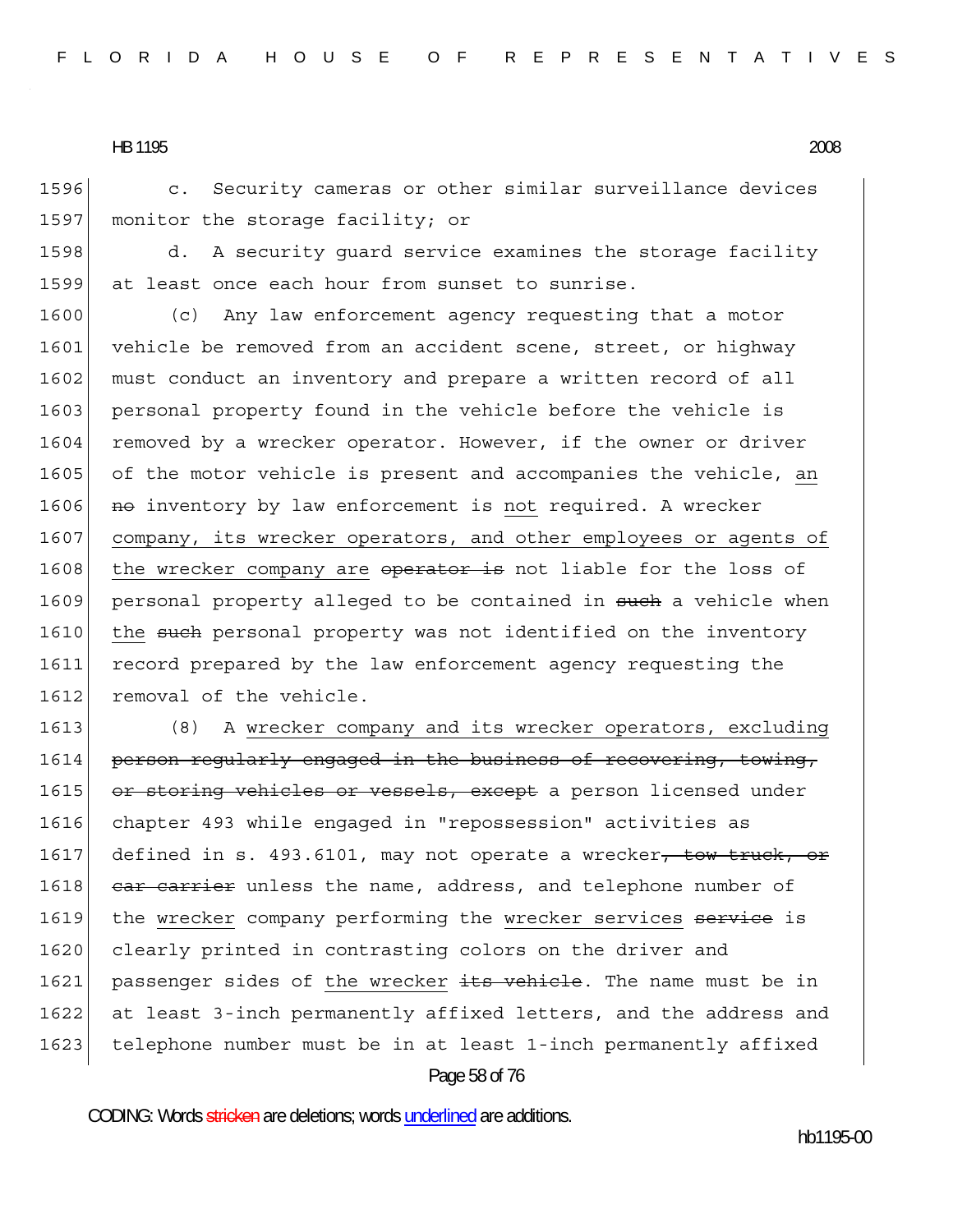1624 letters.

1625 (9) Failure to make good faith, best efforts to comply 1626 with the notice requirements of this section precludes shall 1627 preclude the imposition of any storage charges against the such 1628 vehicle or vessel.

1629 (10) Each wrecker company that provides Persons who 1630 provide services under pursuant to this section shall permit 1631 vehicle or vessel owners or their agents, which agency is 1632 evidenced by an original writing acknowledged by the owner 1633 before a notary public or other person empowered by law to 1634 administer oaths, to inspect the towed vehicle or vessel and 1635 shall release to the owner or agent the vehicle, vessel, or all 1636 personal property not affixed to the vehicle or vessel that 1637 which was in the vehicle or vessel at the time the vehicle or 1638 vessel came into the custody of the wrecker company person 1639 providing those such services.

1640 (11)(a) A wrecker company that  $Any$  person requilarly 1641 engaged in the business of recovering, towing, or storing 1642 vehicles or vessels who comes into possession of a vehicle or 1643 vessel pursuant to subsection (2) and complies who has complied 1644 with the provisions of subsections  $(3)$  and  $(6)$ , when the such 1645 vehicle or vessel is to be sold for purposes of being 1646 dismantled, destroyed, or changed in such a manner that it is 1647 not the motor vehicle or vessel described in the certificate of 1648 title, must shall apply to the county tax collector for a 1649 certificate of destruction. A certificate of destruction, which 1650 authorizes the dismantling or destruction of the vehicle or 1651 vessel described on the certificate therein, is shall be

## Page 59 of 76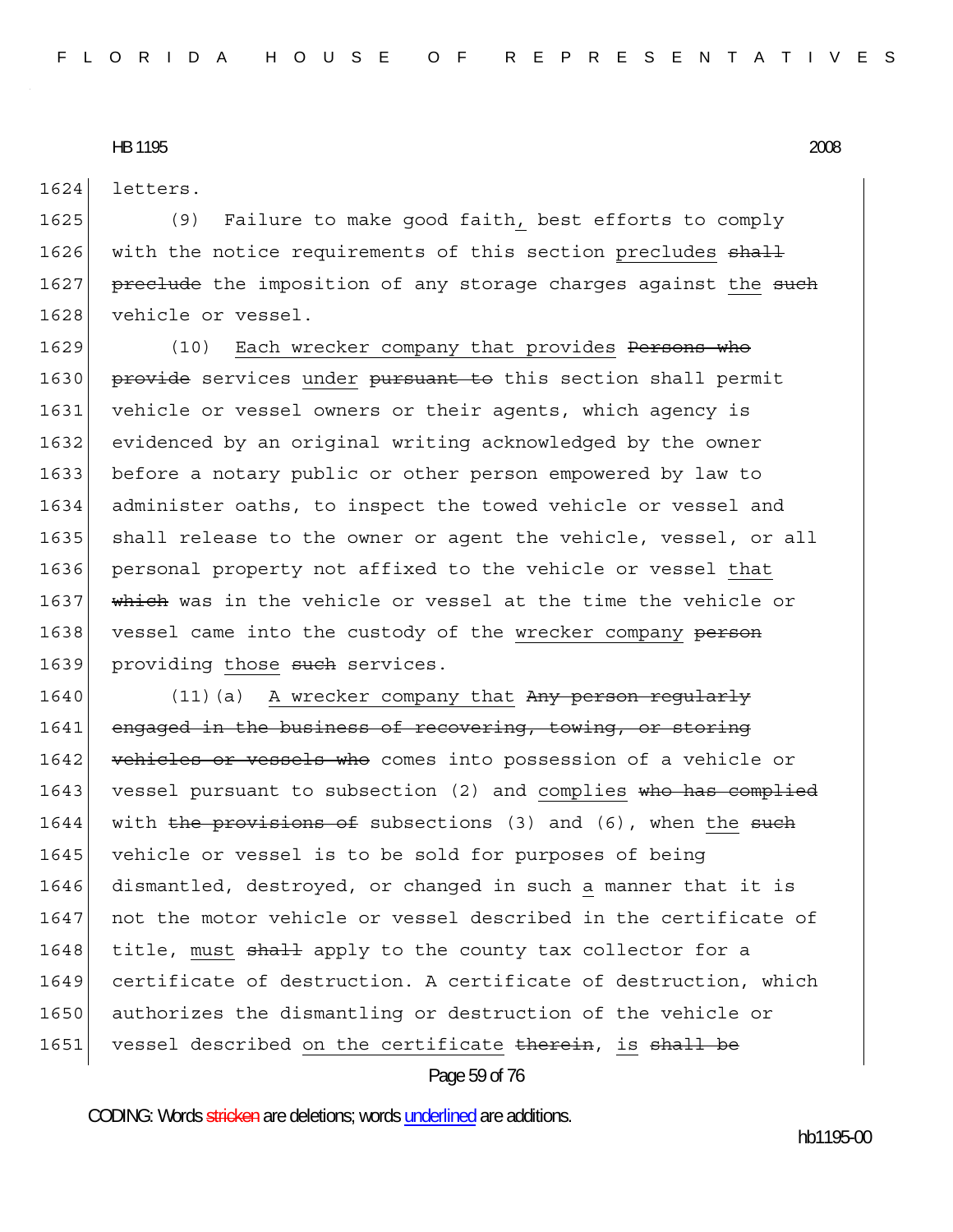1652 reassignable no more than twice a maximum of two times before 1653 dismantling or destruction of the vehicle or vessel is shall be 1654 required, and, in lieu of a certificate of title, the 1655 certificate of destruction shall accompany the vehicle or vessel 1656 for which it is issued<sub>7</sub> when the such vehicle or vessel is sold 1657 for that purpose such purposes, in lieu of a certificate of 1658 title. The application for a certificate of destruction must 1659 include an affidavit from the applicant that it has complied 1660 with all applicable requirements of this section and, if the 1661 vehicle or vessel is not registered in this state, by a 1662 statement from a law enforcement officer that the vehicle or 1663 vessel is not reported stolen<sub>7</sub> and must also  $\frac{1}{3}$  be 1664 accompanied by any other such documentation as may be required 1665 by the department.

1666 (b) The Department of Highway Safety and Motor Vehicles 1667 shall charge a fee of \$3 for each certificate of destruction. A 1668 service charge of  $$4.25$  shall be collected and retained by the 1669 tax collector who processes the application.

1670 (c) The Department of Highway Safety and Motor Vehicles 1671 may adopt such rules to administer as it deems necessary or 1672 proper for the administration of this subsection.

1673 (12)(a) Any person who violates any provision of 1674 subsection (1), subsection (2), subsection (4), subsection (5), 1675 subsection (6), or subsection (7) commits is guilty of a 1676 misdemeanor of the first degree, punishable as provided in s. 1677 775.082 or s. 775.083.

1678 (b) Any person who violates subsection (8), subsection 1679 (9), subsection (10), or subsection (11) commits the provisions

Page 60 of 76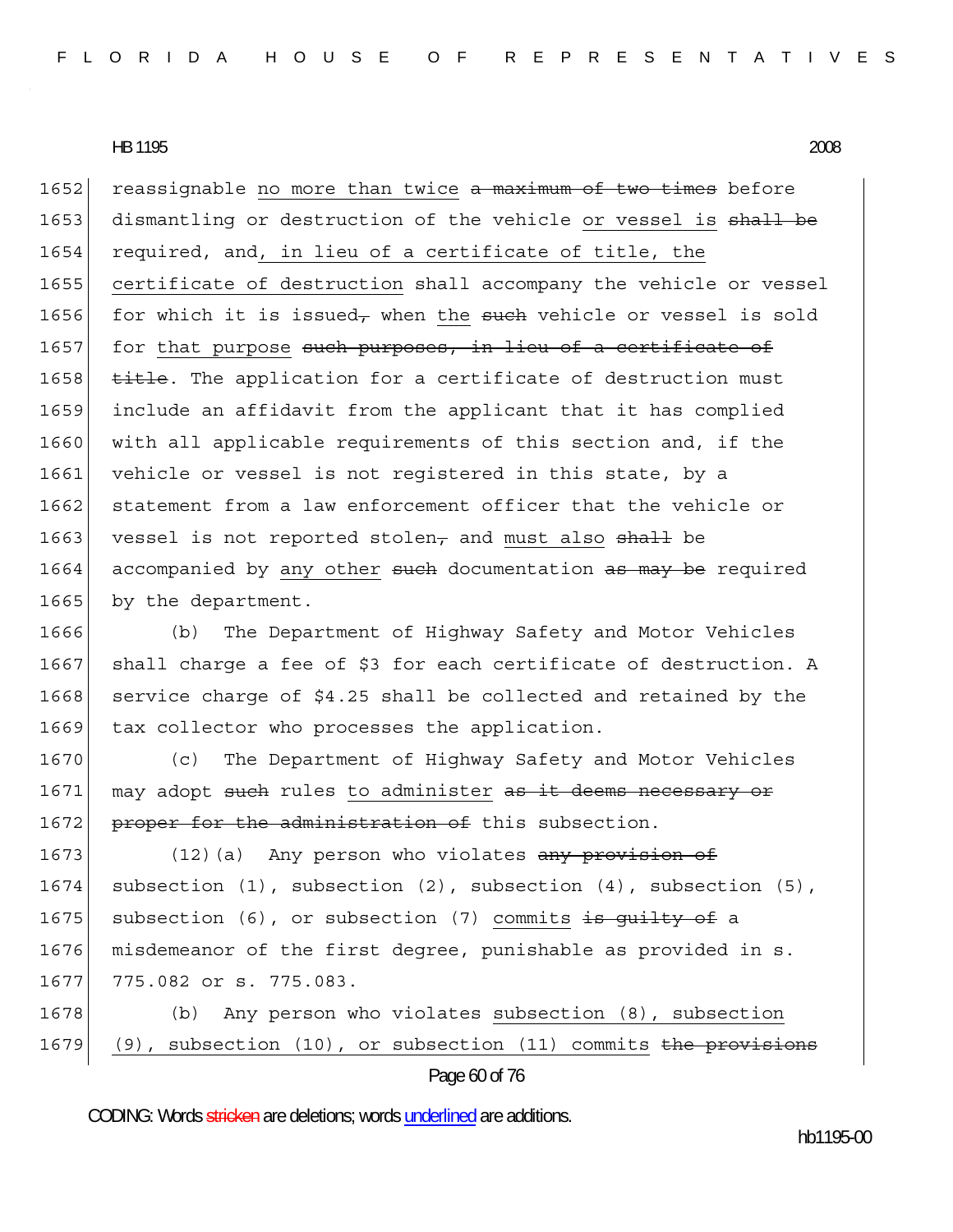1680 of subsections  $(8)$  through  $(11)$  is quilty of a felony of the 1681 third degree, punishable as provided in s. 775.082, s. 775.083, 1682 or s. 775.084.

1683 (c) Any person who uses a false or fictitious name, gives 1684 a false or fictitious address, or makes any false statement in 1685 any application or affidavit required under the provisions of 1686 this section commits is quilty of a felony of the third degree, 1687 punishable as provided in s. 775.082, s. 775.083, or s. 775.084.

1688 (d) Employees of the Department of Highway Safety and 1689 Motor Vehicles and law enforcement officers may are authorized 1690  $\overline{\text{te}}$  inspect the records of each wrecker company in this state  $\overline{\text{any}}$ 1691 person requiarly engaged in the business of recovering, towing, 1692 or storing vehicles or vessels or transporting vehicles or 1693 vessels by wrecker, tow truck, or car carrier, to ensure 1694 compliance with the requirements of this section. Any person who 1695 fails to maintain records, or fails to produce records when 1696 required in a reasonable manner and at a reasonable time, 1697 commits a misdemeanor of the first degree, punishable as 1698 provided in s. 775.082 or s. 775.083.

1699 (13)(a) Upon receipt by the Department of Highway Safety 1700 and Motor Vehicles of written notice from a wrecker company that 1701 operator who claims a wrecker company's operator's lien under 1702 paragraph (2)(c) or paragraph  $(2)$   $(d)$  for recovery, towing, or 1703 storage of an abandoned vehicle or vessel upon instructions from 1704 any law enforcement agency, for which a certificate of 1705 destruction has been issued under subsection (11), the 1706 department shall place the name of the registered owner of that 1707 vehicle or vessel on the list of those persons who may not be

Page 61 of 76

CODING: Words stricken are deletions; words underlined are additions.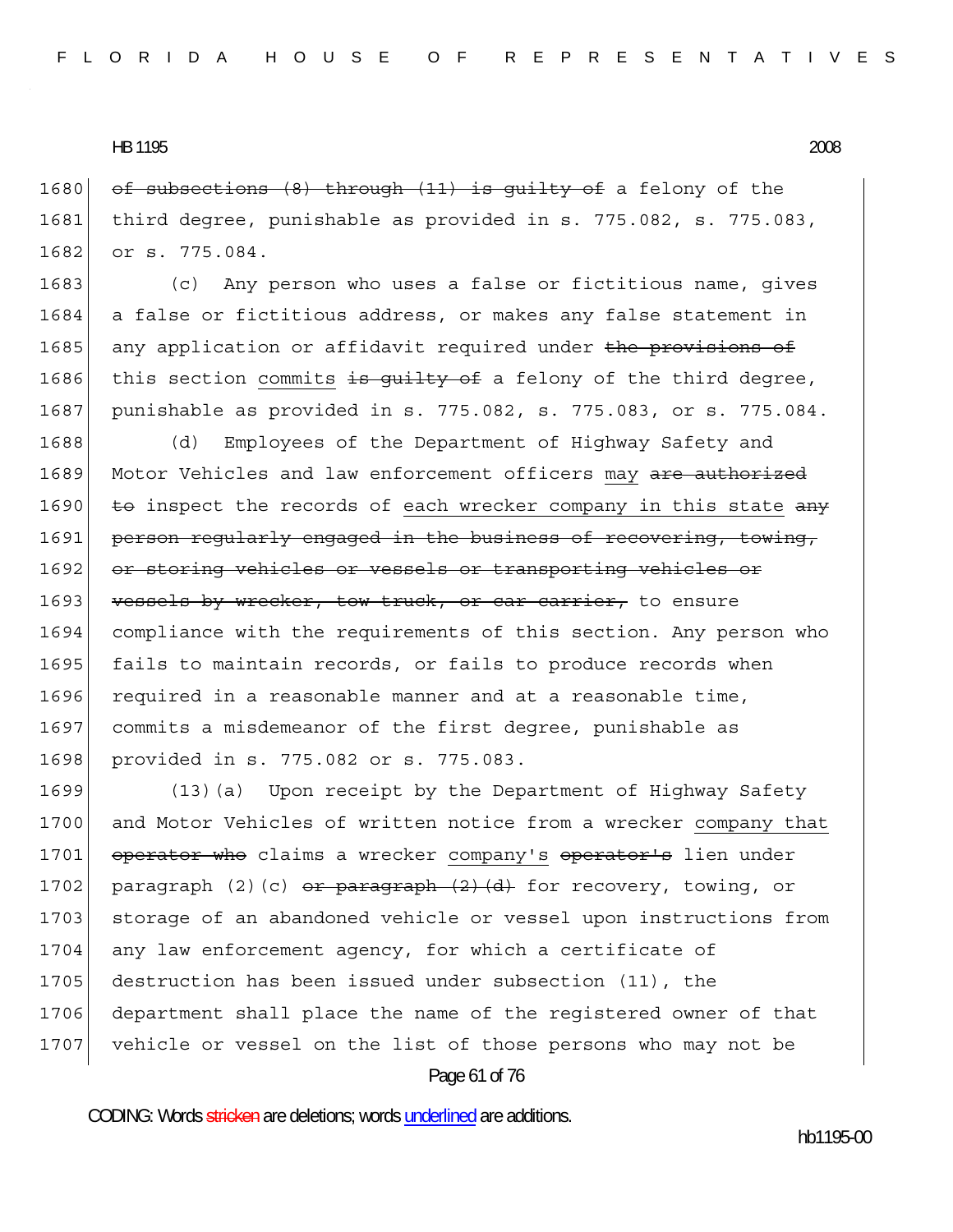1708 issued a license plate or revalidation sticker for any motor 1709 vehicle under s. 320.03(8). If the vehicle or vessel is owned 1710 jointly by more than one person, the name of each registered 1711 owner shall be placed on the list. The notice of wrecker 1712 company's operator's lien shall be submitted on forms provided 1713 by the department, which must include:

1714 1. The name, address, and telephone number of the wrecker 1715 company operator.

1716 2. The name of the registered owner of the vehicle or 1717 vessel and the address to which the wrecker company operator 1718 provided notice of the lien to the registered owner under 1719 subsection (4).

1720 3. A general description of the vehicle or vessel, 1721 including its color, make, model, body style, and year.

1722 4. The vehicle identification number (VIN); registration 1723 license plate number, state, and year; validation decal number, 1724 state, and year; vessel registration number; hull identification 1725 number; or other identification number, as applicable.

1726 5. The name of the person or the corresponding law 1727 enforcement agency that requested that the vehicle or vessel be 1728 recovered, towed, or stored.

1729 6. The amount of the wrecker company's operator's lien, 1730 not to exceed the amount allowed by paragraph (b).

1731 (b) For purposes of this subsection only, the amount of 1732 the wrecker company's operator's lien for which the department 1733 will prevent issuance of a license plate or revalidation sticker 1734 may not exceed the amount of the charges for recovery, towing, 1735 and storage of the vehicle or vessel for 7 days. These charges

#### Page 62 of 76

CODING: Words stricken are deletions; words underlined are additions.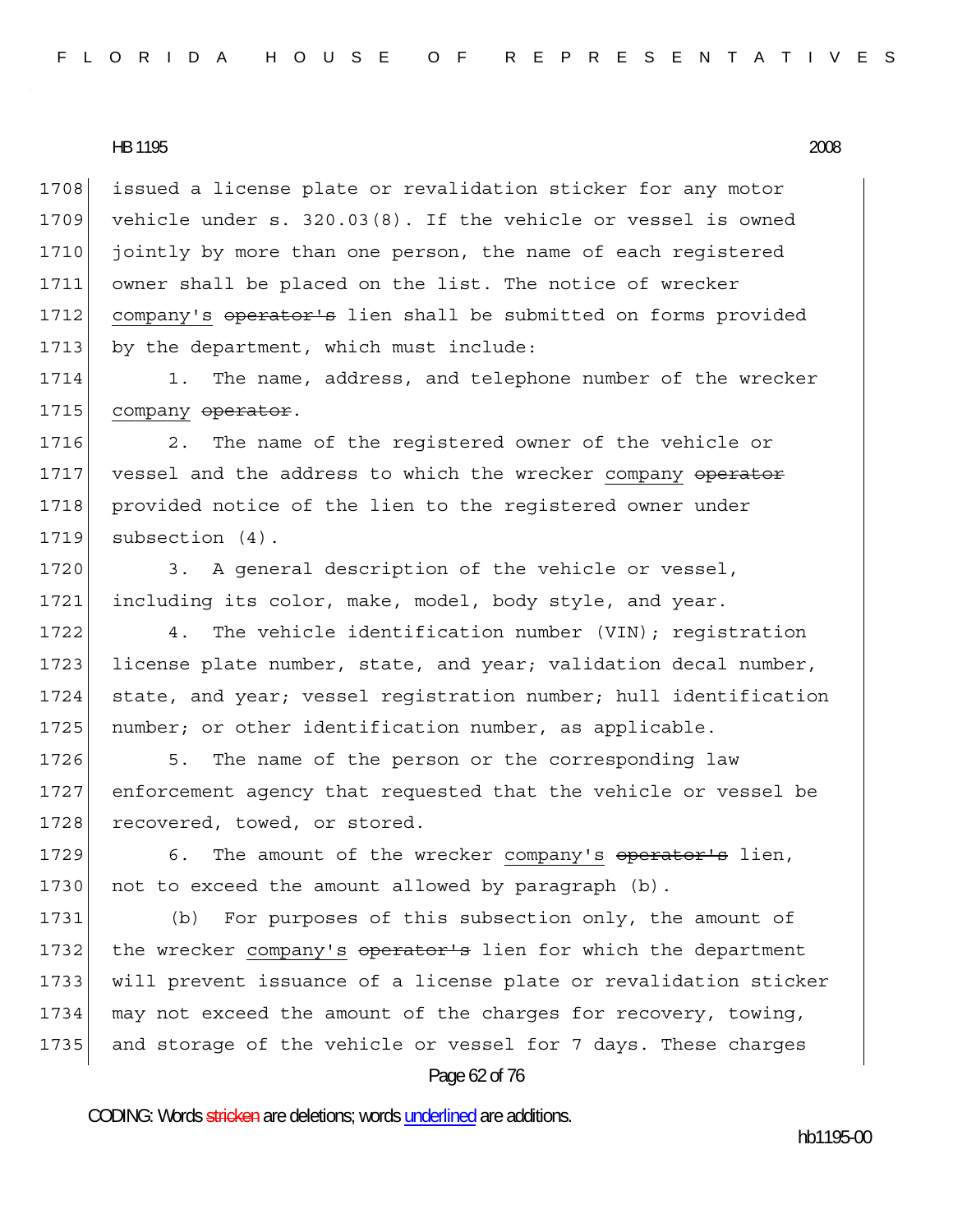1736 may not exceed the maximum rates imposed by the ordinances of 1737 the respective county or municipality under ss. 125.0103(1)(c) 1738 and 166.043(1)(c). This paragraph does not limit the amount of a 1739 wrecker company's operator's lien claimed under subsection (2) 1740 or prevent a wrecker company operator from seeking civil 1741 remedies for enforcement of the entire amount of the lien $_{\tau}$  but 1742 limits only that portion of the lien for which the department 1743 | will prevent issuance of a license plate or revalidation 1744 sticker.

1745 (c)1. The registered owner of a vehicle or vessel may 1746 dispute a wrecker company's operator's lien, by notifying the 1747 department of the dispute in writing on forms provided by the 1748 department, if at least one of the following applies:

1749 a. The registered owner presents a notarized bill of sale 1750 proving that the vehicle or vessel was sold in a private or 1751 casual sale before the vehicle or vessel was recovered, towed, 1752 or stored.

1753 b. The registered owner presents proof that the Florida 1754 certificate of title of the vehicle or vessel was sold to a 1755 licensed dealer as defined in s. 319.001 before the vehicle or 1756 vessel was recovered, towed, or stored.

1757 c. The records of the department were marked "sold" prior 1758 to the date of the tow.

1759

1760 If the registered owner's dispute of a wrecker company's 1761 operator's lien complies with one of these criteria, the 1762 department shall immediately remove the registered owner's name 1763 from the list of those persons who may not be issued a license

## Page 63 of 76

CODING: Words stricken are deletions; words underlined are additions.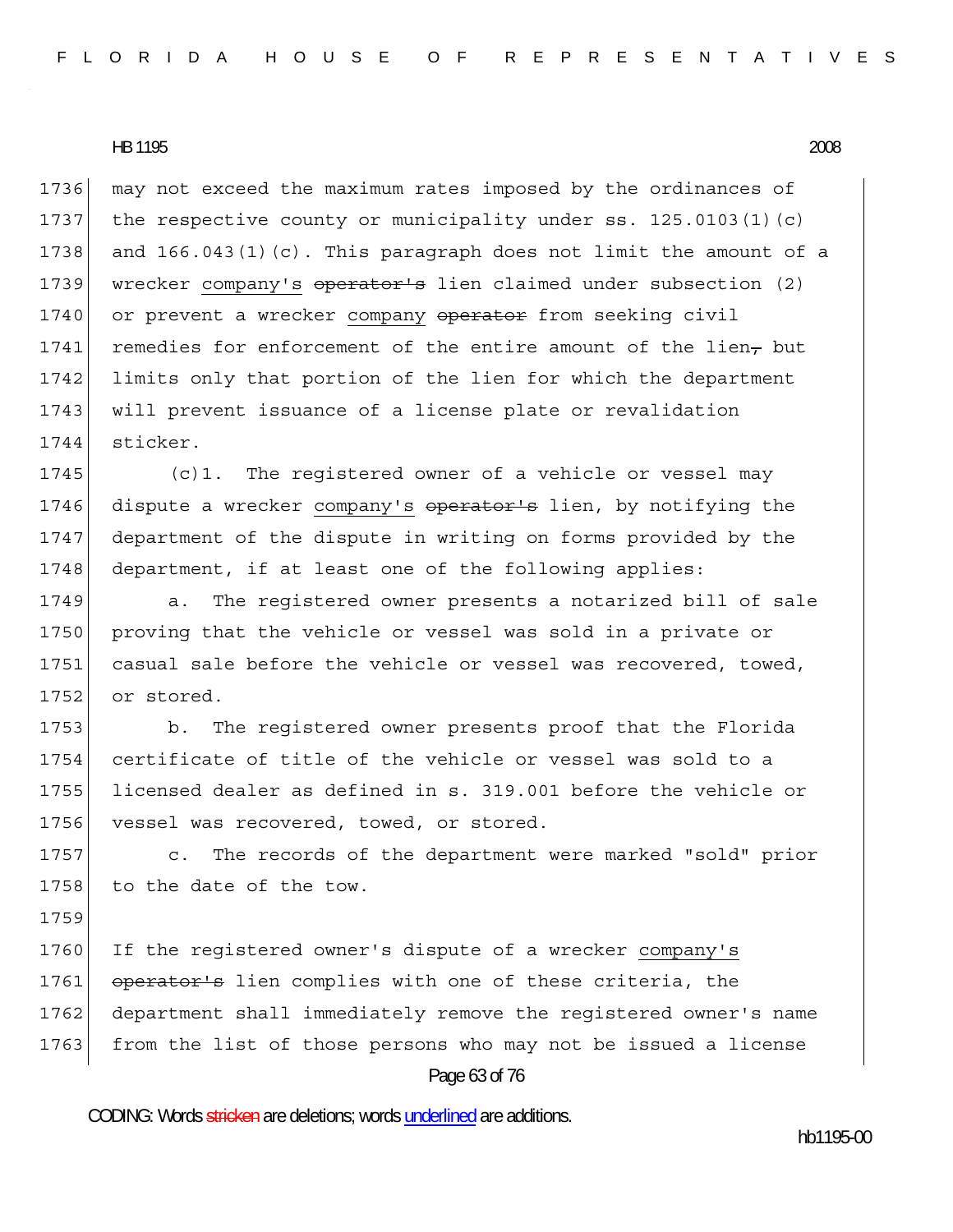1764 plate or revalidation sticker for any motor vehicle under s. 1765 320.03(8), thereby allowing issuance of a license plate or 1766 revalidation sticker. If the vehicle or vessel is owned jointly 1767 by more than one person, each registered owner must dispute the 1768 wrecker company's operator's lien in order to be removed from 1769 the list. However, the department shall deny any dispute and 1770 maintain the registered owner's name on the list of those 1771 persons who may not be issued a license plate or revalidation 1772 sticker for any motor vehicle under s. 320.03(8) if the wrecker 1773 company operator has provided the department with a certified 1774 copy of the judgment of a court that which orders the registered 1775 owner to pay the wrecker company's operator's lien claimed under 1776 this section. In such a case, the amount of the wrecker 1777 company's operator's lien allowed by paragraph (b) may be 1778 increased to include no more than \$500 of the reasonable costs 1779 and attorney's fees incurred in obtaining the judgment. The 1780 department's action under this subparagraph is ministerial in 1781 nature, shall not be considered final agency action, and is 1782 appealable only to the county court for the county in which the 1783 vehicle or vessel was ordered removed.

1784 2. A person against whom a wrecker company's operator's 1785 lien has been imposed may alternatively obtain a discharge of 1786 the lien by filing a complaint, challenging the validity of the 1787  $\frac{1}{1}$   $\frac{1}{1}$   $\frac{1}{1}$  or  $\frac{1}{1}$  amount of the lien  $\frac{1}{1}$   $\frac{1}{1}$   $\frac{1}{1}$  the county court of 1788 the county in which the vehicle or vessel was ordered removed. 1789 Upon filing of the complaint, the person may have her or his 1790 name removed from the list of those persons who may not be 1791 issued a license plate or revalidation sticker for any motor

## Page 64 of 76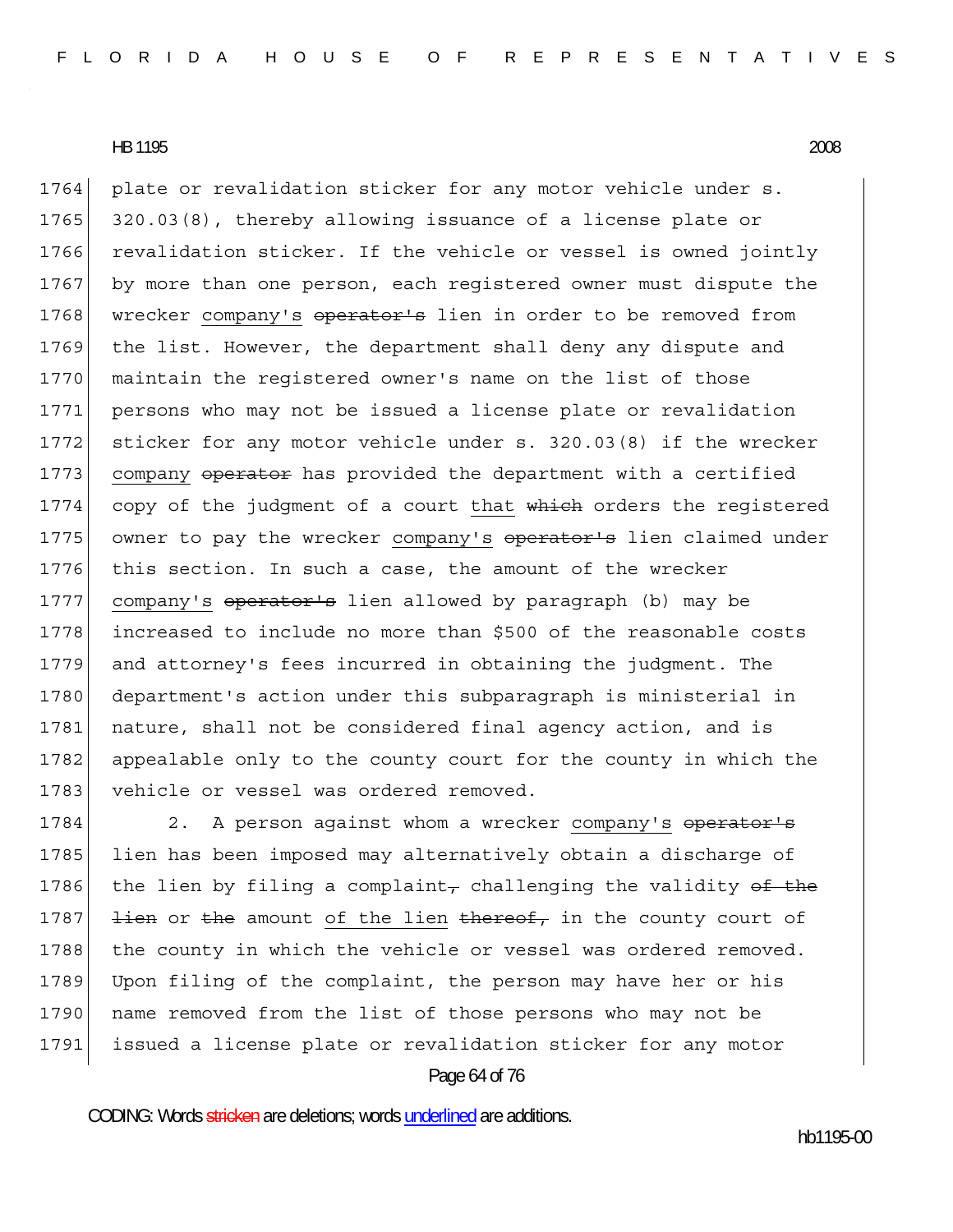1792 vehicle under s.  $320.03(8)$ , thereby allowing issuance of a 1793 license plate or revalidation sticker, upon posting with the 1794 court a cash or surety bond or other adequate security equal to 1795 the amount of the wrecker company's operator's lien to ensure 1796 the payment of such lien in the event she or he does not 1797 prevail. Upon the posting of the bond and the payment of the 1798 applicable fee set forth in s. 28.24, the clerk of the court 1799 shall issue a certificate notifying the department of the 1800 posting of the bond and directing the department to release the 1801 wrecker company's operator's lien. Upon determining the 1802 respective rights of the parties, the court may award damages 1803 and costs in favor of the prevailing party.

Page 65 of 76 1804 3. If a person against whom a wrecker company's operator's 1805 lien has been imposed does not object to the lien<sub> $\tau$ </sub> but cannot 1806 discharge the lien by payment because the wrecker company 1807 operator has moved or gone out of business, the person may have 1808 her or his name removed from the list of those persons who may 1809 not be issued a license plate or revalidation sticker for any 1810 motor vehicle under s. 320.03(8), thereby allowing issuance of a 1811 license plate or revalidation sticker, upon posting with the 1812 clerk of court in the county in which the vehicle or vessel was 1813 ordered removed<sub>7</sub> a cash or surety bond or other adequate 1814 security equal to the amount of the wrecker company's operator's 1815 lien. Upon the posting of the bond and the payment of the 1816 application fee set forth in s. 28.24, the clerk of the court 1817 shall issue a certificate notifying the department of the 1818 posting of the bond and directing the department to release the 1819 wrecker company's operator's lien. The department shall mail to

CODING: Words stricken are deletions; words underlined are additions.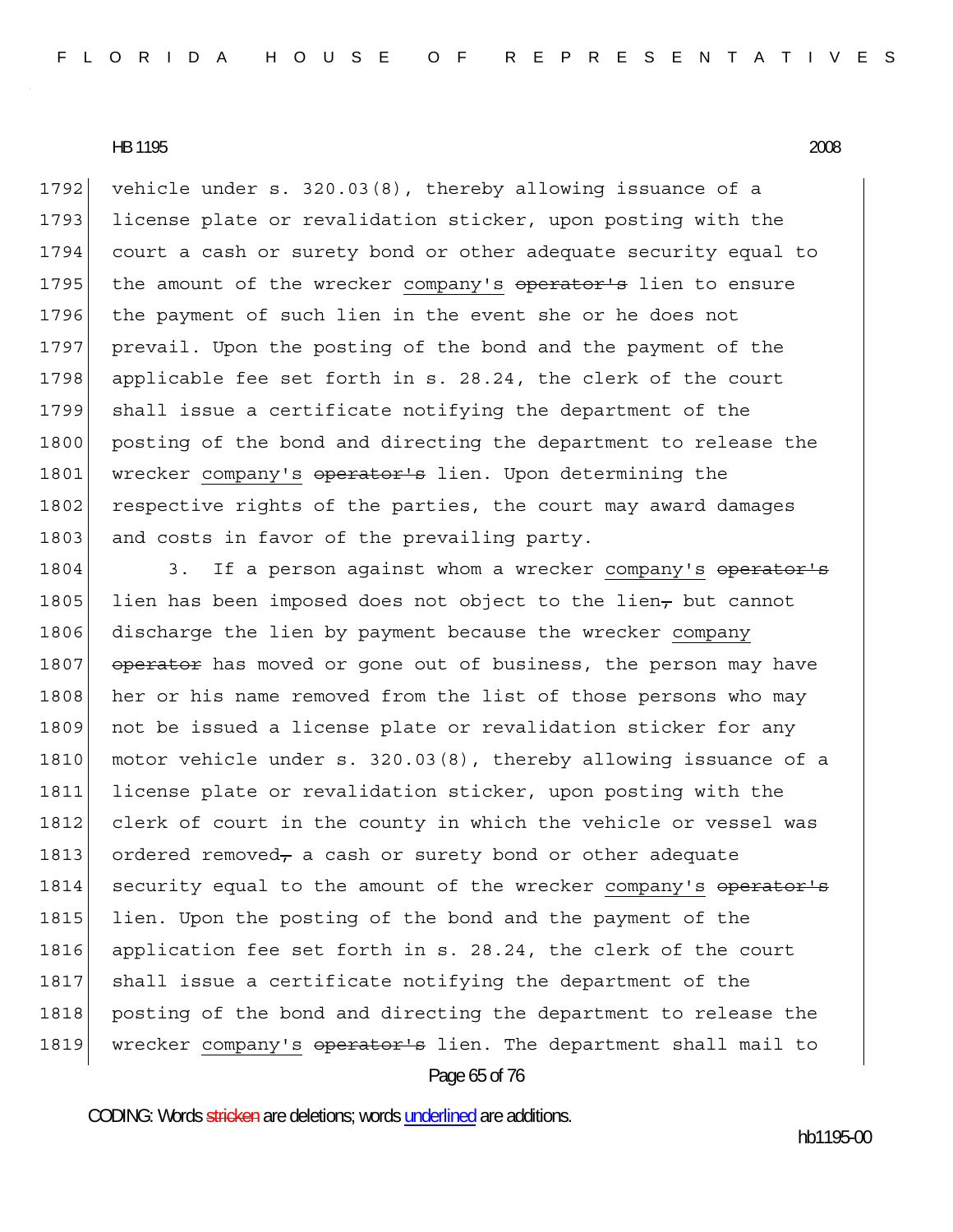1820 the wrecker company operator, at the address upon the lien form, 1821 notice that the wrecker company operator must claim the security 1822 within 60 days<sub>7</sub> or the security will be released back to the 1823 person who posted it. At the conclusion of the 60 days, the 1824 department shall direct the clerk as to which party is entitled 1825 to payment of the security, less applicable clerk's fees.

1826 4. A wrecker company's operator's lien expires 5 years 1827 after filing.

1828 (d) Upon discharge of the amount of the wrecker company's 1829 operator's lien allowed by paragraph (b), the wrecker company 1830 operator must issue a certificate of discharged wrecker 1831 company's operator's lien on forms provided by the department to 1832 each registered owner of the vehicle or vessel attesting that 1833 the amount of the wrecker company's operator's lien allowed by 1834 paragraph (b) has been discharged. Upon presentation of the 1835 certificate of discharged wrecker company's operator's lien by 1836 the registered owner, the department shall immediately remove 1837 the registered owner's name from the list of those persons who 1838 | may not be issued a license plate or revalidation sticker for 1839 any motor vehicle under s. 320.03(8), thereby allowing issuance 1840 of a license plate or revalidation sticker. Issuance of a 1841 certificate of discharged wrecker company's operator's lien 1842 under this paragraph does not discharge the entire amount of the 1843 wrecker company's operator's lien claimed under subsection  $(2)$ , 1844 but only certifies to the department that the amount of the 1845 wrecker company's operator's lien allowed by paragraph (b), for 1846 which the department will prevent issuance of a license plate or 1847 revalidation sticker, has been discharged.

#### Page 66 of 76

CODING: Words stricken are deletions; words underlined are additions.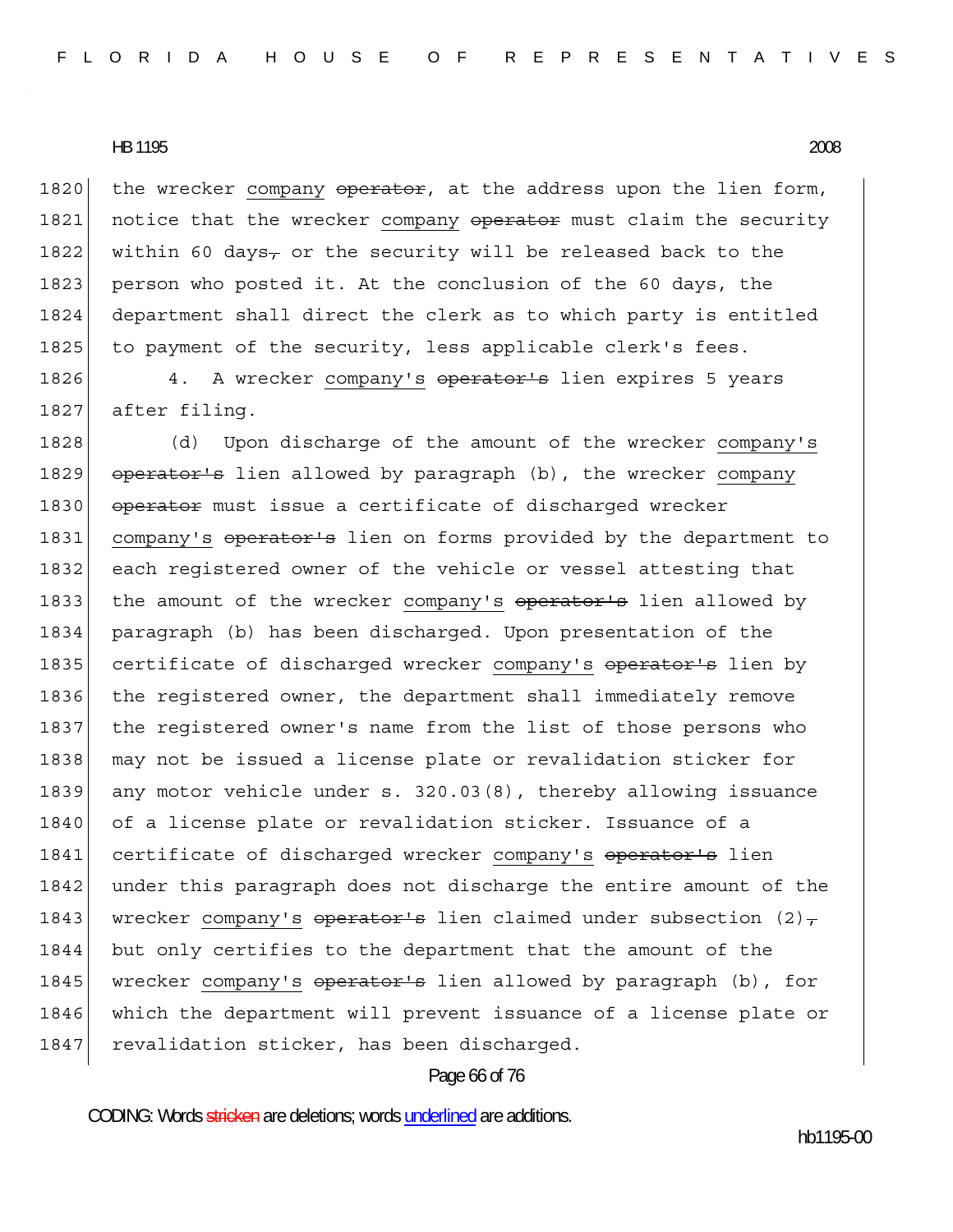1848 (e) When a wrecker company operator files a notice of 1849 wrecker company's operator's lien under this subsection, the 1850 department shall charge the wrecker company operator a fee of 1851 \$2, which shall be deposited into the General Revenue Fund 1852 established under s. 860.158. A service charge of \$2.50 shall be 1853 collected and retained by the tax collector who processes a 1854 notice of wrecker company's operator's lien.

1855 (f) This subsection applies only to the annual renewal in 1856 the registered owner's birth month of a motor vehicle 1857 registration and does not apply to the transfer of a 1858 registration of a motor vehicle sold by a motor vehicle dealer 1859 licensed under chapter 320, except for the transfer of 1860 registrations which is inclusive of the annual renewals. This 1861 subsection does not apply to any vehicle registered in the name 1862 of the lessor. This subsection does not affect the issuance of 1863 the title to a motor vehicle, notwithstanding s.  $319.23(7)(b)$ .

1864 (g) The Department of Highway Safety and Motor Vehicles 1865 may adopt rules pursuant to ss.  $120.536(1)$  and  $120.54$  to 1866 implement this subsection.

1867 Section 20. The amendments to section 713.78, Florida 1868 Statutes, made by this act do not affect the validity of liens 1869 established under section 713.78, Florida Statutes, before 1870 January 1, 2009.

1871 Section 21. Effective January 1, 2009, section 715.07, 1872 Florida Statutes, is amended to read:

1873 715.07 Vehicles or vessels parked on real private property 1874 without permission; towing.--

1875 (1) As used in this section, the term:

Page 67 of 76

CODING: Words stricken are deletions; words underlined are additions.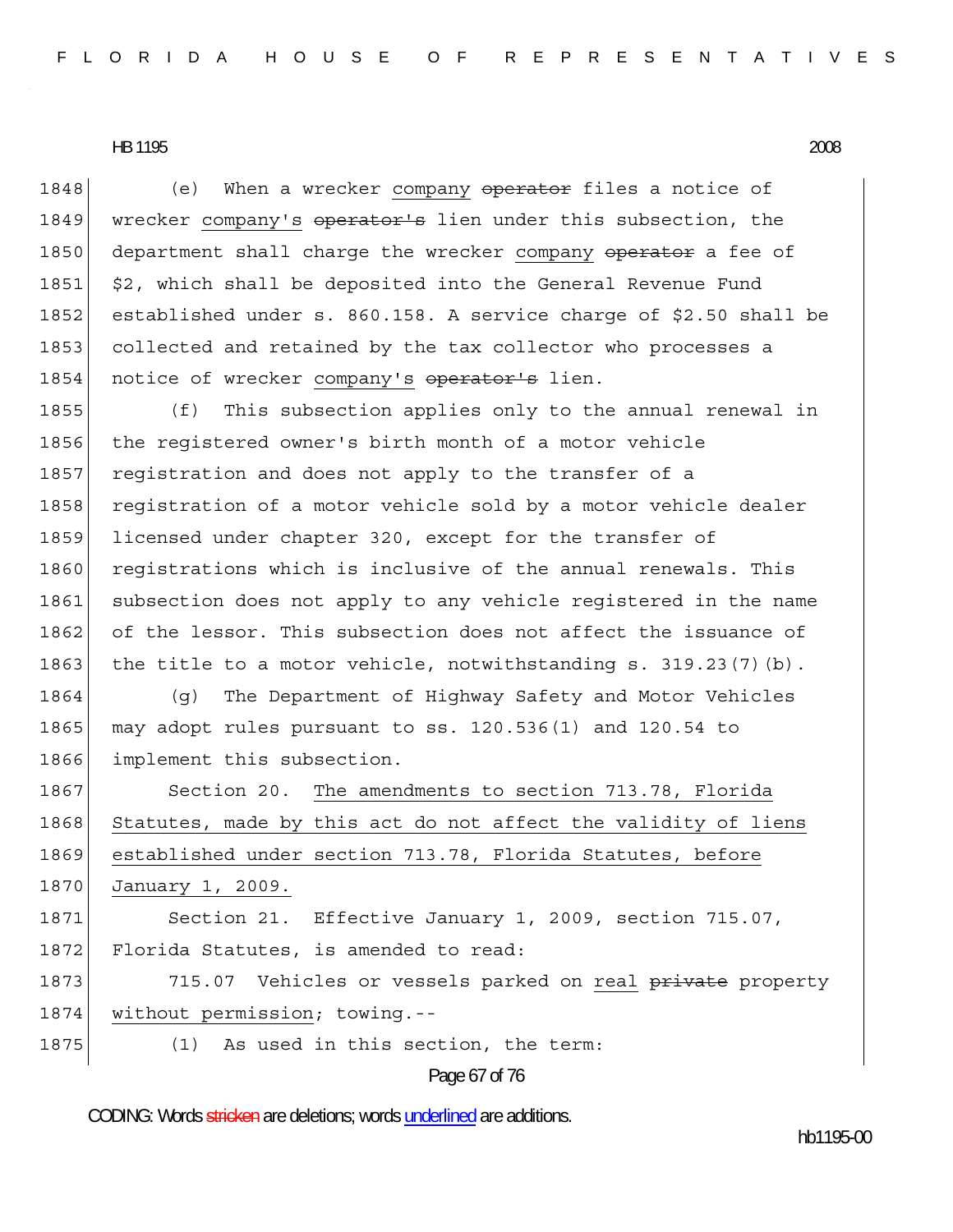Page 68 of 76 1876 (a) "Property owner" means an owner or lessee of real 1877 property, or a person authorized by the owner or lessee, which 1878 person may be the designated representative of the condominium 1879 association if the real property is a condominium. 1880 (b) $\left\{a\right\}$  "Vehicle" has the same meaning ascribed in s. 1881 508.101 means any mobile item which normally uses wheels, 1882 whether motorized or not. 1883  $(c)$   $(b)$  "Vessel" has the same meaning ascribed in s. 1884 508.101 means every description of watercraft, barge, and 1885 airboat used or capable of being used as a means of 1886 transportation on water, other than a seaplane or a "documented  $1887$  vessel" as defined in s. 327.02(9). 1888 (d) "Wrecker company" has the same meaning ascribed in s. 1889 508.101. 1890 (e) "Wrecker operator" has the same meaning ascribed in s. 1891 508.101. 1892 (2) A property owner The owner or lessee of real property, 1893 or any person authorized by the owner or lessee, which person 1894 may be the designated representative of the condominium  $1895$  association if the real property is a condominium, may cause a 1896 any vehicle or vessel parked on her or his such property without 1897 her or his permission to be removed by a wrecker company 1898 registered under chapter 508 person regularly engaged in the 1899 business of towing vehicles or vessels, without liability for 1900 the costs of removal, transportation, or storage or damages 1901 caused by the such removal, transportation, or storage, under 1902 any of the following circumstances: 1903 (a) The towing or removal of any vehicle or vessel from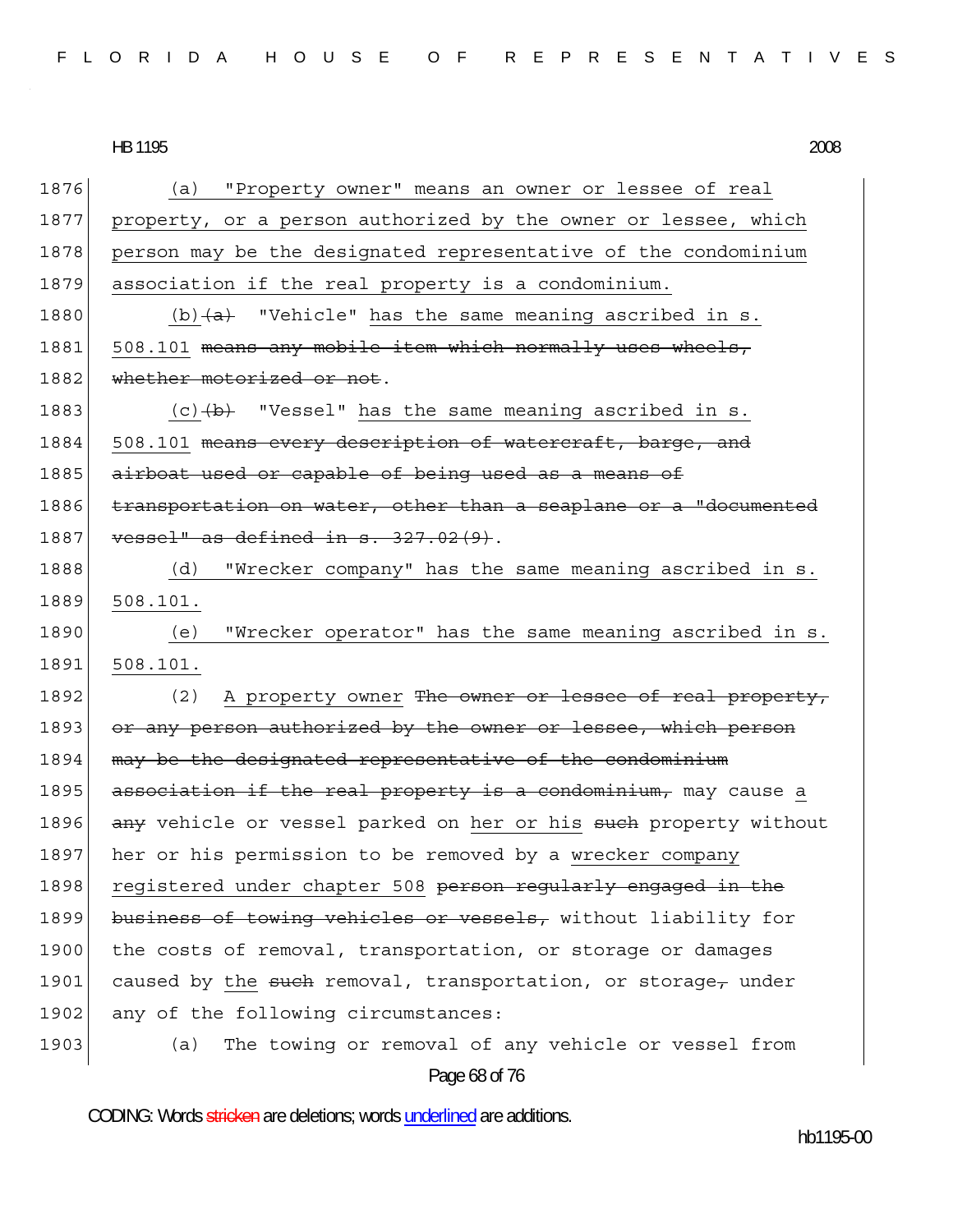1904 real private property without the consent of the reqistered 1905 owner or other legally authorized person in control of that 1906 vehicle or vessel is subject to strict compliance with the 1907 following conditions and restrictions:

1908 1.a. Any towed or removed vehicle or vessel must be stored 1909 at a storage facility  $\frac{1}{10}$  at the noint in the point 1910 of removal in any county that has a population of 500,000 1911 **population** or more, and within a 15-mile radius of the point of 1912 removal in any county that has a population of fewer less than 1913 500,000 population. The wrecker company's storage facility That 1914 site must be open for the purpose of redemption of vehicles and 1915 vessels on any day that the wrecker company person or firm 1916 towing the such vehicle or vessel is open for towing purposes, 1917 from 8  $8:00$  a.m. to 6  $6:00$  p.m., and, when closed, must  $shall$ 1918 have prominently posted a sign indicating a telephone number 1919 where the operator of the storage facility site can be reached 1920 at all times. Upon receipt of a telephoned request to open the 1921 storage facility site to redeem a vehicle or vessel, the 1922 operator shall return to the storage facility site within 1 hour 1923 or she or he is  $with$  be in violation of this section.

1924 b. If no wrecker company towing business providing such 1925 service is located within the area of towing limitations set 1926  $f$  forth in sub-subparagraph a., the following limitations apply: 1927 any towed or removed vehicle or vessel must be stored at a 1928 storage facility site within a 20-mile radius of the point of 1929 | removal in any county that has a population of 500,000 1930 population or more, and within a 30-mile radius of the point of 1931 removal in any county that has a population of fewer less than

#### Page 69 of 76

CODING: Words stricken are deletions; words underlined are additions.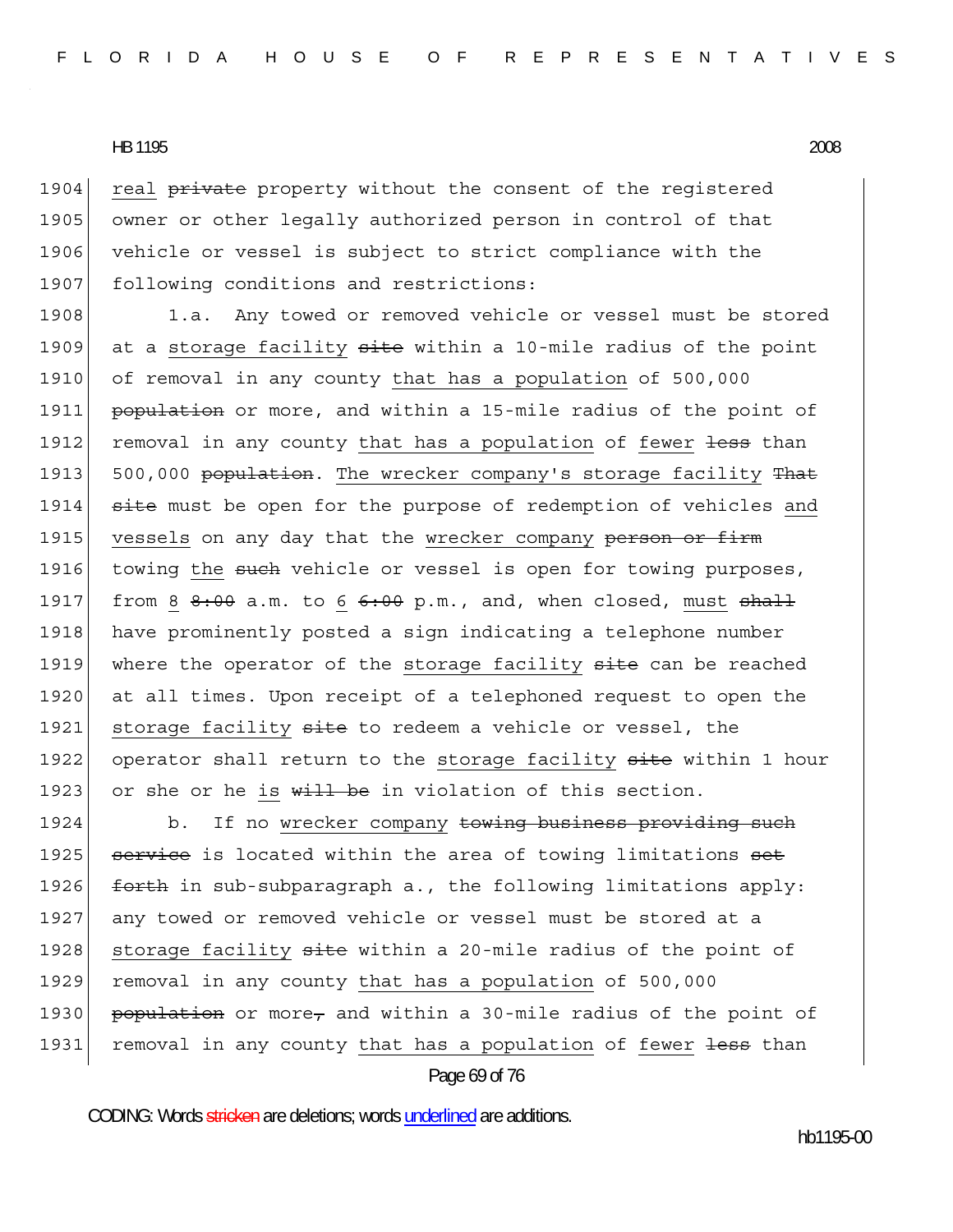1932 500,000 population.

1933 2. The wrecker company person or firm towing or removing 1934 the vehicle or vessel shall, within 30 minutes after completion 1935 of the such towing or removal, notify the municipal police 1936 department or, in an unincorporated area, the sheriff<sub> $\tau$ </sub> of the 1937 such towing or removal, the location of the storage facility 1938 site, the time the vehicle or vessel was towed or removed, and 1939 the make, model, color, and license plate number of the vehicle 1940 or the make, model, color, and registration number of the 1941 vessel. The wrecker company or description and registration 1942 number of the vessel and shall also obtain the name of the 1943 person at the police that department or sheriff's office to whom 1944 such information is was reported and note that name on the trip 1945 record.

1946 3. A wrecker operator person in the process of towing or 1947 removing a vehicle or vessel from the premises or parking lot in 1948 which the vehicle or vessel is not lawfully parked without 1949 permission must stop when a person seeks the return of the 1950 vehicle or vessel. The vehicle or vessel must be returned upon 1951 the payment of a reasonable service fee of not more than one-1952 half of the posted rate for the towing or removal service as 1953 provided in subparagraph 6. The vehicle or vessel may be towed 1954 or removed if, after a reasonable opportunity, the owner or 1955 legally authorized person in control of the vehicle or vessel is 1956 unable to pay the service fee or refuses to remove the vehicle 1957 or vessel that is parked without permission. If the vehicle or 1958 vessel is redeemed, a detailed signed receipt must be given to 1959 the person redeeming the vehicle or vessel.

#### Page 70 of 76

CODING: Words stricken are deletions; words underlined are additions.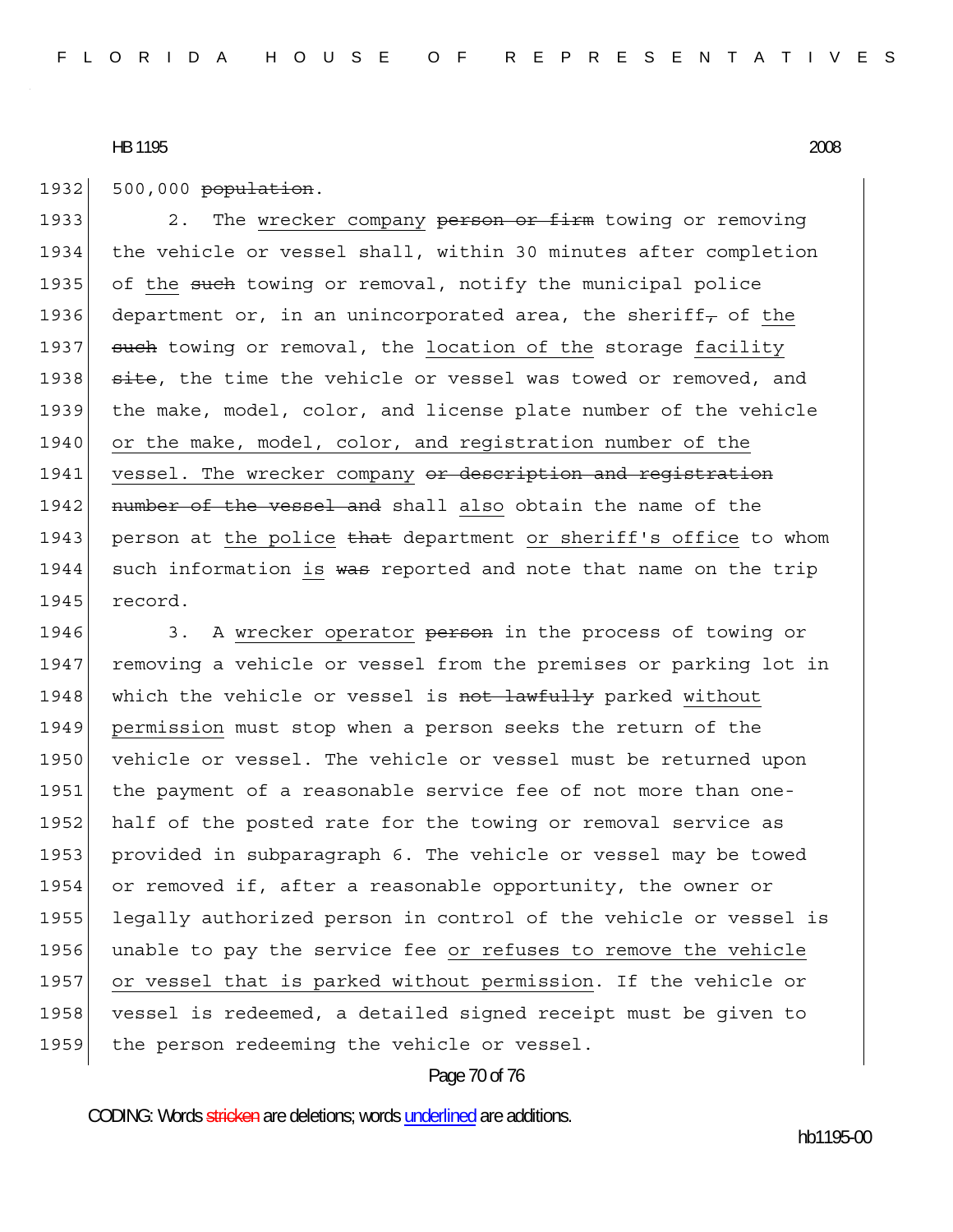1960 4. A wrecker company, a wrecker operator, or another 1961 employee or agent of a wrecker company person may not pay or 1962 accept money or other valuable consideration for the privilege 1963 of towing or removing vehicles or vessels from a particular 1964 location.

1965 5. Except for property appurtenant to and obviously a part 1966 of a single-family residence, and except for instances when 1967 notice is personally given to the owner or other legally 1968 authorized person in control of the vehicle or vessel that the 1969 area in which that vehicle or vessel is parked is reserved or 1970 otherwise unavailable for unauthorized vehicles or vessels and 1971 that the vehicle or vessel is subject to being removed at the 1972 owner's or operator's expense, any property owner, before  $\Theta$ 1973 lessee, or person authorized by the property owner or lessee, 1974 **prior to** towing or removing any vehicle or vessel from real 1975 **private** property without the consent of the owner or other 1976 legally authorized person in control of that vehicle or vessel, 1977 must post a notice meeting the following requirements:

1978 a. The notice must be prominently placed at each driveway 1979 access or curb cut allowing vehicular access to the property, 1980 within 5 feet from the public right-of-way line. If there are no 1981 curbs or access barriers, at least one sign the signs must be 1982 posted not less than one sign for each 25 feet of lot frontage.

1983 b. The notice must clearly indicate, in at least not less 1984 than 2-inch high, light-reflective letters on a contrasting 1985 background, that unauthorized vehicles will be towed away at the 1986 owner's expense. The words "tow-away zone" must be included on 1987 the sign in at least not less than 4-inch high letters.

Page 71 of 76

CODING: Words stricken are deletions; words underlined are additions.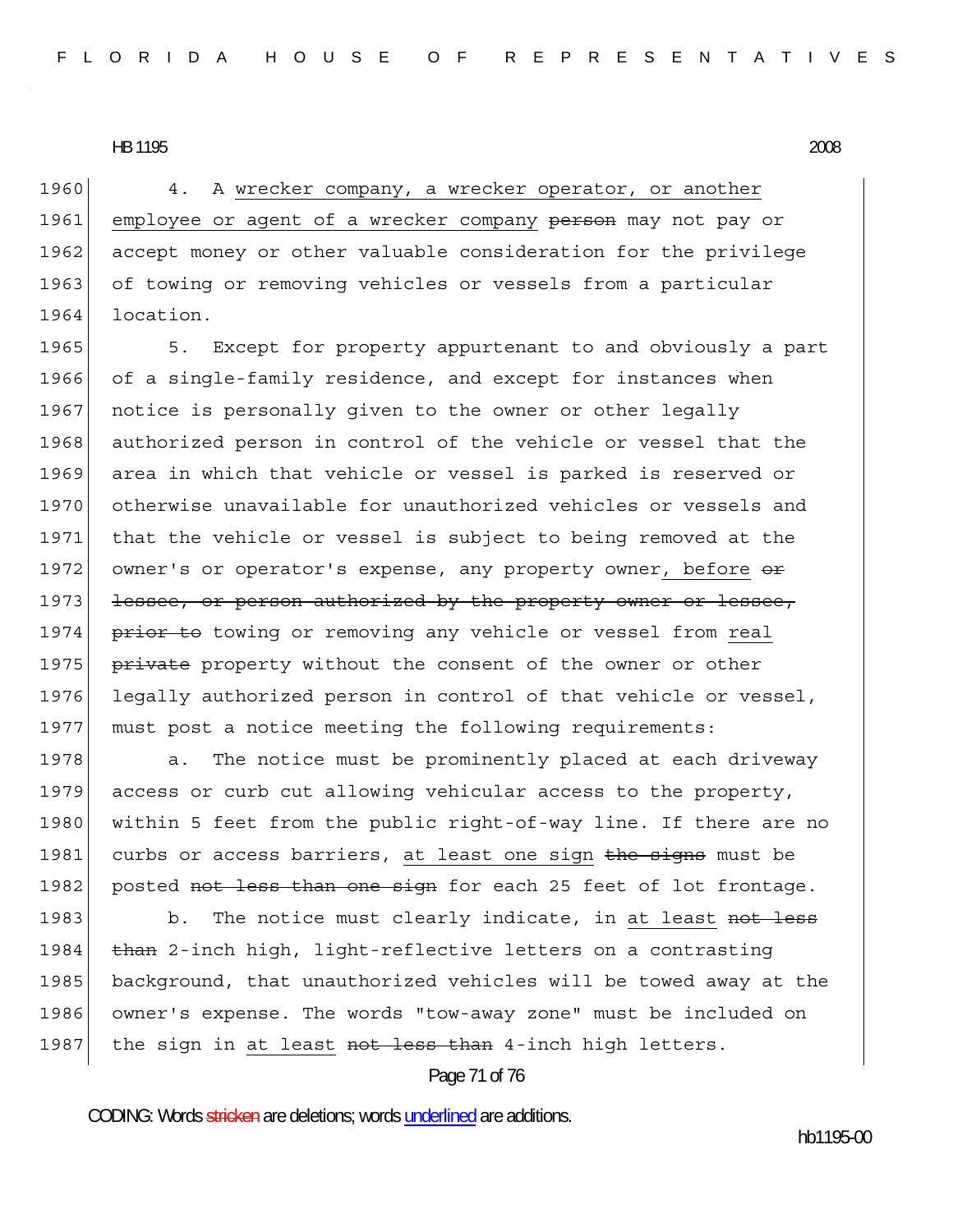1988 c. The notice must also provide the name and current 1989 telephone number of the wrecker company person or firm towing or 1990 removing the vehicles or vessels.

1991 d. The sign structure containing the required notices must 1992 be permanently installed with the words "tow-away zone" not less 1993 than 3 feet and not more than 6 feet above ground level and must 1994 be continuously maintained on the property for not less than 24 1995 hours prior to the towing or removal of any vehicles or vessels.

1996 e. The local government may require permitting and 1997 inspection of these signs prior to any towing or removal of 1998 vehicles or vessels being authorized.

1999 f. A business with 20 or fewer parking spaces satisfies 2000 the notice requirements of this subparagraph by prominently 2001 displaying a sign stating, "Reserved Parking for Customers Only. 2002 Unauthorized Vehicles or Vessels Will be Towed Away At the 2003 Owner's Expense," in at least not less than 4-inch high, light-2004 reflective letters on a contrasting background.

2005 **g.** A property owner towing or removing vessels from real 2006 property must post notice, consistent with the requirements in  $2007$  sub-subparagraphs a. f., which apply to vehicles, that 2008 unauthorized vehicles or vessels will be towed away at the 2009 owner's expense.

2010

Page 72 of 76 2011 A business owner or lessee may authorize the removal of a 2012 vehicle or vessel by a wrecker towing company registered under 2013 chapter 508 when no tow-away sign is posted if the vehicle or  $2014$  vessel is parked in such a manner that restricts the normal 2015 operation of business.  $\frac{1}{2}$  and If a vehicle or vessel parked on a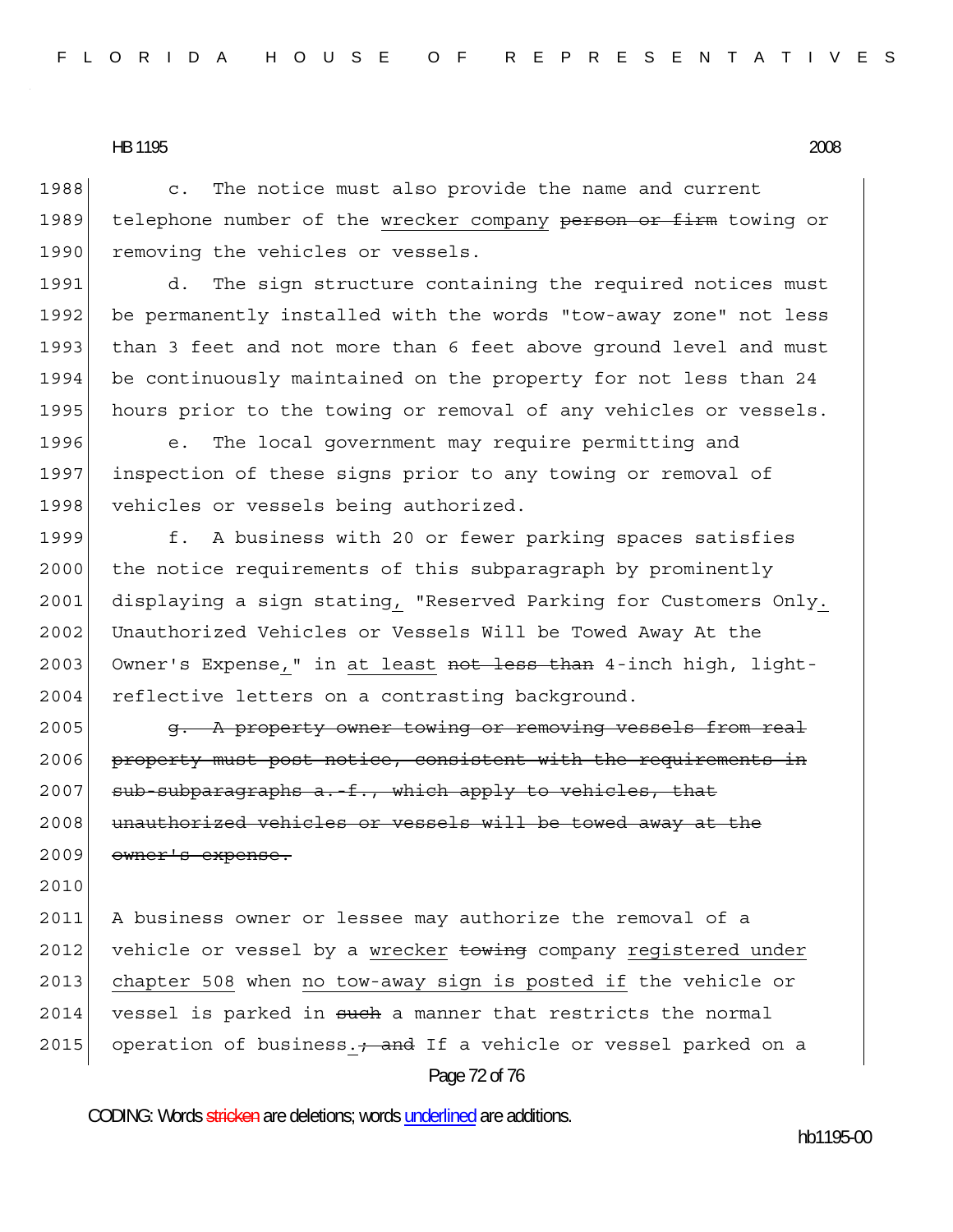2016 public right-of-way obstructs access to a private driveway when 2017 no tow-away sign is posted, the owner  $or_{\tau}$  lessee of the 2018 driveway<sub>7</sub> or the owner's or lessee's agent may have the vehicle 2019 or vessel removed by a wrecker towing company registered under 2020 chapter 508 upon signing an order that the vehicle or vessel be 2021 removed without a posted tow-away zone sign.

2022 6. Each wrecker company Any person or firm that tows or 2023 removes vehicles or vessels and proposes to require an owner, 2024 operator, or person in control of a vehicle or vessel to pay the 2025 costs of towing and storage prior to redemption of the vehicle 2026 or vessel must file and keep on record with the local law 2027 enforcement agency a complete copy of the current rates to be 2028 charged for the such services and post at the wrecker company's 2029 storage facility site an identical rate schedule and any written 2030 contracts with property owners, lessees, or persons in control  $2031$  of real property that which authorize the wrecker company such 2032 person or firm to remove vehicles or vessels as provided in this 2033 section.

Page 73 of 76 2034 7. Each wrecker company Any person or firm towing or 2035 removing any vehicles or vessels from real private property 2036 without the consent of the owner or other legally authorized 2037 person in control of the vehicles or vessels shall, on each 2038 wrecker  $\frac{amy}{2}$  trucks, wreckers as defined in s. 320.01 s. 2039  $\left| 713.78(1)(c) \right|$ , or other vehicles used in the towing or removal,  $2040$  have the name, address, and telephone number of the wrecker 2041 company performing such service clearly printed in contrasting 2042 colors on the driver and passenger sides of the wrecker vehicle.  $2043$  The name must  $sh$ all be in at least 3-inch permanently affixed

CODING: Words stricken are deletions; words underlined are additions.

hb1195-00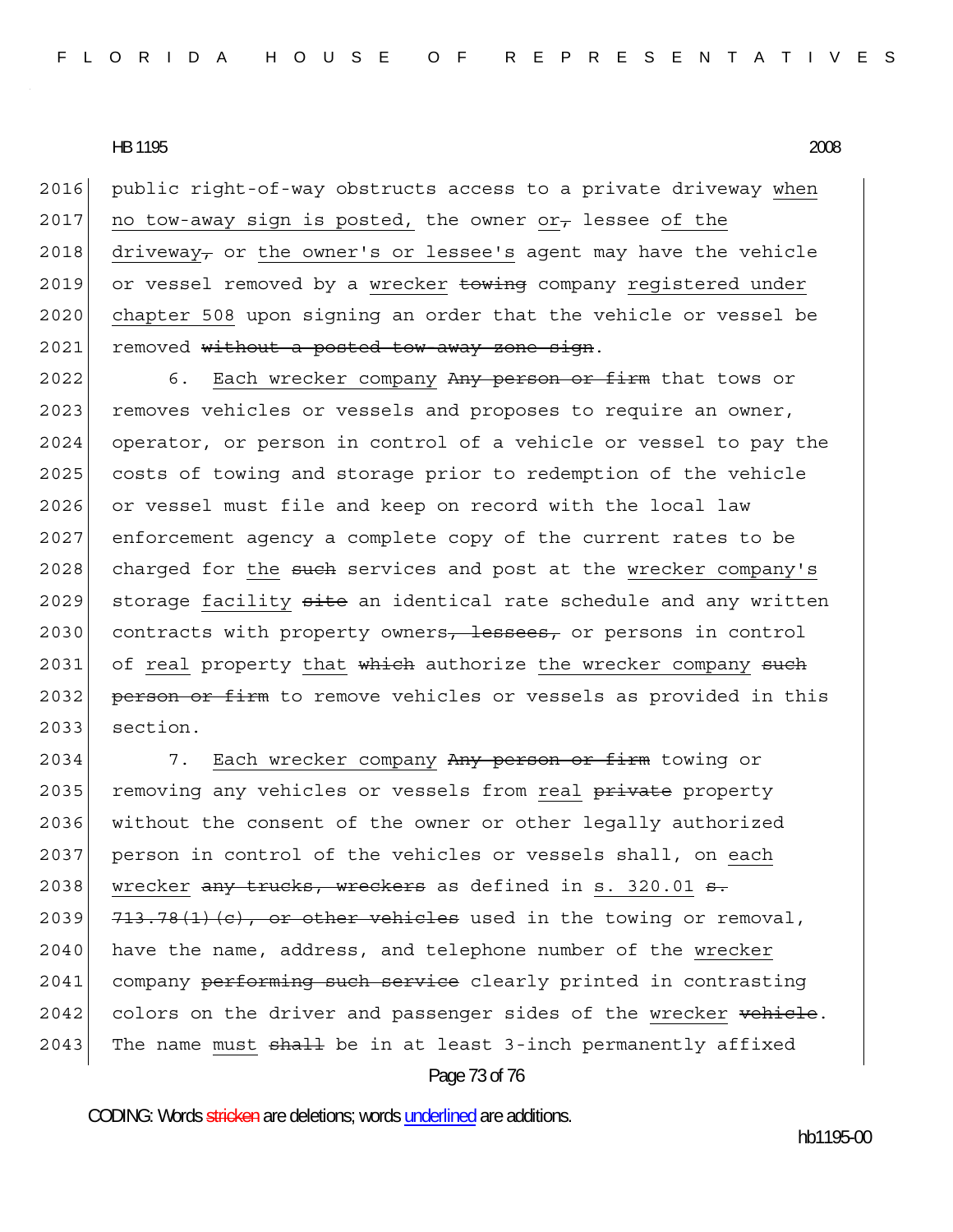2044 letters, and the address and telephone number must shall be in 2045 at least 1-inch permanently affixed letters.

2046 8. Vehicle or vessel entry for the purpose of towing or 2047 removing the vehicle or vessel is shall be allowed with 2048 reasonable care on the part of the wrecker company and the 2049 wrecker operators person or firm towing the vehicle or vessel. A 2050 wrecker company, its wrecker operators, and other employees or 2051 agents of the wrecker company are not Such person or firm shall 2052 be liable for any damage occasioned to the vehicle or vessel if 2053 such entry into the vehicle or vessel is performed not in  $2054$  accordance with the standard of reasonable care.

Page 74 of 76 2055 9. When a vehicle or vessel is has been towed or removed 2056 under pursuant to this section, the wrecker company  $\pm \epsilon$  must 2057 release the vehicle or vessel be released to its owner or an 2058 agent of the owner eustodian within one hour after requested. 2059 Any vehicle or vessel owner or the owner's agent has shall have 2060 the right to inspect the vehicle or vessel before accepting its 2061 return. A wrecker company may not require any vehicle or vessel 2062 owner, custodian, or agent to, and no release the wrecker 2063 company or waiver of any kind which would release the person or  $2064$   $f_{\text{+}}$  firm towing the vehicle or vessel from liability for damages 2065 | noted by the owner or other legally authorized person at the 2066 time of the redemption may be required from any vehicle or 2067 vessel owner, custodian, or agent as a condition of release of 2068 the vehicle or vessel to its owner. A wrecker company must give 2069 a person paying towing and storage charges under this section a 2070 detailed, signed receipt showing the legal name of the wrecker 2071 company or person towing or removing the vehicle or vessel must

CODING: Words stricken are deletions; words underlined are additions.

hb1195-00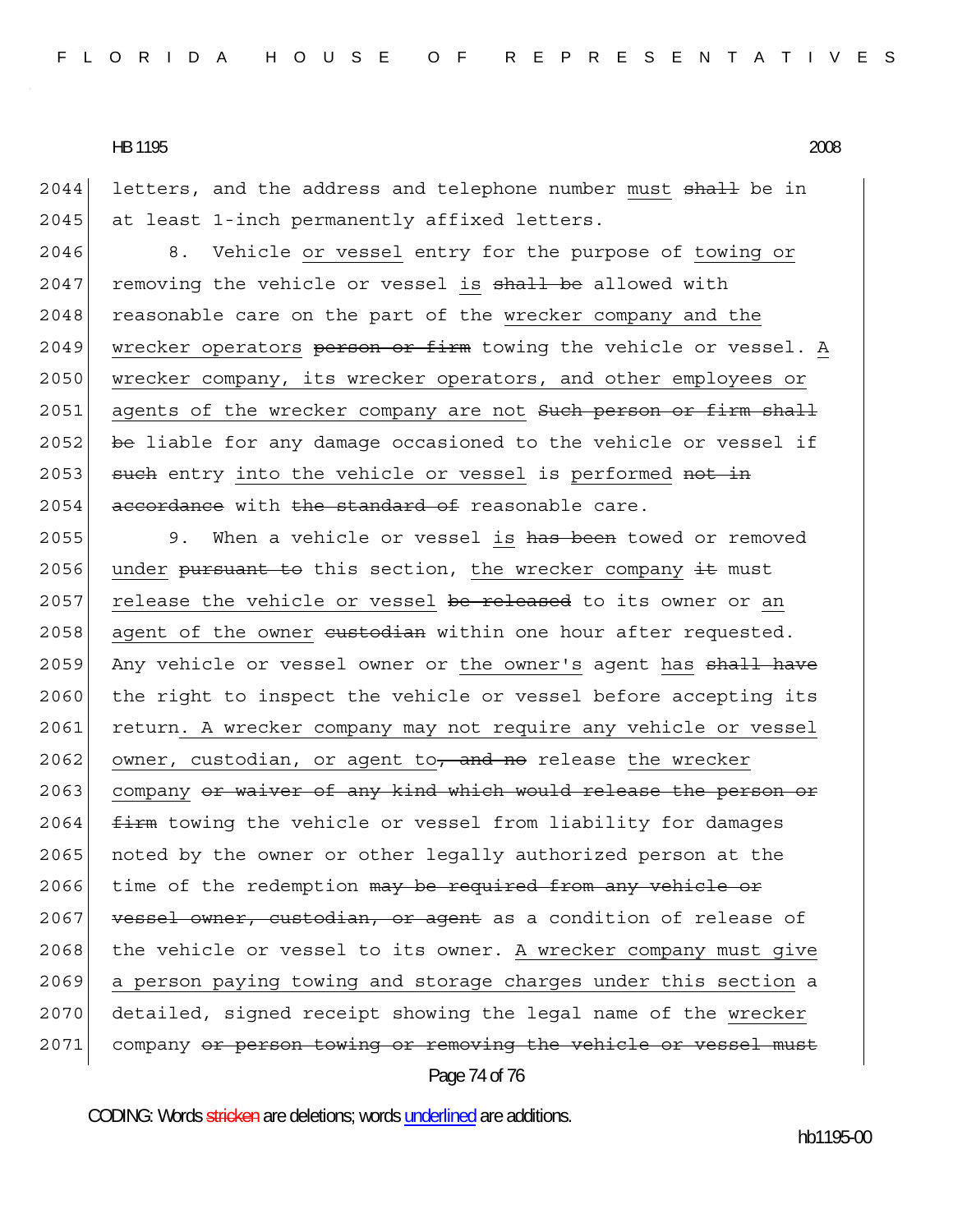2072 be given to the person paying towing or storage charges at the 2073 time of payment, whether requested or not.

2074 (b) The These requirements of this subsection are minimum 2075 standards and do not preclude enactment of additional 2076 regulations by any municipality or county, including the 2077 regulation of  $\frac{right-to-regular}{t}$  rates when vehicles or vessels 2078 are towed from real private property.

2079 (3) This section does not apply to vehicles or vessels 2080 that are reasonably identifiable from markings as law 2081 enforcement, firefighting, rescue squad, ambulance, or other 2082 emergency vehicles or vessels that are marked as such or to 2083 property owned by any governmental entity.

2084 (4) When a person improperly causes a vehicle or vessel to 2085 be removed, that such person is shall be liable to the owner or 2086 lessee of the vehicle or vessel for the cost of removal, 2087 transportation, and storage; any damages resulting from the 2088 removal, transportation, or storage of the vehicle or vessel; 2089 attorney's fees; and court costs.

2090 (5) Failure to make good faith efforts to comply with the 2091 notice requirements in subparagraph  $(2)$  (a)5. precludes the 2092 imposition of any towing or storage charges against the vehicle 2093 or vessel.

2094 (6) $\left(5\right)$  (6) Any person who violates subparagraph (2)(a)2. or 2095 subparagraph  $(2)(a)$ 6. commits a misdemeanor of the first degree, 2096 punishable as provided in s. 775.082 or s. 775.083.

2097 (b) Any person who violates subparagraph  $(2)(a)1$ . 2098 subparagraph  $(2)(a)3.$ , subparagraph  $(2)(a)4.$ , subparagraph 2099 (2)(a)7., or subparagraph (2)(a)9. commits a felony of the third

## Page 75 of 76

CODING: Words stricken are deletions; words underlined are additions.

hb1195-00